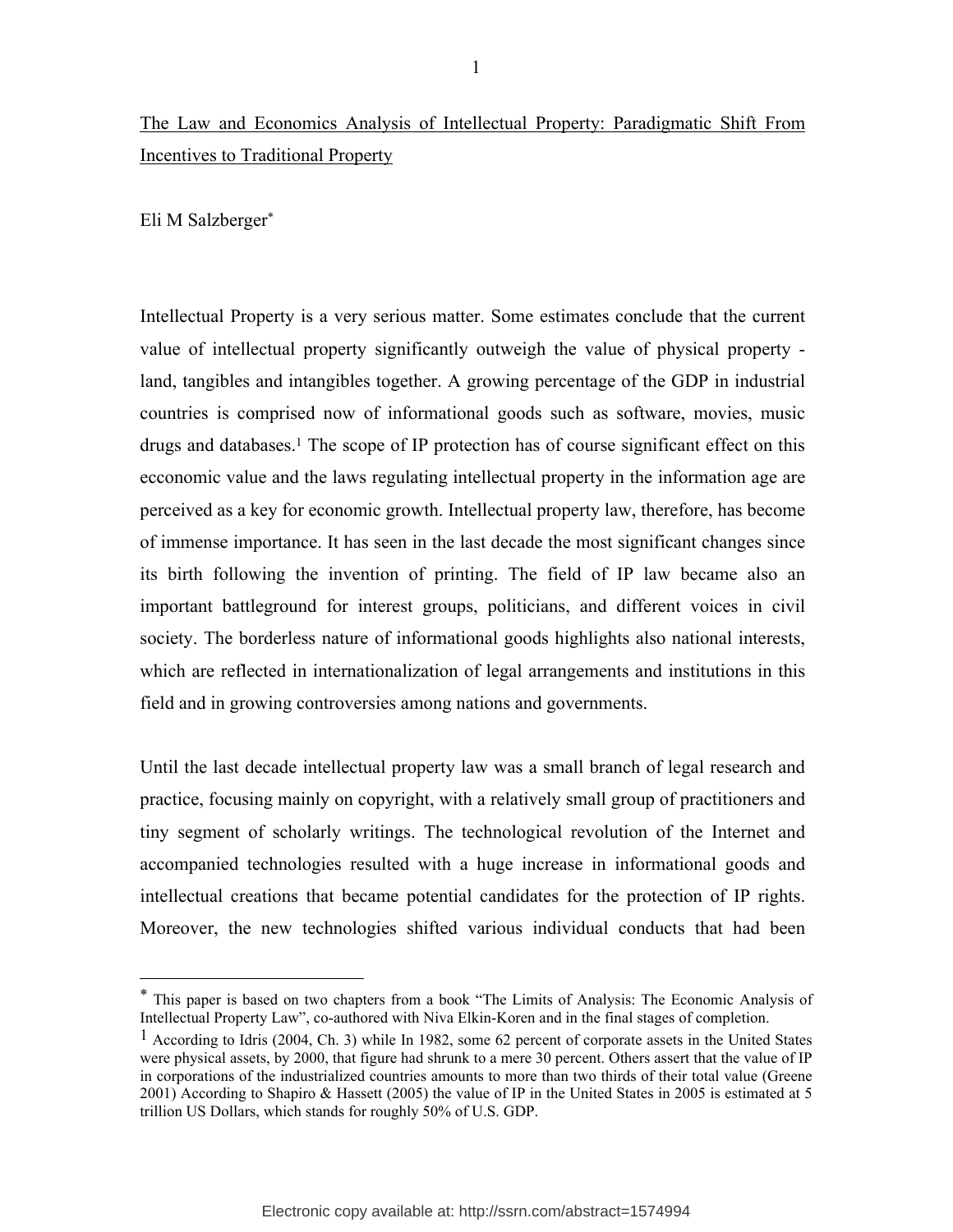perfectly legal before the new information revolution to become formal infringements of IP laws. Copying, for example, is much more common in the course of the operation of computer related activities than in equivalent activities before the new information age. The changing realities require new conceptual thinking and implementation. The traditional doctrines, concepts and positive laws are ill equipped to treat the changing modes of informational goods.

The Economic Analysis of Law, or the Law and Economics movement, which can be defined as an application of economic methodology to explain and evaluate the formation, structure, process and impact of law and legal institutions (Salzberger 2008), has been emerging in recent decades as a dominant theoretical paradigm for legal academia and it is gradually capturing various segments of legal practice as well. Law and Economics is a methodology for both the explanation of legal rules, judicial decisions and their consequences (positive analysis) and the evaluation of legal rules and judicial decision and the prescription of the desirable ones (normative analysis). As the result of the growing importance of IP law, on the one hand, and the growing discourse of Law and Economics, on the other hand, it is not surprising that there has been a massive growth in the literature of Law and Economics of intellectual property in the past decade in both normative and positive realms.

This paper focuses on the normative analysis of IP rights. It identifies two major Law and Economics frameworks for justifying intellectual property: the incentives paradigm, which is founded upon the public good analysis of neo-classical micro-economic theory, and the tragedy of the commons literature, which is founded on the analysis of externalities. It further criticizes the dominant contemporary Law and Economics writings in this field as shifting to a new propriety paradigm which pre-assumes information to be an object of property, overlooking its fundamental differences from physical property and focusing on its management rather than on its initial justifications. Section 1 will provide a brief general survey of the normative sources of intellectual property; Section 2 will explain the main features of the incentives framework of normative Law and Economics and will elaborate on several points of critic; Section 3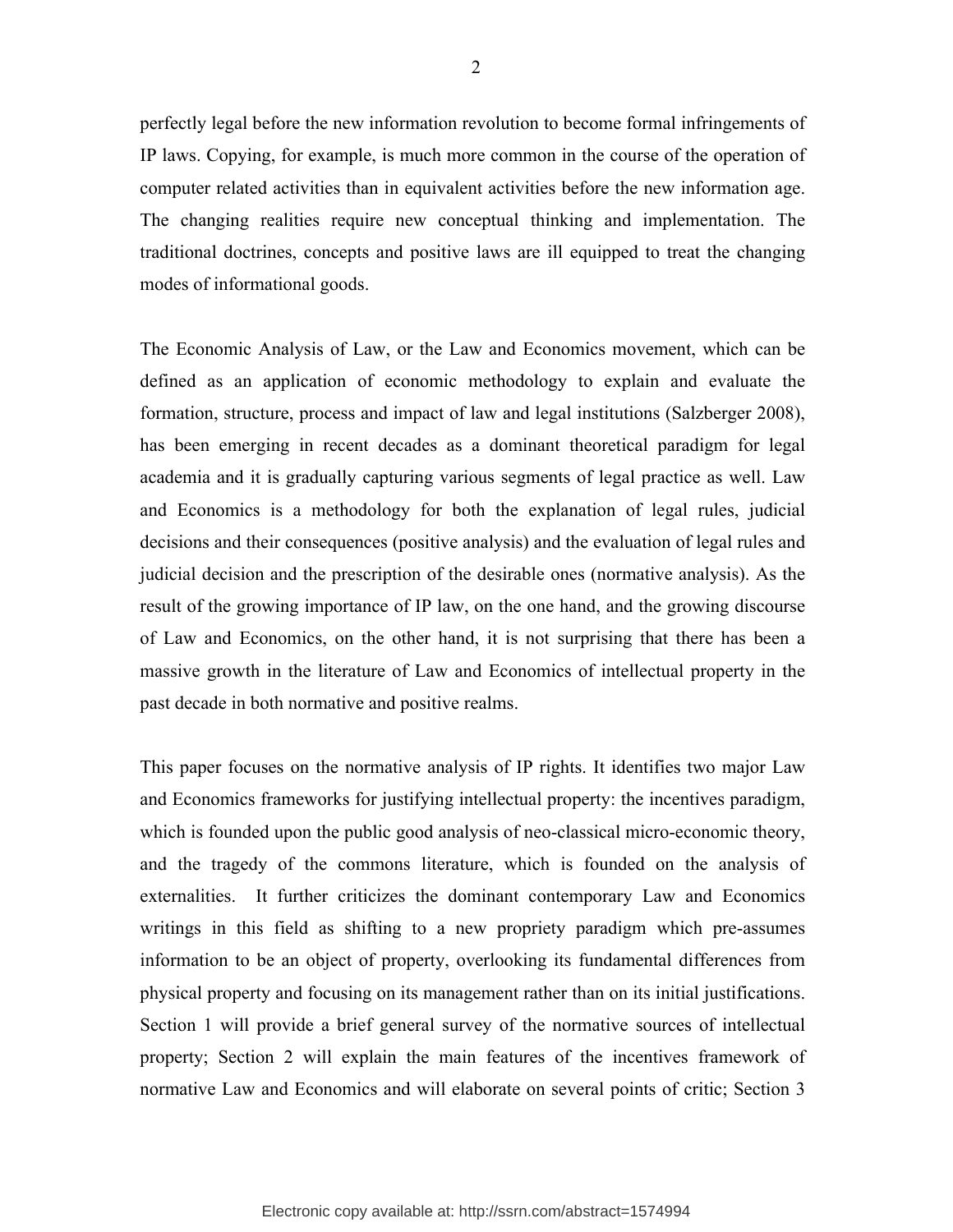will focus on the tragedy of the commons framework and will examine critically the shift to the propriety model; Section 4 will summarize and provide some tentative thoughts on the notion of property in light of the information revolution

# 1. THE NORMATIVE SOURCES OF INTELLECTUAL PROPERTY RIGHTS AND LAW AND **ECONOMICS**

There are two grand foundations for normative analysis and justification of intellectual property rights: deontological foundation and teleological one. The former can characterize the dominant source of IP legal discourse in the Civil Law world (Continental Europe), while consequential thinking is perceived to be the dominant foundation of IP law in the Anglo-American legal tradition. Within each of these domains one can identify two major theories of IP (Fisher 2001).

The deontological-based theories include natural law and natural rights justifications of IP. This paradigm is mostly outside the scope of Law and Economics, as it judges whether a law, decision or action is right or wrong on the bases of its intrinsic moral value without regard to its consequences in terms of individual subjective values or preferences. A natural law Lockean type justification to property rights, including IP rights, asserts that every person has a natural right to owe his or her self creations – whether they are physical or intellectual. This right cannot be compromised even if allocating such a right decreases the social welfare or utility, hinders a just distribution and alike. The same applies to the Kant-Hegel self-fulfilling or self-flourishing justifications for the protection of IP, which are also deontological in their nature and thus outside the realm of Law and Economics.

Teleological justifications can be analyzed within the Law and Economics discourse. Such is the Utilitarian theory of IP and its derivatives, but also the classical Republican one. The Utilitarian foundation of IP and its off springs justify intellectual property rights as far as granting such rights maximizes social utility or social welfare or individual preferences, or social wealth, or economic efficiency. There are significant differences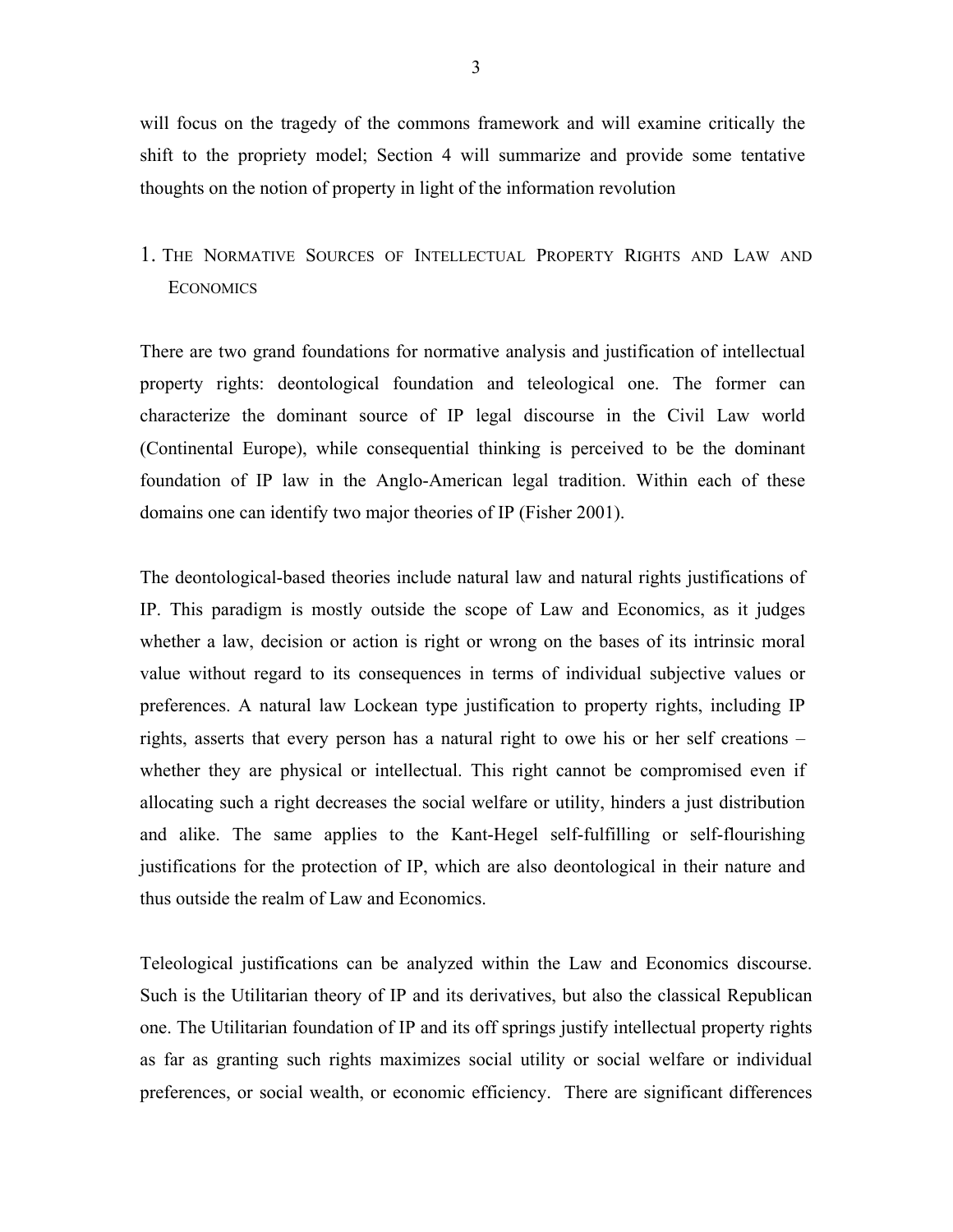between each of these consequential goals, which will be partly addressed below, but all of them can be analyzed under the methodology of economics. The incentives theory is maybe the most common framework to analyze IP law within this paradigm.

A Republican theory of IP might be considered as the most complex one. The Republican goal in this context is to achieve an attractive and just society and culture (Fisher 2001), promoting "discursive foundations for democratic culture and civic association" (Netanel 1996). I argued elsewhere (Elkin-Koren and Salzberger 2007) that Republican thinking is not outside the scope of Law and Economics, but perhaps its most interesting challenge. This paper does not attempt to focus on Republican thinking, but for the sake of a complete theoretical map, and indeed as a critic of the current dominant direction of Law and Economics scholarship in this field, it might be beneficial to point the main argument in this context: From a Law and Economics perspective the primary difference between the classical Utilitarian (and derivative) justifications and the Republican one lies with the assumptions regarding individual preferences. While the Utilitarian approaches view individual preferences as given, or exogenous to the collective decision-making process, or to the market process, or to economic analysis, the Republican approach views individual preferences as endogenous to the analysis, i.e. that the legal arrangements themselves, as well as institutions and procedures, can affect the basic individual preferences in a way that will make them more other-regarding or co-operative, allowing the extension of the collective utility frontiers.

These very general and philosophical observations are important, for example, in the context of the heated debate between the pro-propertization advocates and the defenders of the public domain. The concept of the public domain exists beyond the specific IP context and is part of a Republican discourse. The public domain, like the public sphere is the place in which individuals meet each other, interact, exchange views and information and attempt to influence each others' opinions and preferences. Thus, under an analytical framework which assumes endogenous preferences, the development and preservation of such public places are beneficial from welfare or utility maximization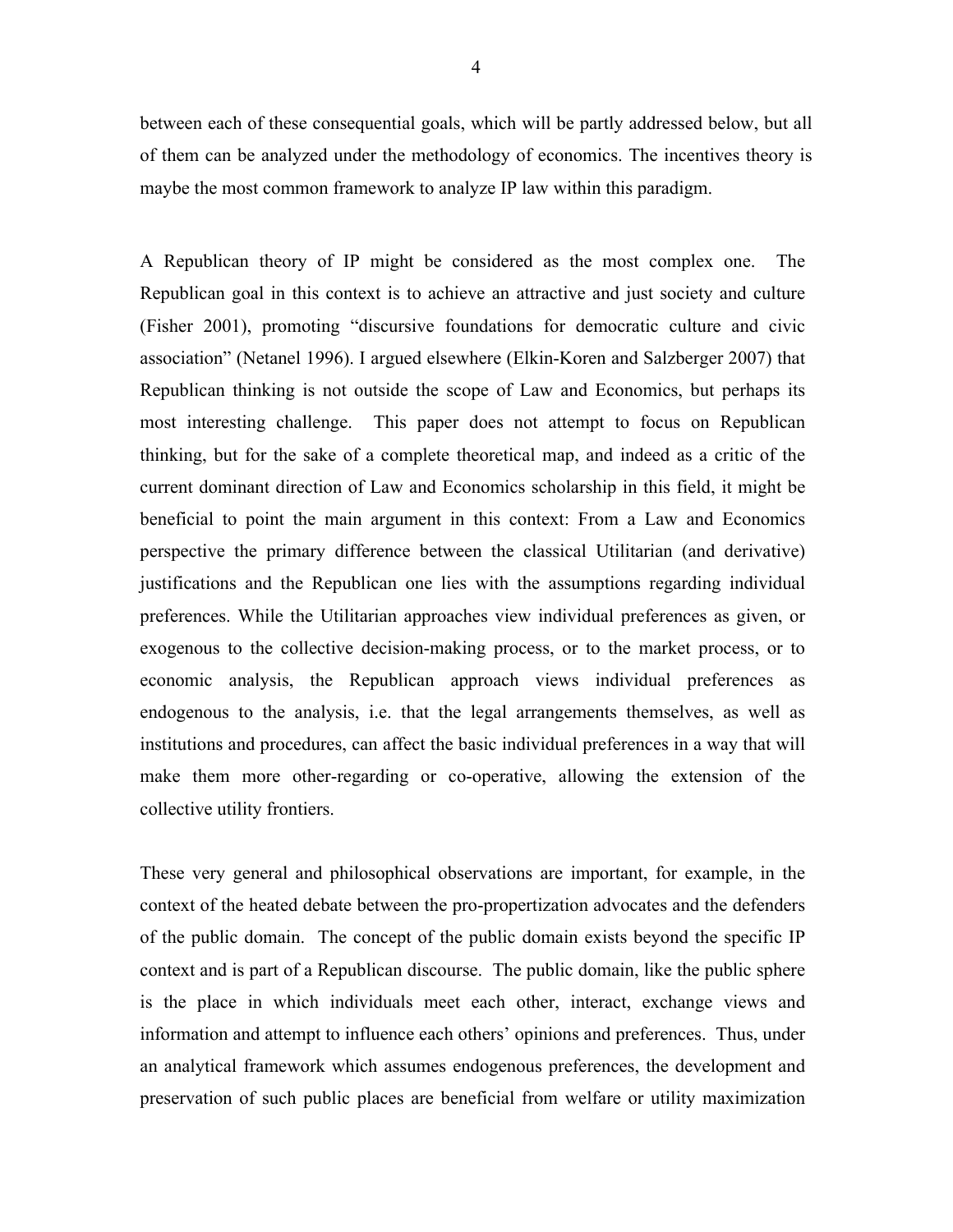point of view; once individuals change their preferences towards more other-regarding ones the collective is able to reach utility or wealth frontiers or other consequential goals, which were not available given the initial preferences. In the context of intellectual property the public domain is not only a place of free flow of information and opinions, it is also a production mean, and unlike the traditional production means of territory, labor and to a lesser degree – capital, the public domain is not rivalry or excluding. As I wrote elsewhere (Salzberger 2008) I think that this point regarding individual preferences is one of the most important criticism of the dominant Law and Economics literature in general, and it has far-reaching ramifications for an IP theory. Thus although this is not the focus of the current paper, it is a point to bear in mind while reading through it.

## 2. THE INCENTIVES PARADIGM

The incentive theory has been the main Law and Economics paradigm for the analysis of intellectual property until the recent shift to the propriety paradigm.2 It rests upon two assertions: First, that information is a public good and thus without central intervention the investment in creative expressions and the resulting cultural and technological progress will be insufficient. Second, that property rights are the cheapest and most effective way for society to hold out these incentives (Andersen 2006). Let us elaborate on these two assertions under a critical eye.

### 2.1 The Need for Central Intervention

 $\overline{a}$ 

Economic theory has always been skeptical of government intervention in the market. Free and open markets, it has been thought, will function efficiently if not interrupted by government actions. Equilibrium of a free and competitive market will be utility maximizing, wealth maximizing and Pareto optimal. Therefore, a *prima facie* case for

 $2$  I use the term "paradigm" in the Kuhnian sense, meaning that Law and Economics writings pre-assume the basic truth of the incentives theory and after the paradigmatic shift pre-assume that intellectual creations are objects of property rights.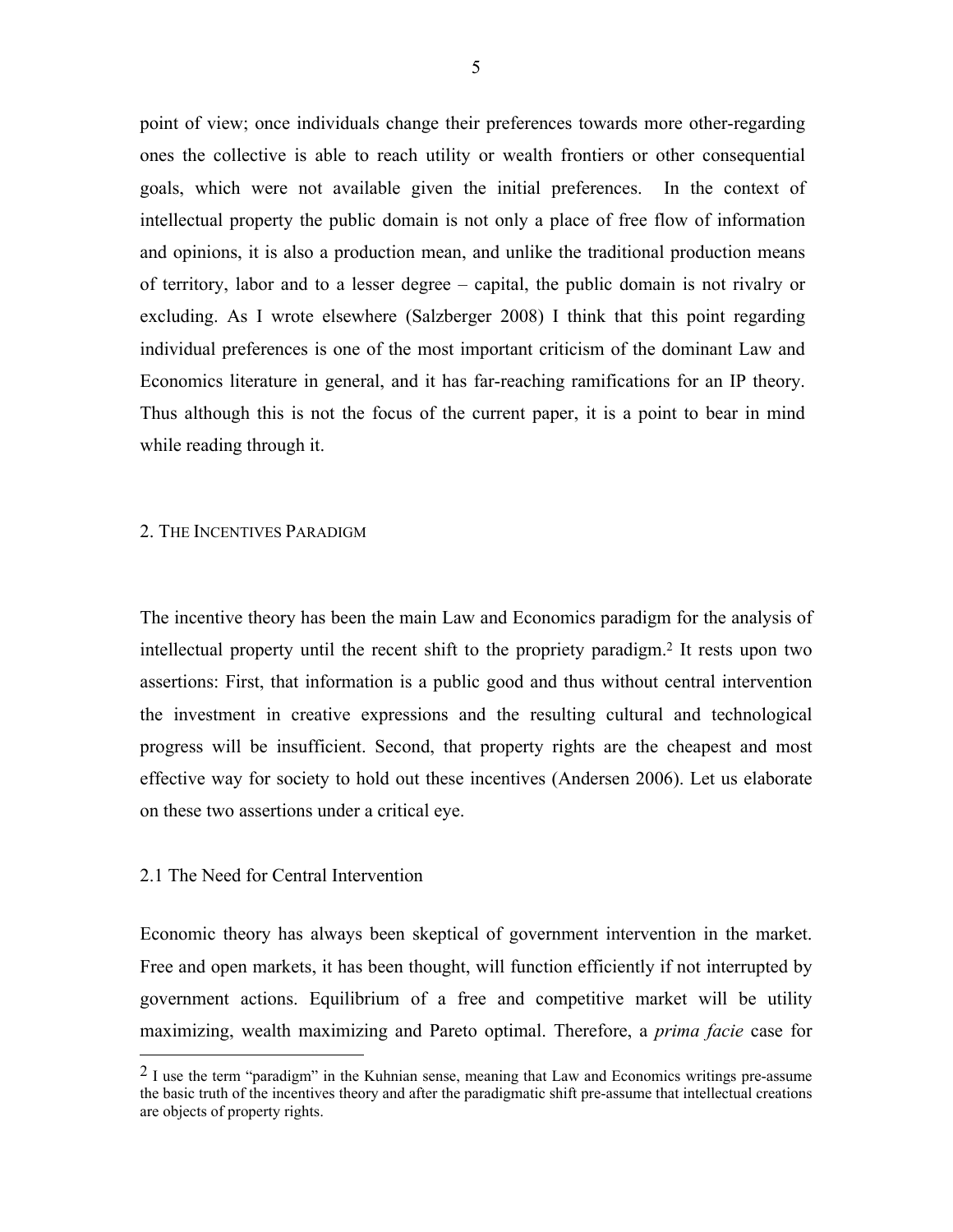central or public intervention requires a demonstration of a failure of the free market (Cooter 1997). The incentives paradigm views the legal regime of intellectual property as a justifiable central intervention to tackle a public good failure of the market. Once intervention in the market is found to be required, the materialization of utility maximization, wealth maximization and Pareto optimality cannot be all guaranteed and a primer normative goal has to be set. This goal is in theory external to the Law and Economics analysis. In practice, however, Law and Economics literature has always been biased towards efficiency defined in terms of wealth maximization (e.g. Posner's leading book in the field first published in 1972).3

### 2.1.1 The Core – Public Goods Analysis

 $\overline{a}$ 

A pure public good is a commodity with two distinctive characteristics: non-excludability and non-rivalry. Non-excludability occurs whenever it is either impossible to exclude non-payers (free-riders) from using the good or service, or the costs for such exclusion are so high that no rational individual or firm will be willing to produce the good in the first place. Put slightly differently, the potential producer of non-excludable products, knowing that the competitive market price of the product will equal the (very low) marginal cost of production and thus would not cover the fixed cost, will not produce the product at all. Informational goods are thought to be non-excludable; they are easy to copy. The cost of creating multiple copies of a music composition, or a piece of software, or manufacturing a life-saving drug and distributing it, are often negligible. Therefore, in the absence of impediments on copying, the prices of works in a competitive market could fall to near zero (Geroski 2005). The marginal costs of exclusion, in luck of central intervention, are often greater than the marginal costs of provision, so it is inefficient to spend resources to exclude non-payers. Free riding of non-payers reduces incentives for investment in generating new information and innovations, and without government intervention information and innovations tend to be under-supplied.

 $3$  For the classical debate about wealth maximization as the prime normative goal see "Symposium: Efficiency and Justice as a Legal Concern, *Hofstra Law Review* (1980) For a general critic of Law and Economics in this regard see Salzberger 2008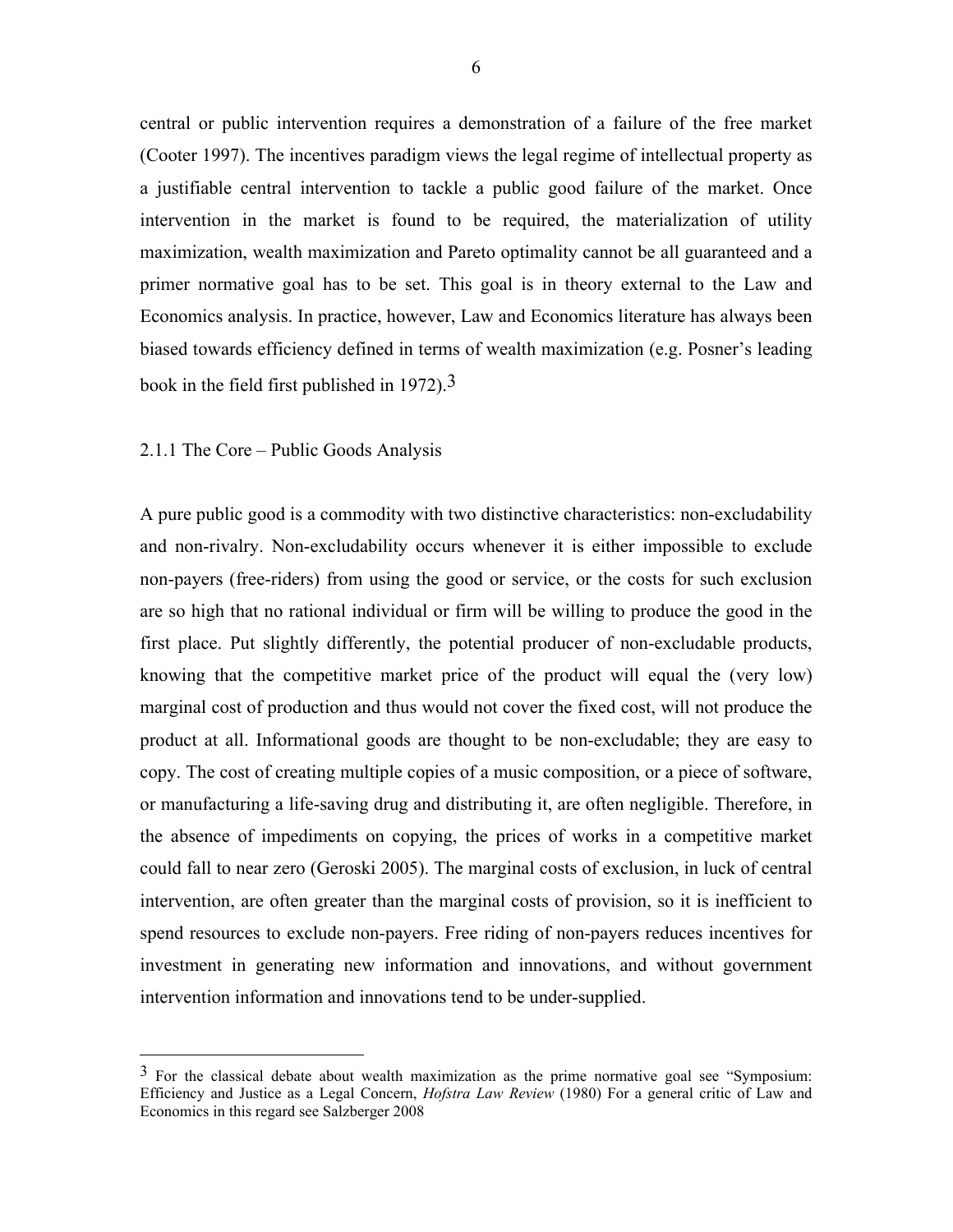Non-rivalry means that the use of such goods by one user does not detract from the ability of others to use it. Tangibles, as well as real estate are usually rival goods, meaning that their usage by one person precludes others from using them. Informational goods are usually non-rival and therefore, once produced, it is in the general interest that they will be used by as many as possible. Information is not consumed by its usage; it cannot be used-up. Consumption of informational works does not exhaust the resource. The use of an idea, the reading of a text, or the implementation of a mathematical theory or a drug formula by one person does not prevent others from using it simultaneously or subsequently.4

The non-rivalous nature of informational goods means that there is no social loss associated with their usage, since no one else is deprived of that use. Therefore there is no need to allocate informational resources to the most efficient user. Quite the contrary; everyone can use informational goods simultaneously. Moreover, the use of informational goods is beneficial on top of the immediate value for the user, in that it engages readers, viewers and other users in a mutual productive experience. The consumption of information in this sense is nurturing the human capital that could then contribute to the production of more information. In economic terminology the consumption of informational goods, whether this is a cultural product, software or medication, creates positive externalities. Consequently, once these goods are created there is a benefit in their widest possible usage, in order to maximize welfare in society and as a basis for further innovation.

While the non-excludability character of informational goods provides the economic rationale for central intervention (such as IPR) to incentivize their creation, the nonrivalry nature of these goods justifies setting limits on the bundle of rights in scope and duration, in order to enable their usage by many as possible, generating greater collective

 $<sup>4</sup>$  The tangible in which works are embodied, such as printed books and plastic CDs or pills, are not pubic</sup> goods. They would be subject to the rivalry suffered by other scarce resources. But this scarcity does not apply to the information contained in them.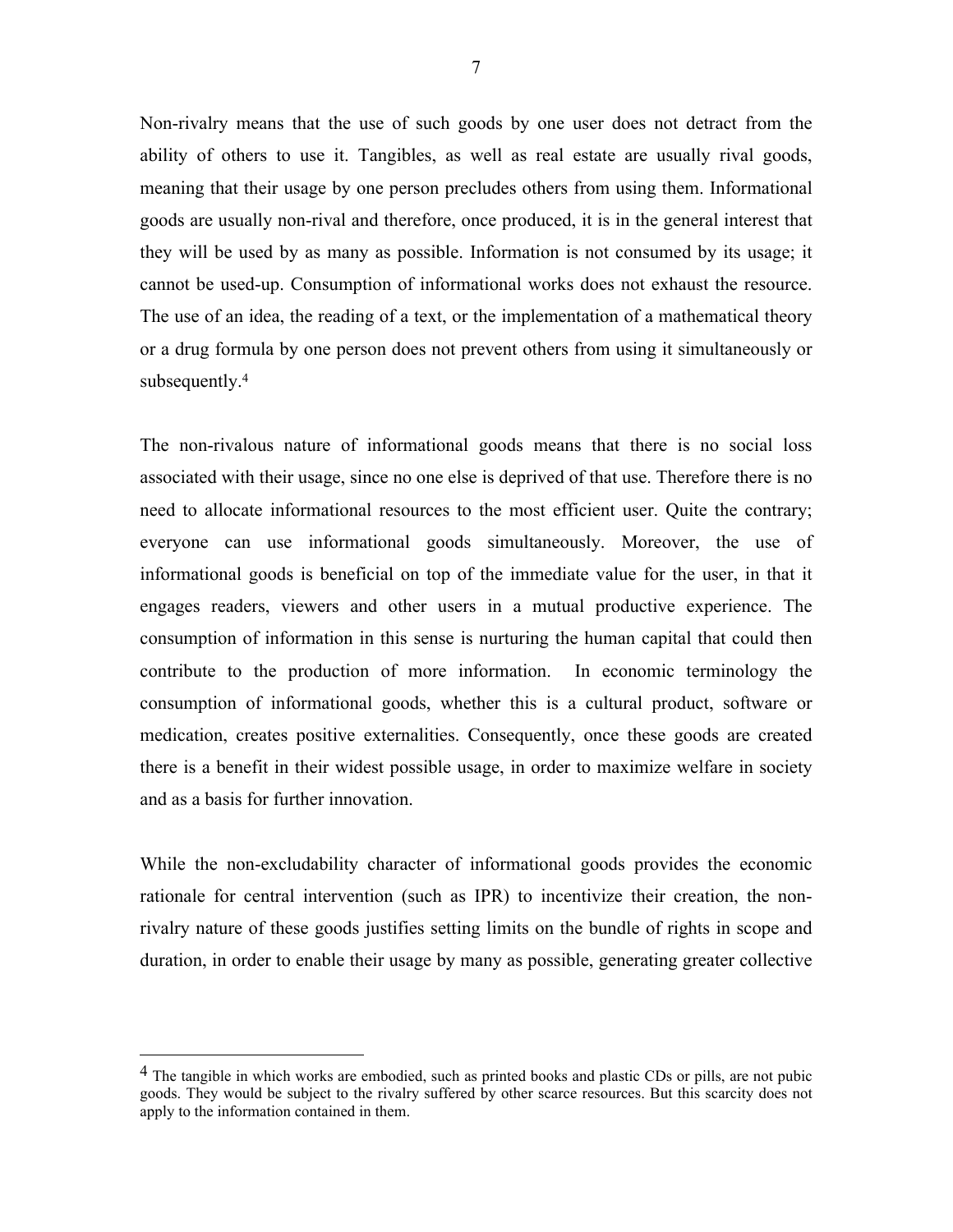welfare.5 Yet, even if we grant those rights for a limited period their owners enjoy monopolistic powers; they can set the price as they please. Owners will usually set the price that maximizes their profits, rather than a price, which equals their marginal or average cost of production (as in competitive markets). This would lead to collective deadweight social losses, which comprise of the potential users who value the informational product between its marginal (or average) cost and the monopolistic price, who would not purchase it. Consequently, works will be underused. These losses are particularly significant in the informational goods market, as these goods are the primary resource for further creation. IP law attempts to mitigate the later phenomenon through limiting not only the duration of rights but also their scope. It protects only certain aspects of works (i.e., *expressions* are protected by copyright but not *ideas*), and recognizes several privileged uses or exceptions (i.e., *fair use* under copyright law).

In addition to the two characteristics of public goods presented above, informational goods have three other features, which are not shared by other public goods and have not received sufficient attention by the Law and Economics literature. These features particularly characterize digital informational goods. First, informational goods are mutable. They could be modified to suit the user's preferences. Users can easily change a video file and remove parts of the movie or even mix different parts. A programmer can change codes in software according to the hardware requirements so it would better function in her work environment and a doctor can slightly change a formula of a drug to be better suited for a specific patient. Second, informational goods are selectable. The content can be accessed or copied. For example, one can deep-link an address of a website to his website, bypassing the homepage of the original publisher. Third, informational goods are combinatorial. Individual elements that produce greater value to the user can be recombined or sold separately. For example, a D.J. can easily mix two music files together turning the song to a different song; the same applies to a chef's recipe. These features make the economic analysis of informational goods more

 $<sup>5</sup>$  It is noteworthy that not all forms of IP are analyzed solely in this framework. The economic rationales</sup> for trademarks, trade secrets and the right of publicity derive also from other type of market failure – lack or asymmetric information, which will not be discussed here.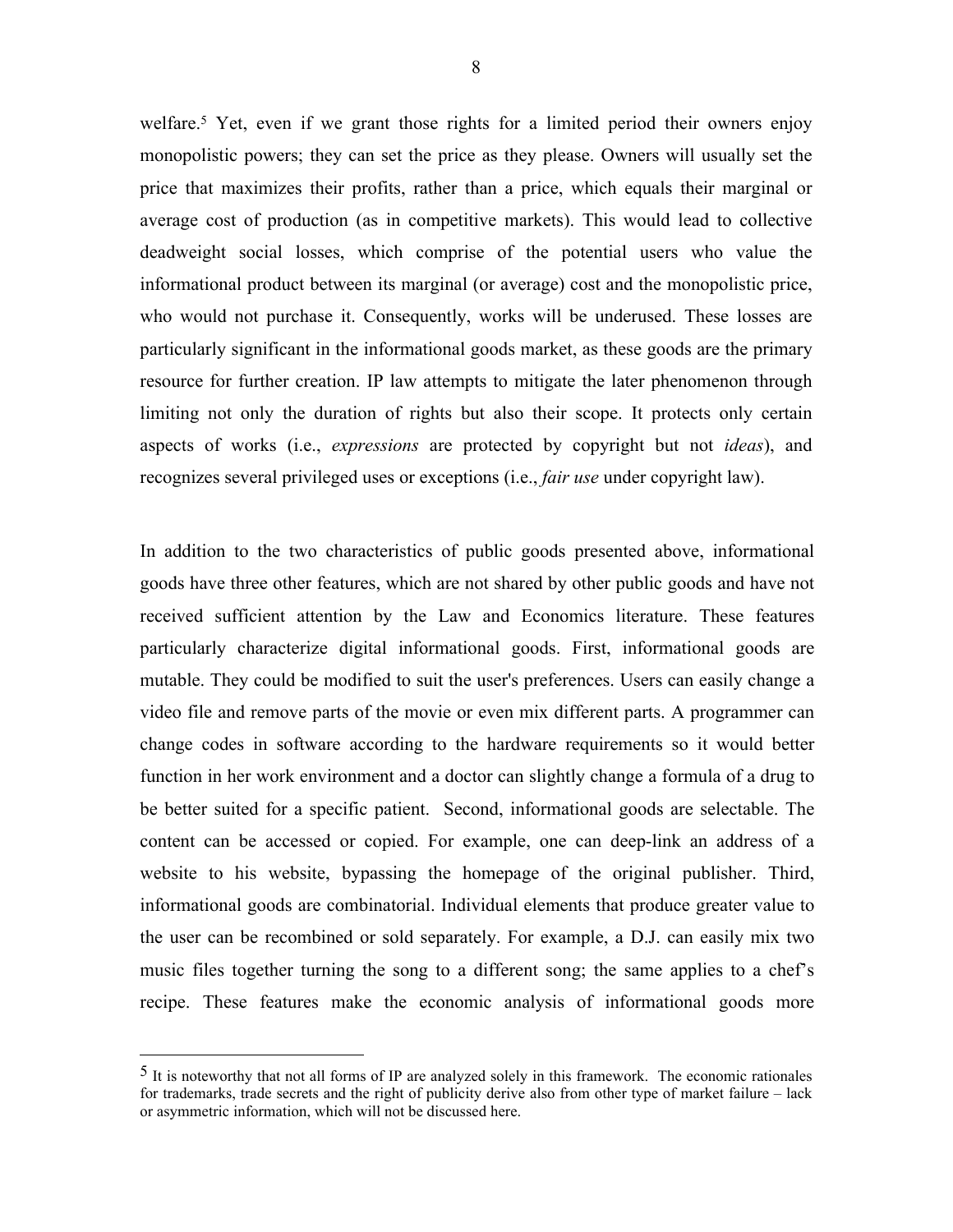complicated than the economic analysis of pure traditional public goods, such as defense or health.

### 2.1.2. Critique – Are Incentives Needed

 $\overline{a}$ 

The most important foundation of Law and Economics for justifying central intervention and thus IPR, as elaborated above, is the need to create incentives for the production of information, which is the result of information's non-excludable nature. Skepticism regarding the need for such monetary or centrally provided incentives for potential creators was expressed as early as 1970 by Harvard Professor and now US Supreme Court Justice Steven Breyer. Challenging the need for copyright protection, Breyer argued that creators have several advantages over competitors that offset the lower production costs of free riders (Breyer 1970). One such advantage is lead-time. If copies produced by the creator reach the market first, creators could sell original copies before they are confronted with competition by copiers. The need for incentives is of course a function of the easiness of copying; copyright did not exist prior to the invention of printing press by Gutenberg, and likewise it was expanded following the invention of photocopying. One can argue, therefore, that since digital technology made copying a lot cheaper, fast and widespread, even if Breyer's argument was sensible in 1970 it is not so anymore. Yet, the prime example discussed by Breyer in 1970 was a new and sophisticated technological product at the time - software.<sup>6</sup>

Let us than examine more carefully the general need to provide incentives to information creators by distinguishing between incentives on the individual creator's level and incentives on the organizational or on the institutional level. The incentives paradigm

<sup>&</sup>lt;sup>6</sup> Brever used the software industry to demonstrate the significance of lead-time as a factor that can provide economic incentives to potential investors. Thus, he argued, application programs are sold, not directly "of the shelf," but in "packages." Those packages contain "copyrighted documentation manuals and a promise that the seller will install the program, iron out its 'bugs', update it as advances are made, and make adjustments from time to time to keep it compatible with others in the machine." A computer user is often buying services and expertise as much as he is buying a particular computer program. Thus, the copier's need to develop this support independently would often provide the initial programmer with sufficient leadtime to recover his development costs.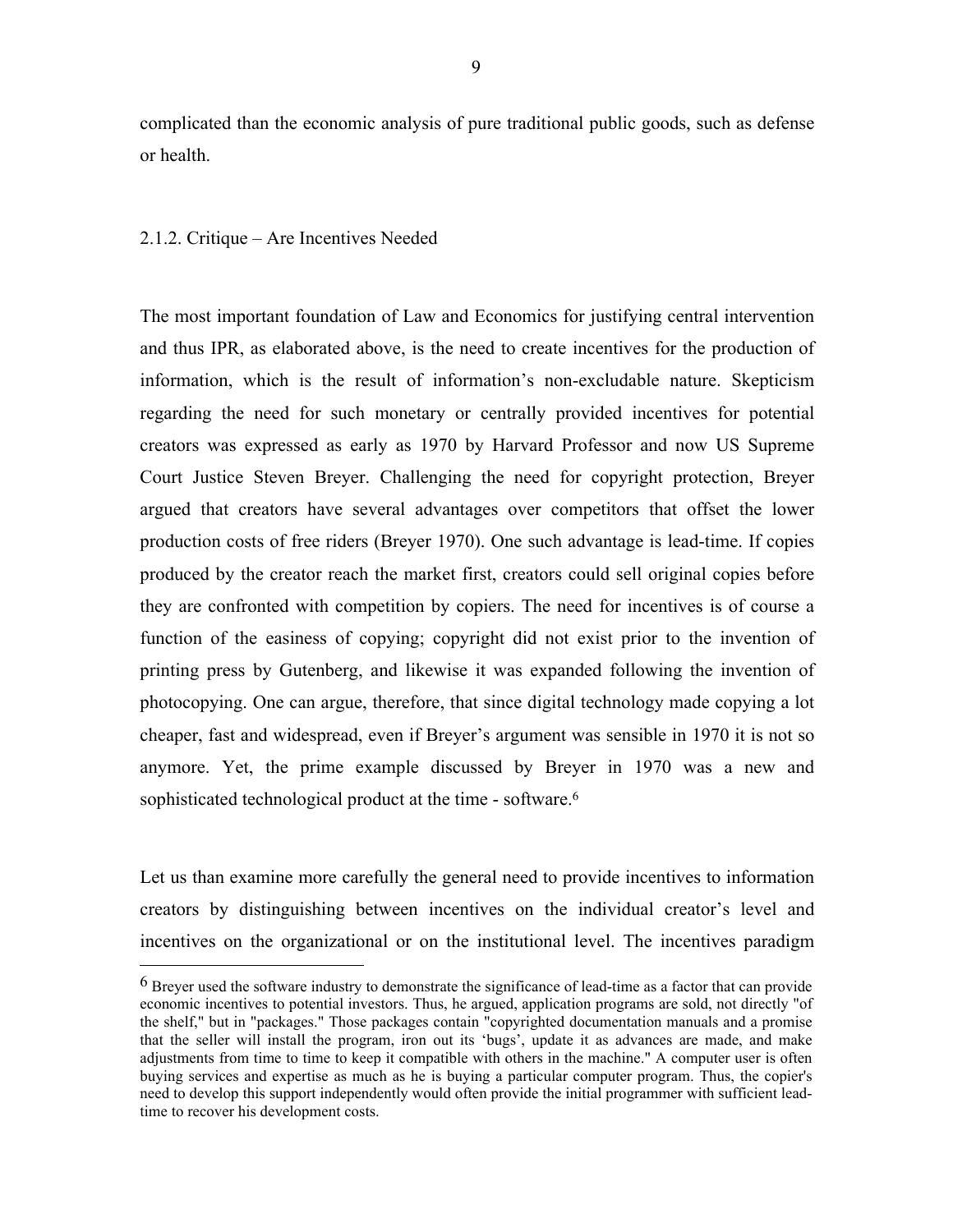presumes that monetary incentives are a necessary condition for inducing creativity and innovation. This assumption involves an empirical claim that is based on shaky grounds that monetary incentives (derived from IPR) would actually induce more creative and innovative activity, or that potential authors and inventors will not engage in the appropriate activity unless they are promised some monetary profits (Moore 2003, pp. 610-613). There is very limited empirical support for these propositions. There are many benefits that people derive from creative activity; there is a natural drive to create, creative passion, the need to express oneself and to communicate one's ideas and talents, to be acknowledged and to enjoy simply fun, pleasure and satisfaction. Most scientists, creators and inventors are motivated by the intrinsic satisfaction of investigation and discovery, and also by the recognition of their peers (Martin 1998, pp. 46-50) and the general public. Creativity provides socio-psychological rewards, which are a function of the cultural meaning associated with the act of creation. These include the benefits from acknowledgment and reputation, but also social relations such as a notion of belonging and friendship (Benkler 2006, 92-99). Poets, sculptures and musicians created monumental works of art long before there was any intellectual property system. Browsing the rich reservoir of users generated content on the Web nowadays is probably the best contemporary example of the human longing for creative self-expression. From blogs, through home-made video clips posted on YouTube, to pictures shared on Flicker and music distributed in MySpace, the Web demonstrates that creative activity is not all about money and many of the creators could have earned more money had they engaged in another work instead the time they dedicate for creation.

Moreover, empirical research suggests that monetary rewards can sometimes actually stifle creativity. Studies that explore creative motivations distinguish between external rewards, such as money, and inherent rewards, such as pleasure, curiosity and positive experiences of autonomy and competence. These studies show that intrinsic motivation is often undermined by extrinsic rewards and that people may become less creative when they are offered monetary rewards (Deci, Koestner, and Ryan 1999; Lawrence 2004). Likewise, the Cognitive Evaluation Theory (CET) focuses on the negative effects of monetary rewards and predicts that rewards given for achievements could sometimes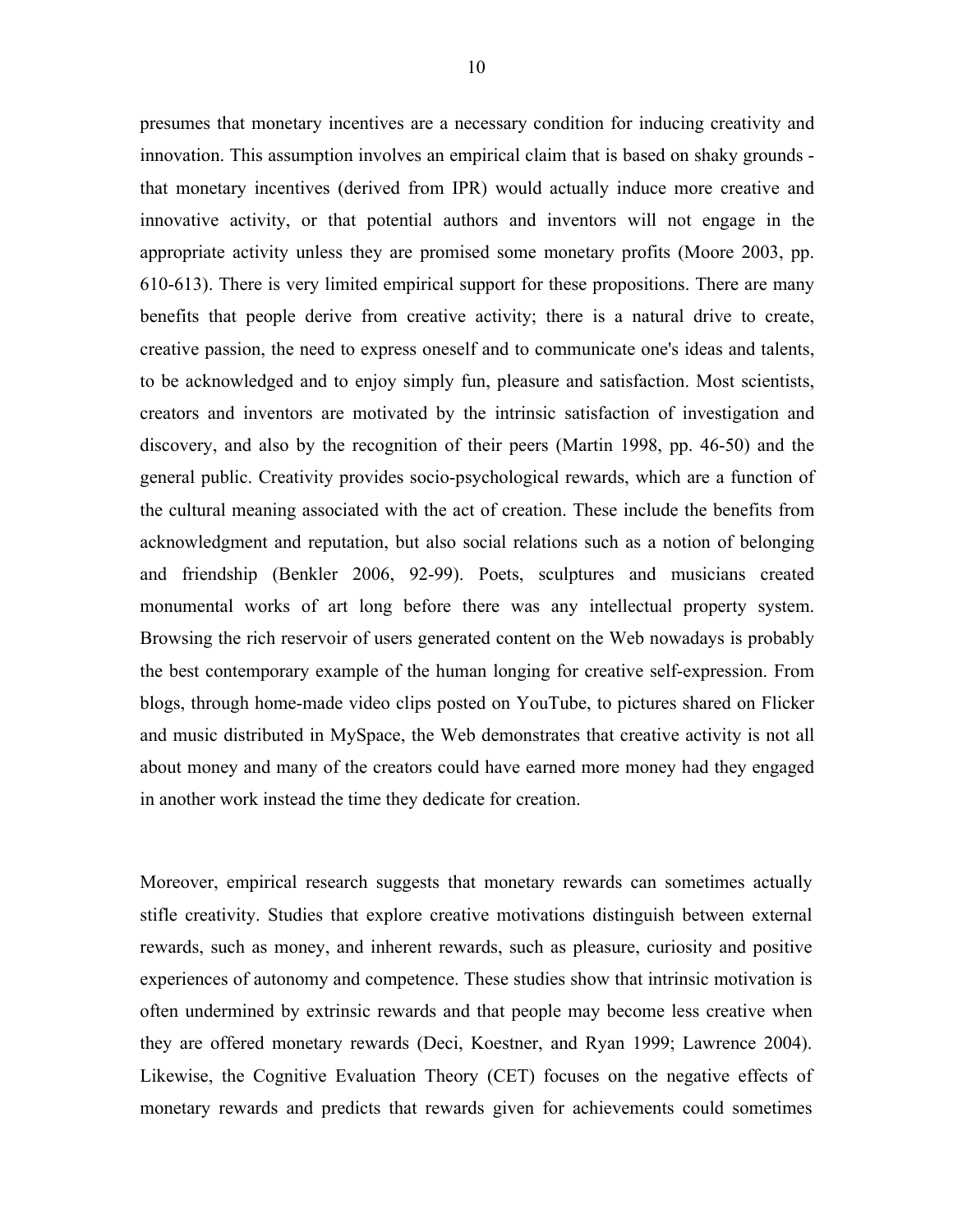reduce the sense of autonomy of the creators (Cameron, Pierce, Banko and Gear 2005). Such rewards might actually reduce the quality of work (Kohn 1999, pp 136-138) or shift its direction. It has also been suggested that the exclusive rights accorded through intellectual property laws provide the creator with a control over the usage of her creation that can stifle creativity (Lessig 2001, p. 236; Vaidhyanathan 2001).

So far we focused on the incentives of the individual creator operating alone to invent or create. But most creative activities nowadays are conducted within organizations – commercial or public institutions. There is a significant difference between the motivation of individual creators, and those of publishers and producers of content or knowledgebased products, or universities and research institutes. There are also differences between the incentives of these organizations and those of the individuals working there and between individual creators who do not work within organizations and those who are employees of the information industries. Although copyright discourse has always emphasized authors' rights, copyright law, in fact, serves the needs of the content *industry*. It provides a mechanism for securing monetary incentives to those who invest in the creative process, in the form of a set of exclusive rights to exploit the work. In the absence of sufficient return on investment it would be difficult to attract sufficient funds to be invested in rather expensive and risky enterprises such as the production of content or R&D in commercial enterprises. Innovation is risky since inherently there is a high level of uncertainty regarding its success. Underinvestment, so the argument goes, will consequently lead to undersupply of resources, and thus to less creative works and discoveries, which are beneficial to society. While a passionate poet is likely to write her poetry even if she lacks financial incentives, the book and music publishing industries would not necessarily publish her work and, in general, undersupply works, without the monetary incentives to do that. Without these industries, passionate creators would be unable to disseminate their artifacts to the public. Likewise, patent rights operate in the same manner with regard to inventions and technological advancements.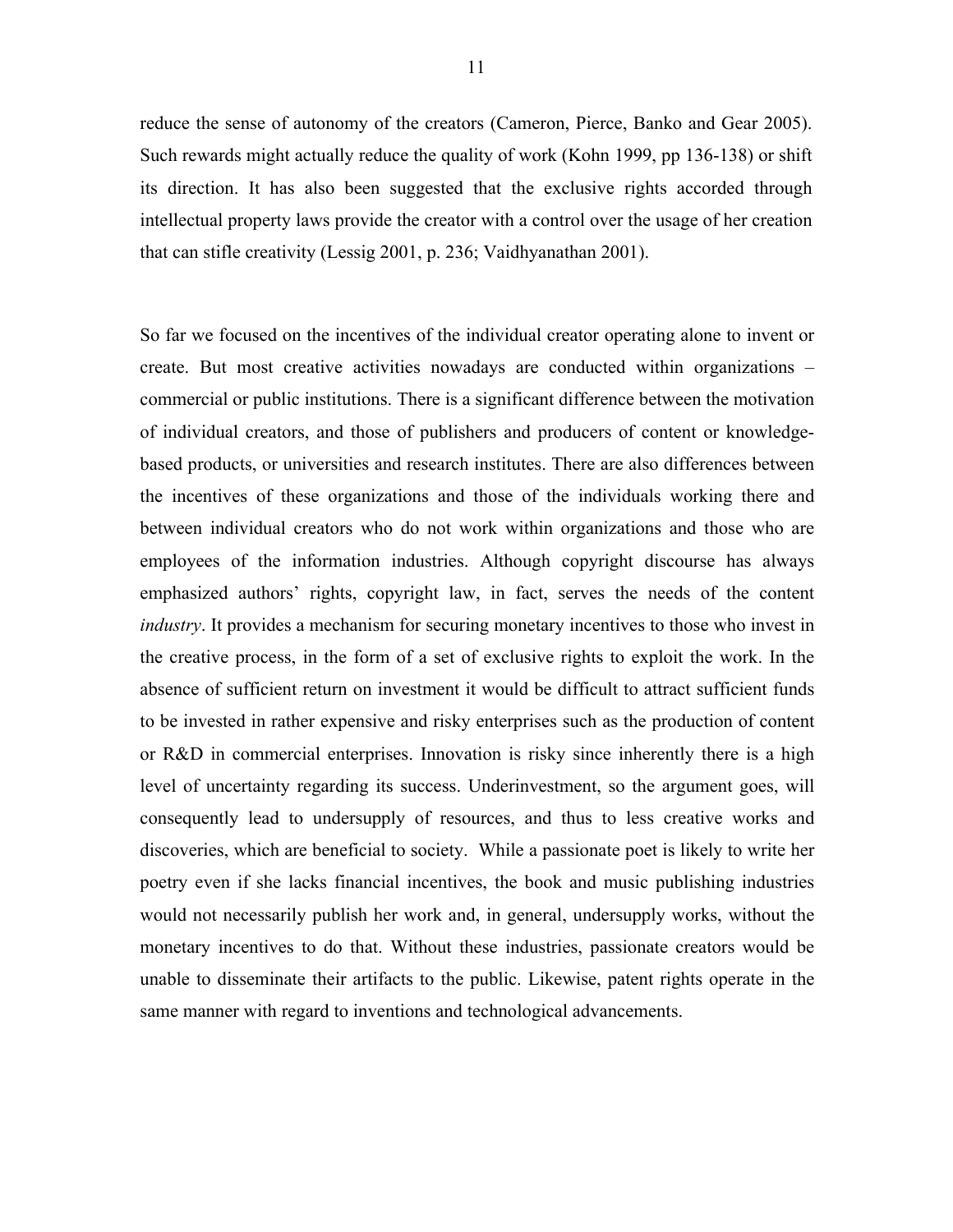The institutional component complicates the simple and naïve picture portrayed so far. Research in a university or a public research institute is not the same vis-à-vis incentives to innovate as research in a commercial firm. Firms differ from each other in their organizational structures and profit distribution. The financial agreements with employees differ and might be crucial for the incentives to innovate on both the organization and the individual levels. Within organizations, for example, monetary rewards could be a dangerous motivator if improperly or inequitably managed. Studies have shown that employees are often lacking the proper motivation if they are "bought out" for limited rewards (Lawrence 2004).

Industries producing mass content are relatively new and were significantly strengthened during the twentieth century (Benjamin 1968, pp. 217-252). This model involves the production of a single prototype organized by firms and the distribution of mass copies to consumers. It is arguable that this mode of production was largely facilitated by the intellectual property regime itself. However, one can question the contribution of this content industry in relation to the contribution of old style individual creators working alone, for example in music, in visual arts and in other fields. Moreover, public research institutions and universities as opposed to private firms are funded by the government or the public and this funding itself might be sufficient to overcome the public good nature of its products, so a question arises as whether allowing these institutions also the benefits of IPR is justified.

The questions raised here are relevant today more than ever due to the new digital environment, which significantly reduces the cost of communicating and sharing works, enabling new modes of production and distribution of information (Benkler 2002; Litman 2004). This new environment might replace the  $20<sup>th</sup>$  century content industry and further questions the need for monetary incentives in the form of IPR. Digital networks introduced new modes of production and distribution of information. In the area of software development, for instance, Linux was created by a community of users who volunteered to make a contribution to a grand project. Open source projects, such as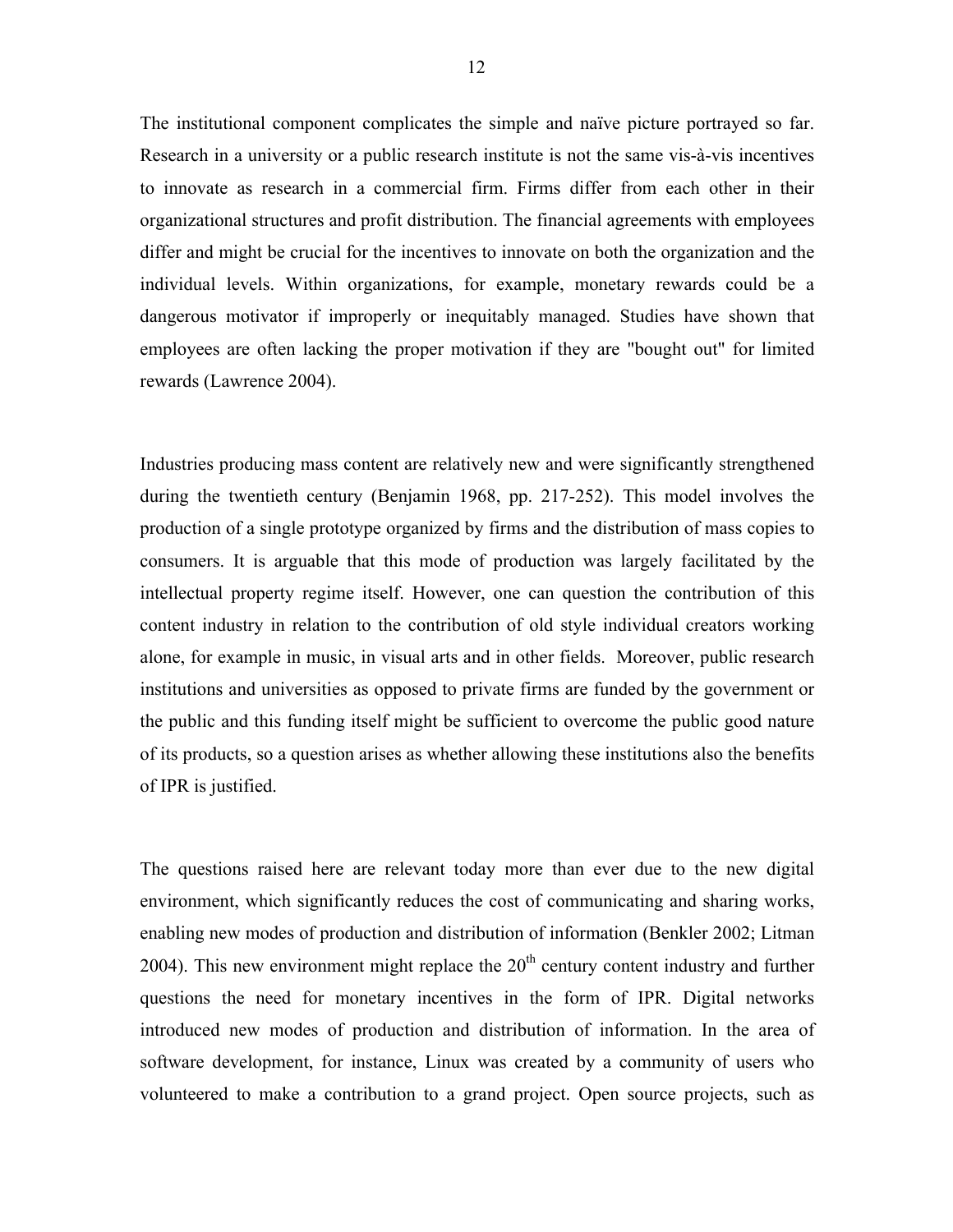Linux, are comprised of the contributions of thousands of unorganized developers, located in different places around the globe, who voluntarily contribute to a common project without direct monetary compensation.7 The development of Free Software stands in sharp contrast to Microsoft Windows, which was written by employees of Microsoft and is protected by copyright, patent and trademark laws, prohibiting unauthorized copying, redistribution and modification of the software.

But software is by no means the only example of the new mode of production. Other online phenomena have similar attributes. Compare, for instance, the production of news by corporate employees of CNN, and news generated by subscribers of newsgroups, in which individuals contribute news items that are rated by their peers over time for credibility and reliability; or the well-established encyclopedias versus Wikipedia, which is constructed on individual efforts of many who do not operate for any monetary incentives.8 A recent online trend is the one of weblogs and video sharing. People all around the world are uploading their own private contents to the web in the form of video files, audio files or even online diaries. The users export themselves to the world and produce content without asking (and in most cases without thinking) about intellectual property issues. Another example, are the online communities of translations for movies or TV shows. Translations into English, Spanish, Italian, Russian and Hebrew are very common on file-sharing software such as eMule and Torrents clients.

As contended by Benkler (2002), the digital network environment opens up opportunities for new modes of production and distribution of information. The information economy, he argues, introduces a new radically decentralized type of production mode, which is the

<sup>7</sup> GNU/Linux operating system and Apache server software, which were developed in a common nonproprietary regime, are increasingly gaining popularity and are considered more stable then comparable commercial programs (Gillen, Kusnetzky and Mclarnon 2003). Linux runs on about 29 million machines (according to LinuxCounterSite 2005) and the number increases rapidly.

<sup>8</sup> Another example is the creation of categories for classifying online Web pages. While Yahoo is a commercial directory in which categories are created by paid employees, the Open Directory is run by volunteers, each editing a sub-category. The contributions of all individual editors is merged into an Open Source directory that everyone is free to use, and is indeed used by some of the major search engines, including Google.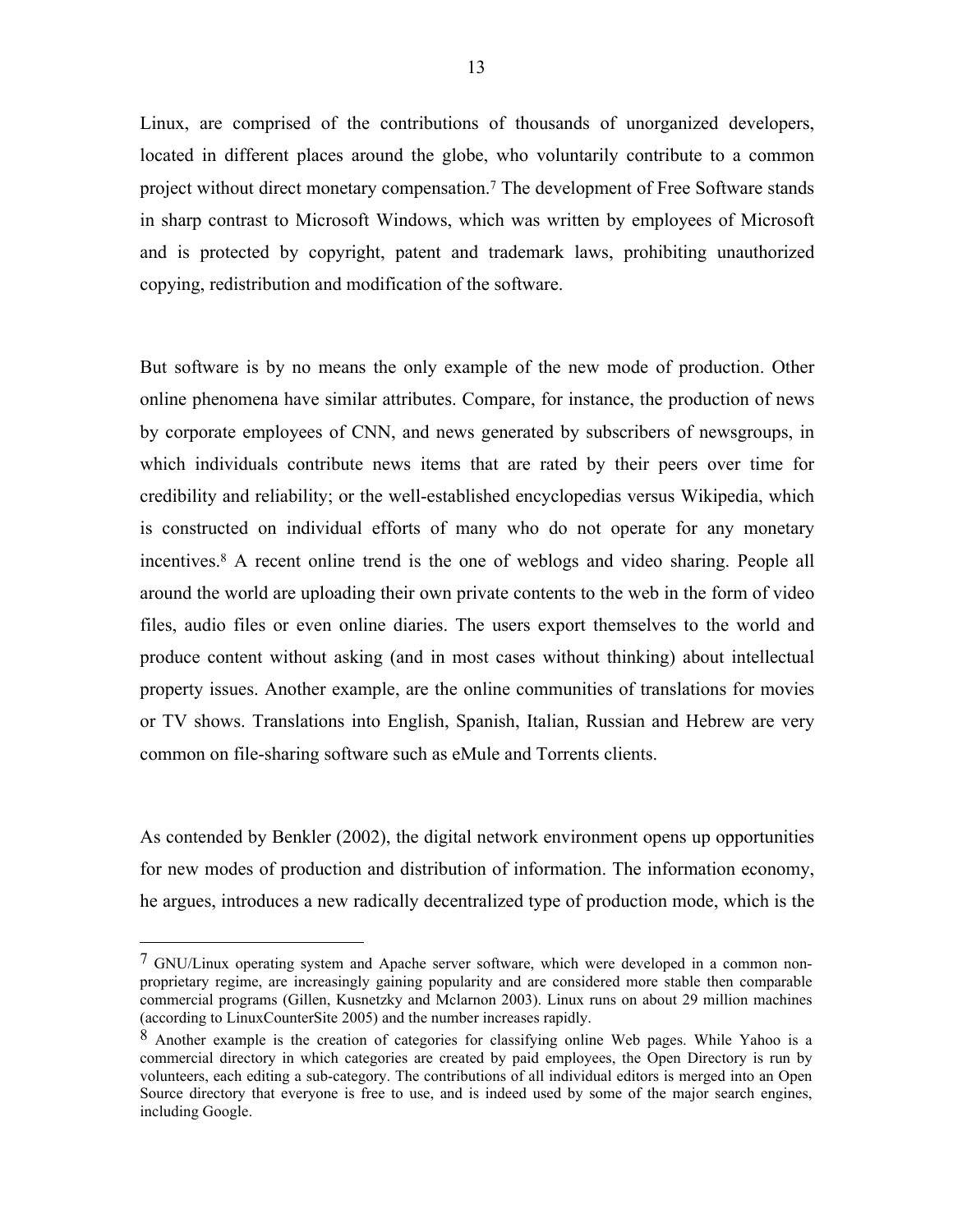commons-based peer-production of information. These social and economic phenomena reflect a non-proprietary regime where content is developed through collaborative efforts without any claim for exclusive rights in it. Production of information, knowledge and culture, Benkler maintains, no longer requires management by the hierarchy of firms, or the price signals of the market. When projects are modular in the sense that they can be divided into small independently produced components, they can rely on non-monetary motivations of individuals. Large-scale collaborations will be possible as long as diverse motivations can be pooled and merged into a single effort. The low cost of communicating and processing information makes such coordination and integration costeffective in a way that was unavailable before. The development of such powerful informational products, which are non-rival and non-excludable, without any apparent monetary compensation and any guaranteed return for financial investment, is challenging the incentives paradigm and its basic premise – the need for monetary incentives for informational, technological and intellectual creation.

From an economic analysis perspective the new mode of production can be analyzed in two frameworks. The First is the Coasian theory of the firm (1937), which views the creation of the firm as a substitute to nexus of contracts in the market, where the transaction costs involved in the hierarchical nature of a firm are lower than the costs of transacting within markets. The new technological frontiers decrease transaction cost significantly and thus shift back productive activity from firms to the market. The second economic framework for the analysis of this new mode of production is the division between work and leisure. The atomization of efforts can shift activities that were regarded in the "old" world as work, to activities that are regarded by individuals in the "new" world as leisure (Elkin Koren and Salzberger 2005, pp. 62-63). Both these frameworks point at a decreasing need for central intervention in order to provide monetary incentives to create.

The new world does not only enable new modes of production; it also enables new modes of dissemination and distribution. Online dissemination of informational works of all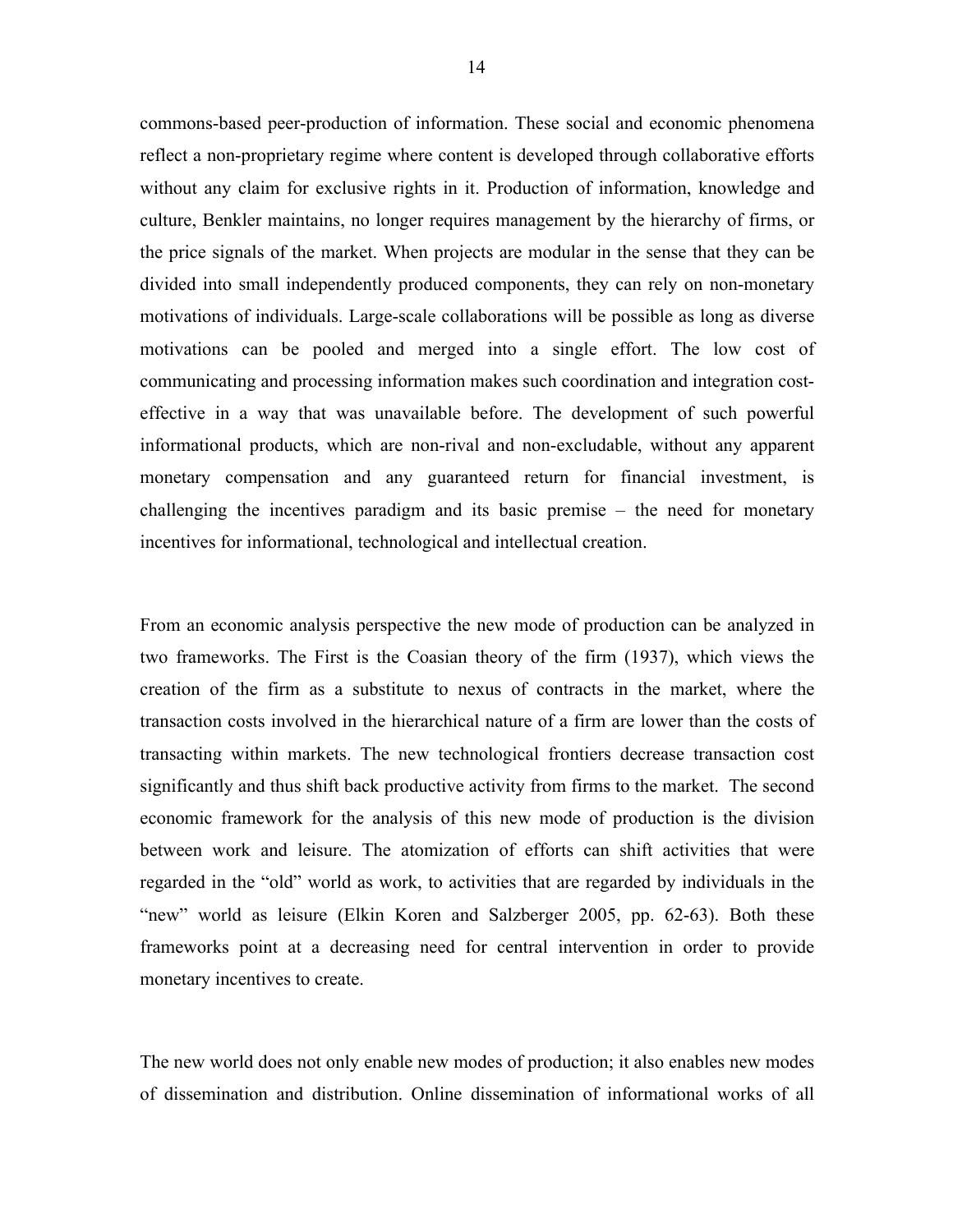sorts is made directly by individuals, using their personal computers to convey their ideas or share informational works with other individuals using the same protocols. Users of Gnutella-based file-sharing systems are capable of making files available for downloading by other users, by simply placing files at a designated directory on their personal computers. Electronic delivery of information involves low costs, and does not require any large investment in the production of copies and the establishment of distribution channels. Digital networks diminish the role of some traditional intermediaries, such as the recording or publishing industries, while introducing new intermediaries, such as search engines or P2P software. In this environment various forms of intellectual property, such as copyright law, do not promote but actually create obstacles to the development of such alternative modes of production and distribution. The new technological possibilities have a significant effect also on the distribution of physical products and services, including of course information-based products such as drugs, which means that re-thinking of traditional laws have to be conducted from this perspective not only with regard to copyright protected materials but also in the patent protection realm.

Independently from the new production and distribution modes, the new digital environment has also a significant bearing on the non-excludability character of informational goods, which is a prime source of the Law and Economic incentives paradigm. New technologies not only enable easier and cheaper copying but also enable much easier and cheaper exclusion. The Internet enhances the ability to exclude and control the distribution of information to the extent that makes significant fractions of it no longer a public good. The nature of information in the Internet and also in other digital platforms such as DVDs, computer games, electronic books and alike allows the application of cost-effective self-help technical measures to control its consumption and use. Such means allow information that used to be non-excludable in the past to be excludable today. Indeed, the creation of digital copies involves very low cost; yet distribution of copies protected by IPR is no longer the sole way of generating profits. Technical ways to prevent copying and to charge a fee for it are widely more available. In addition, the new digital environment facilitates a shift from selling copies to charging for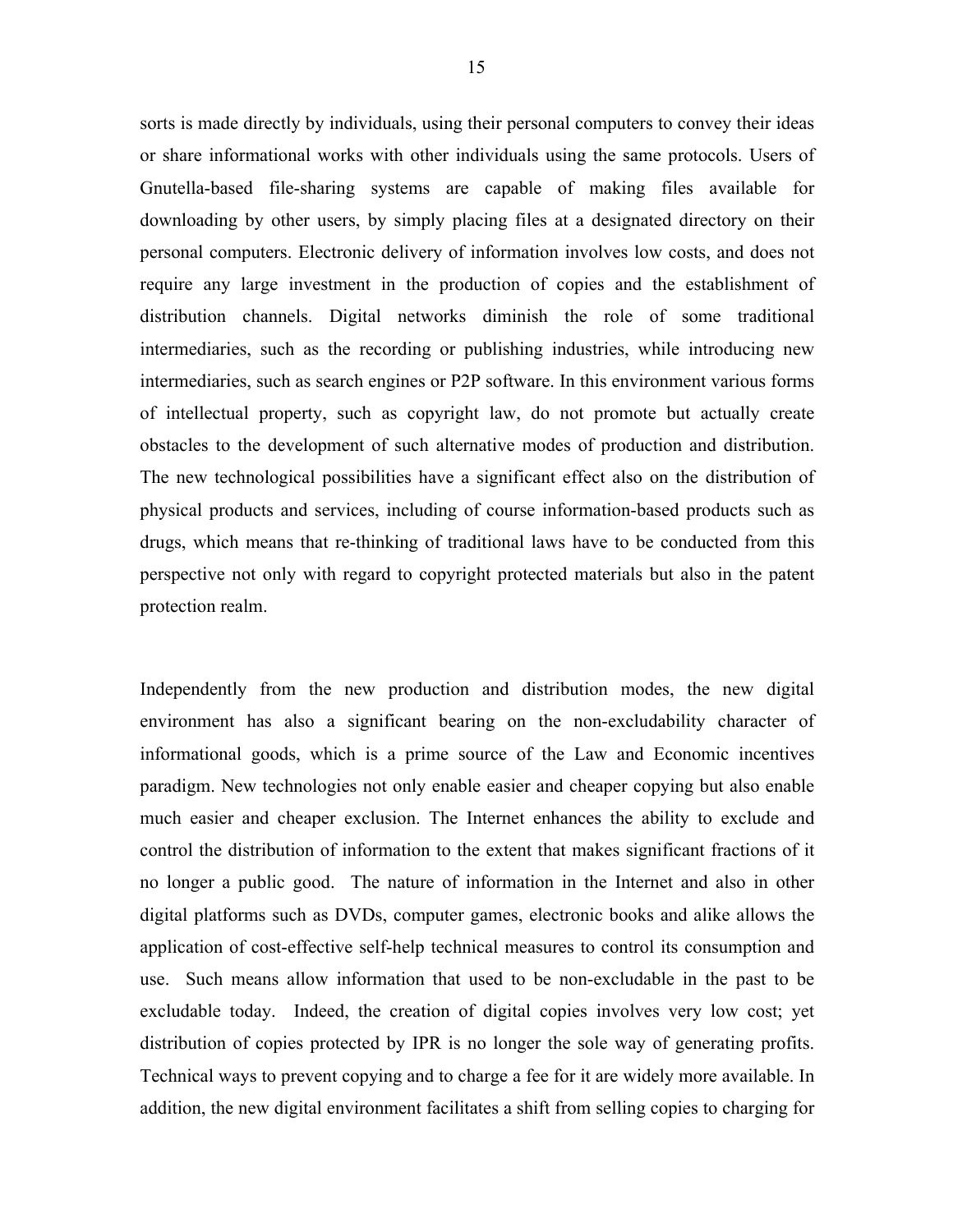access. The new technological frontiers, for example, enable collecting a fee for access to a website and charging per-use of the information provided. It allows temporary entrance permits and restrictions of usage of information to on-line individual use, blocking the possibilities of copying information or forwarding it, and more (Bell 1998, Dam 1998).

The development of self-help exclusion measures is likely to encourage users to develop counter code breaking and hacking tools. This, in turn, is likely to lead to sophistication of the exclusion tools and a continuous technological race between the two sorts of devices. Such a race may divert funds that might otherwise be invested in more productive directions. This infertile race might cause resources waste and may require central intervention, which is very different from government intervention within the traditional public goods framework. Here the government will not be called upon to provide the public good or the legal means to enable its production by private firms. Central intervention may be required here to halt or control the technological race between exclusion tools and their counter technologies.<sup>9</sup>

To sum-up, the extent to which information today is a public good meriting incentives in form of central intervention is debatable. It depends, among other factors, on the technological state of the art, which is changing at a rapid pace and this pace is not only the cause but also the result of IPR regime. Traditional Law and Economics theory (e.g. Coase's both key theorems) assumed technology to be exogenous factor in market analysis and in economic based justifications for central intervention. This cannot be the case anymore, and in this sense economic theory is under-developed. Consequently, the public good analysis may not be very conclusive in determining when government intervention is necessary and to what extent, and it is even possible that incentives in the form of contemporary IP laws in fact achieve the opposite goal - suppressing innovation and creation. The fact that the principles of copyright law, patent law and other forms of

<sup>9</sup> The American DMCA legislation provides an example how the combination of traditional IPR rationale with regulation of a technological race between exclusion means and anti-exclusion means should not be conducted. This legislation includes a prohibition on anti- circumvention activities. However, when interpreted by the courts this clause was extended to prohibition to anti-circumvention of non-protected IPR activity (*Lexmark International Inc.* 387 F.3d 522; *Chamberlain Group Inc*., 381 F.3d 1178), further restricting the availability of information.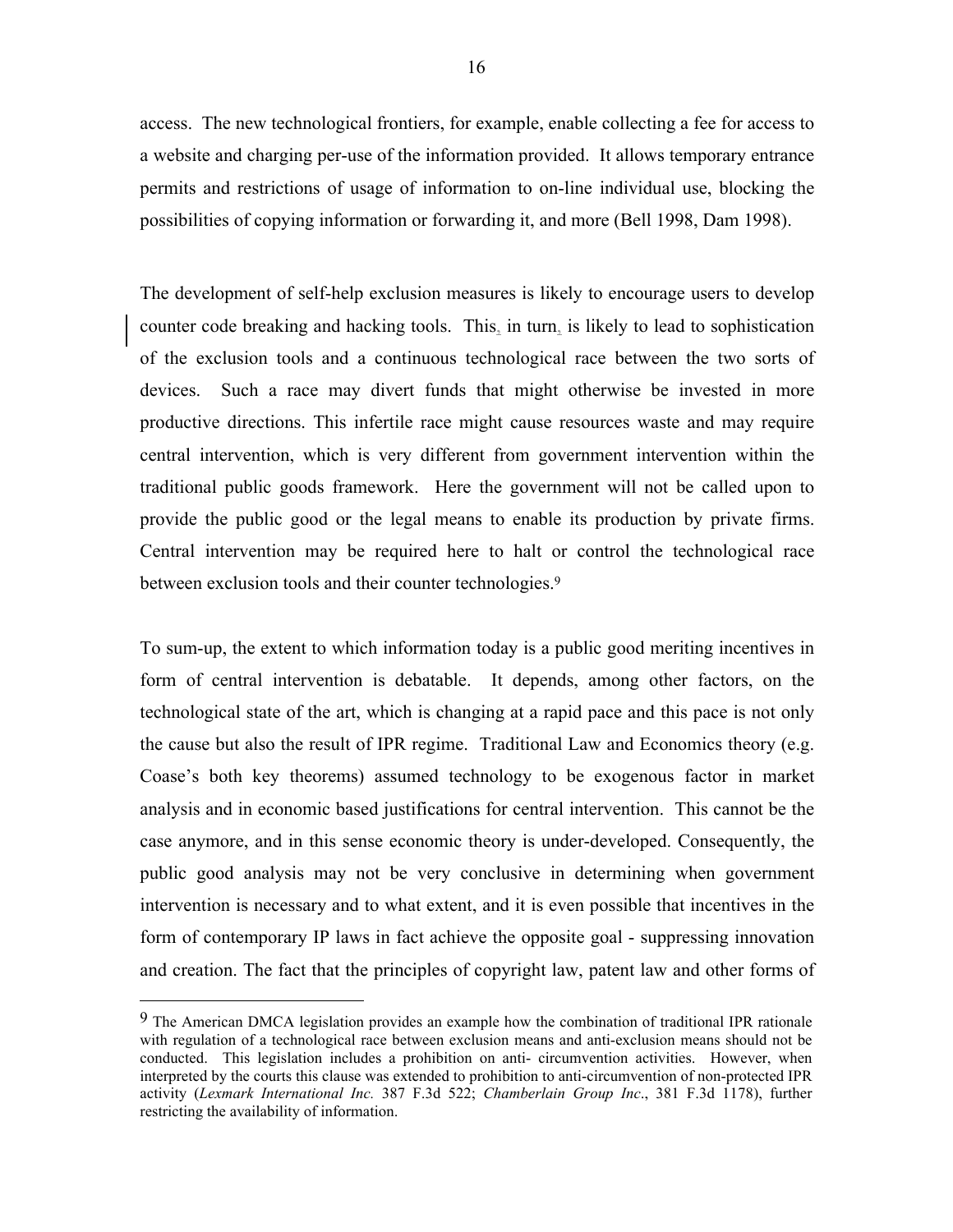IP have not been revisited in light of these technological developments (and, in fact, in some fields, notably copyright, protection was actually amplified in recent years) and that Law and Economics analysis has not recommended a shift of balance (in terms of duration of protection, exceptions etc.) ought to raise some question marks. These observations and the indeterminacy of economic analysis as to the right amount of incentives needed to overcome the traditional public goods problem might be a possible explanation for the shift of the Law and Economics literature to the propriety paradigm of IP.

### 2.2 Central Intervention in Form of Intellectual Property Rights

So far we discussed and questioned the need for monetary incentives in order to generate creation and innovation. In this section, under the assumption that incentives are needed, we will discuss different forms of incentives and will examine the second premise of the Law and Economics incentives model according to which intellectual property rights are the optimal method of central intervention (Moore 2003, pp. 610-613). Unlike the deontological rationales for IP, which focus on the natural right to be granted ownership on self created ideas and thus have a first order type justification in favor of IP rights, the starting point of the incentives paradigm is a market failure of public goods, which in the case of information and ideas is also a public production means. The Law and Economic justification for IP rights is, therefore, of a second order nature. In other words, one thing is to examine whether such a market failure does exist; a separate issue is the desirable remedy to correct this failure.

### 2.2.1 Different Legal Forms of incentives

Central intervention to correct a public good failure in the market of informational goods can take other forms than intellectual property rights. Central production of information and ideas, direct sponsoring of these activities in the form of research institutions and universities and cultural institutions, a prize system and liability or other sort of legal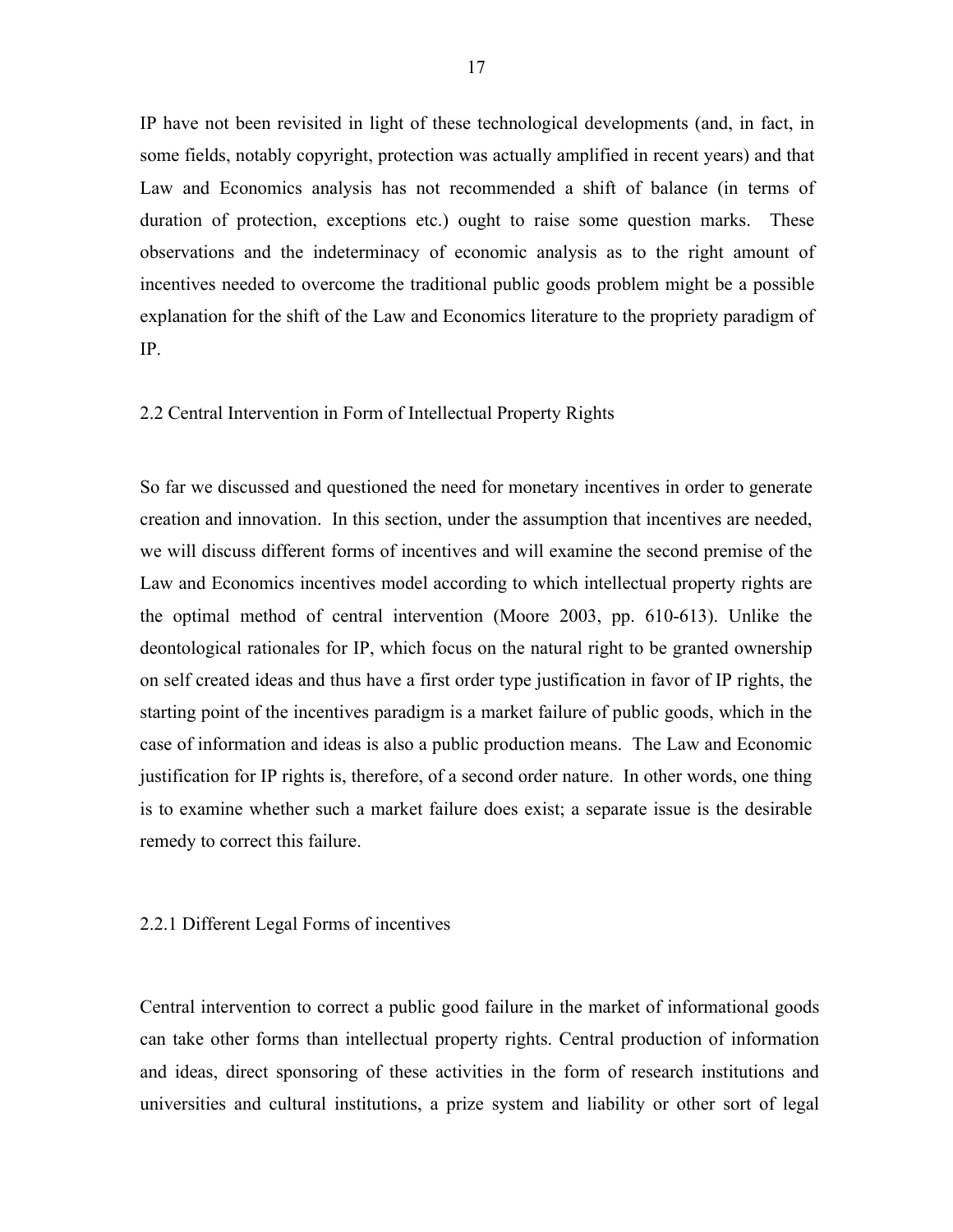rights (not necessarily propriety) are alternative solutions.10 This seems to be a trivial point, but on a closer look of the existing literature it is not so. Each of these remedies has advantages and disadvantages. For example, while direct government production or funding of creation has the dangers of hidden or explicit political agendas or, more broadly, a threat from the vantage point of democratic and liberal values, direct subsidies of government for creation activities, instead of granting IP rights, will bring to a greater public domain which enhances the sources for future creations. IP rights have the danger of limiting production means and can create a backfiring effect, constraining the frontiers of intellectual production. In addition, one can argue that IPR have no less dangers from liberal and democratic perspectives by enhancing the powers of mega corporations that replace democratically elected officials.

It seems that economists prefer IP rights to government own creation activities or subsidies, because the former is thought to facilitate trade and therefore the value of the informational goods will be determined by market forces. If no free market activity in ideas and creations will take place, how will we be able to determine how much creation to finance? How many subsidies to grant and to whom? However, this is not such a trivial issue. First, in order for IP to be traded in competitive markets there is a need for an initial central intervention to define those rights in the first place – scope, duration etc. This definition itself is not a result of free market activity, and of course it will have a decisive impact on the future market outcome regarding the actual objects of the rights. Second, IP regime creates monopolistic powers and thus the real market value of protected creations cannot be detected by the sheer operation of the market. Third, giving inventors control over all the positive externalities associated with their inventions encompasses control

 $10$  Abramowicz (2004, p. 68) proposed an incentive mechanism in the format of a patent prize system by considering a variety of design issues, such as delayed vs. immediate payouts, funds vs. open-ended program, and tradable vs. non-tradable rewards. Recently, David Leonhardt, a journalist in the New York Times, published an article calling for the comeback of prizes as a reward for innovation (Leonhardt,  $2007$ ). He reminds us that in the  $18<sup>th</sup>$  century prizes were a common way to reward innovation but nowadays they are replaced by grants that reward money upfront. The worthless merit of the grants is that they are easier to be monitored by government bureaucrats. Leonhardt argues that grants are a failure and his bold example is that governments all around the world have handed grants and subsidies for finding various alternative energy source but nobody ever found such a source. Leonhardt suggests a resort to the prize system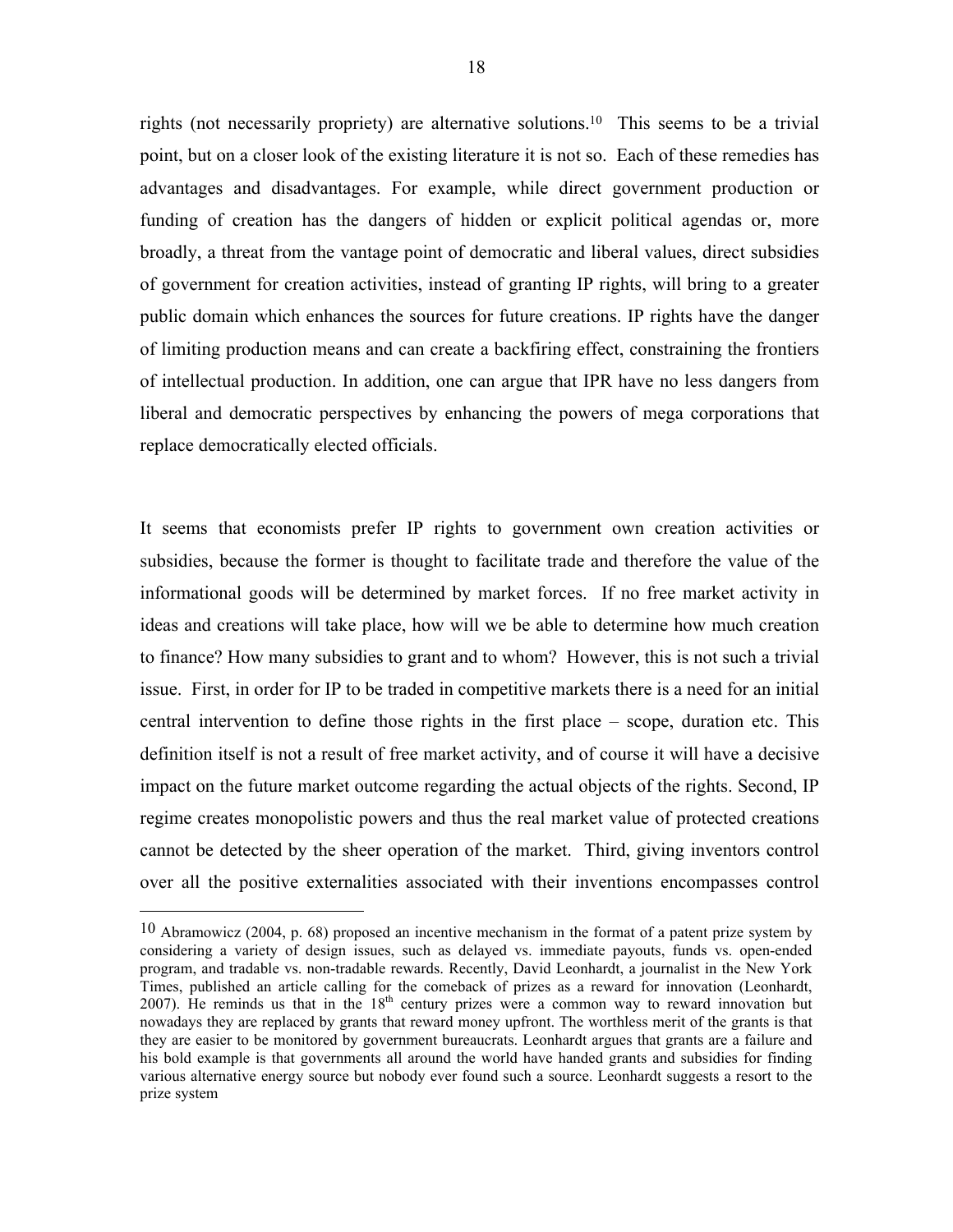over improvements and new uses that might be made out of their works. As a result, there will be fewer incentives for future improvers to invest in developing the first generation technology, i.e., the original invention. Competition on improving the first generation technology will be stifled (Lemley 2005, pp. 1060-1062),

Furthermore, granting subsidies for creation can be conducted on the bases of competitive variables, and the end product of this activities – the actual products and services - will be traded competitively in markets and therefore will generate much more competition than the trading of IP protected products and services, which are monopolized by their holders. Indeed, most basic research is funded with no direct connection to its market value and patents usually do not cover it. Nevertheless, we are witnessing in recent decades increasing attempts by research institutions to commodify their research products, which of course brings to the shrinkage of the public domain, as well as to motivating basic research to more immediate practical directions. As will be explained below, this sort of patents' extension cannot be easily justified by candid economic analysis.

It is important to emphasize that from a Law and Economics perspective not only that an ex-ante grant and an ex-post prize systems are substitutes to each other, they are both substitutes to an IP regime and to central production. In other words, incentives to invent and create can be formed by either an IP regime or by a grant or prize system, and to have both regimes is inefficient, or at least the scope of IP rights to those who can enjoy prizes and grants should be different from the scope of IP rights for those who are not entitled to compete for them. This point is different from the question whether it is justified at all to provide incentives for government funded research institutions, which might not suffer from the public good failure of the market in the first place. The fact that universities rank very high in the statistics of patent applications and patent revenues is inconsistent with economic analysis. Government funded research and information production should not enjoy the same IP protection as private enterprises – individuals or firms, because they enjoyed already monetary incentives by direct government funding for their creative activity.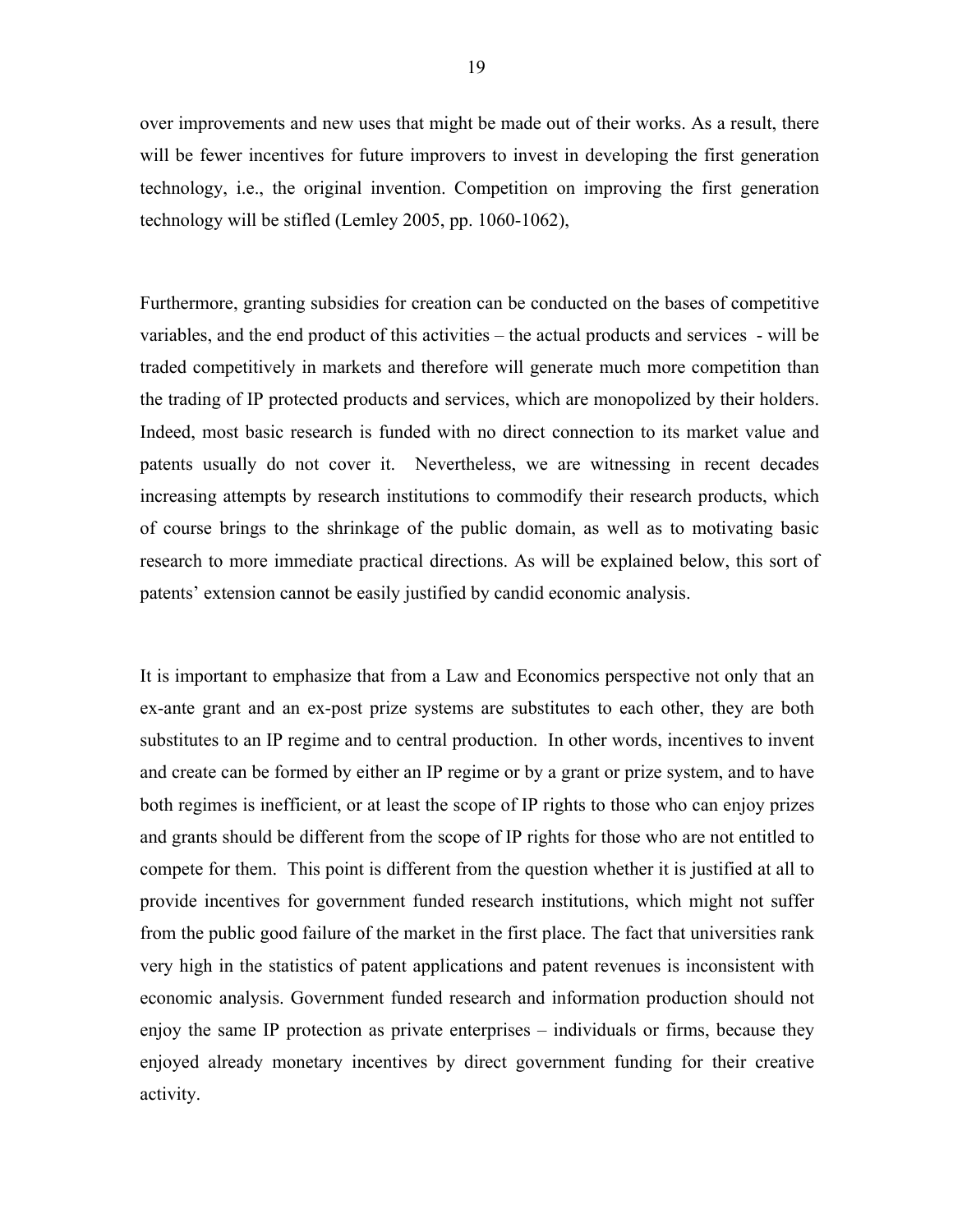Liability rules are another possible remedy to the public goods market failure in information and ideas. Calabresi and Melamed (1972) highlighted the distinction between the question whether to allocate an entitlement and to whom, and the separate question as to the desirable method of its protection. They set up the framework for choosing between property and liability rules. The choice, according to their model, should depend on the structure of transaction costs. The entitlement to your own ideas (either as a first order justification or a second order one) can be protected by property rules that prohibit others from making use of these ideas, or by liability rules that do not ban such usage, but entitle the creator to compensation. Which of the two remedies is more desirable? According to Calabresi and Melamed, property rules should be preferred when negotiation costs are lower than the administrative costs of an enforcement agency or a court determining the value of the entitlement. In such a case, central intervention ought to be minimal, as following the construction of the legal rule, the parties are likely to negotiate for the efficient end-result, adhering to or bypassing the initial allocation of the entitlement. By choosing a property rule, entitlements will change hands through a voluntary exchange in the market, where the government's sole function will be to prevent bypassing of the market through injunctions and criminal law. Liability rules ought to be preferred when the cost of establishing the value of an initial entitlement by negotiation is higher than that of determining this value by an enforcement mechanism. In addition, liability rules might be preferred in order to avoid bargaining costs. Lack of information or uncertainty as to the cheapest avoider of costs is likely to point us, according to Calabresi and Melamed, in the direction of liability rule as well. Liability rules involve additional central intervention by a state organ deciding on the objective value of the entitlement. In this case, if the creator has the entitlement, she has the right to be compensated, but she cannot prohibit others from using it.

One of the features of information and ideas is the uncertainty as to their value and its possible changing value over time. Granting property rights in informational goods means that speculators can make fortune by purchasing them for modest price and then enjoying huge profits on their future market value. If this is the case, property rule does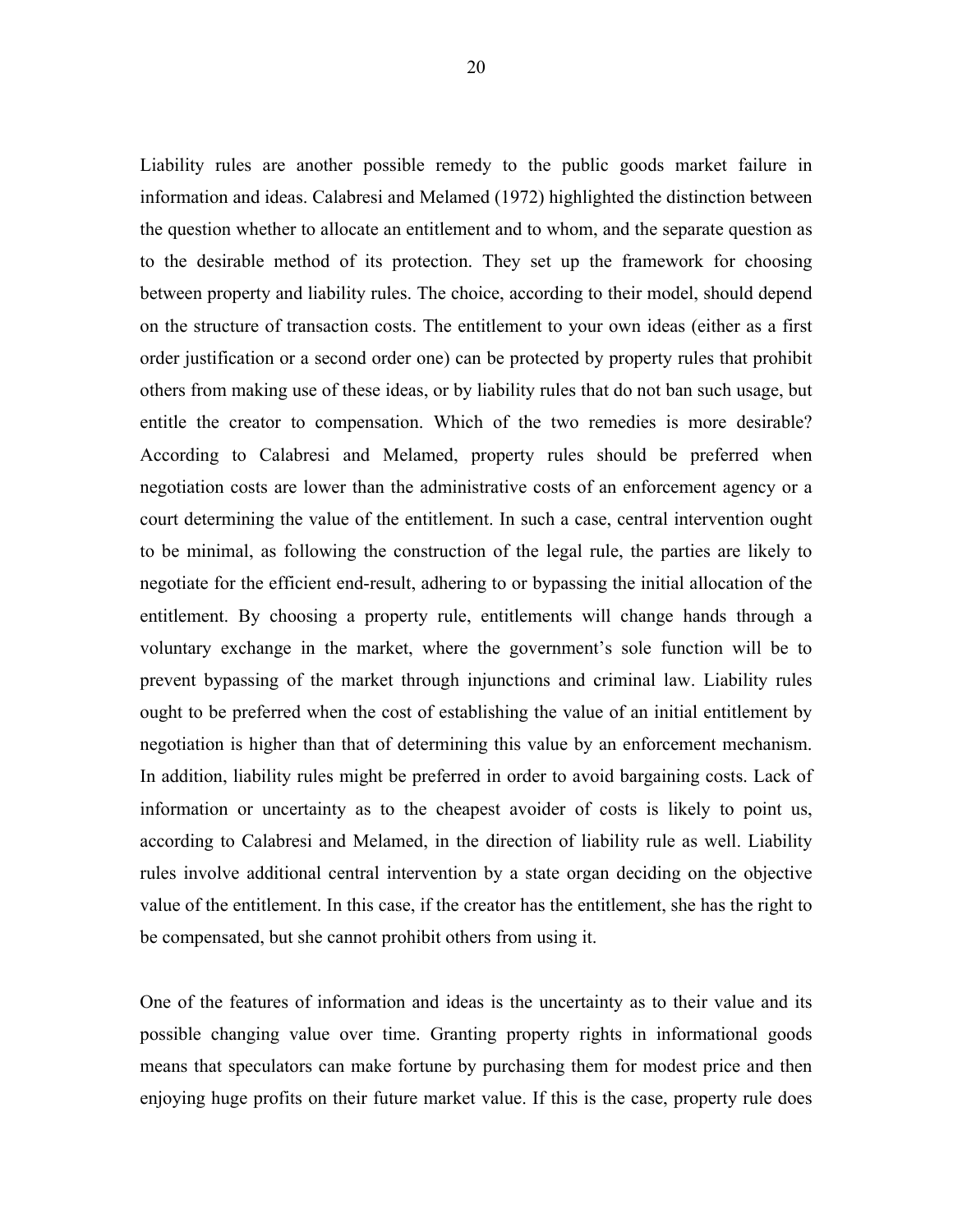not achieve at all its purpose of providing sufficient (but not more than that) incentives for creation. In addition, unlike tangibles, the apparatus of registering IP rights (patents, trade marks, designs etc.) encompass significant transaction costs and when registration is not required (copyright), it is sometimes very difficult to locate the owners of IP. The costs of trading copyright might be very high, as, for example, is illustrated by Lessig (2004, pp. 100-107) when he discusses the process of clearing rights before engaging in an artistic creation which is based on various previous creations. Informational goods, as we mentioned, are non-rivalous, and this means that granting monopolistic property rights on them might be less efficient than enabling everyone to use them, subject to appropriate compensation paid ex post. Liability rules can, therefore, become interesting competitors to traditional intellectual property rights. Using them means an enhancement of the public domain, because those who want to use the entitlements protected by them cannot be prohibited; they just have to pay for the usage. <sup>11</sup>

When discussing liability rules, Calabresi and Melamed referred to compensation calculated in terms of the losses for the entitlement holder, but their framework of analysis can by no means include also compensation on the bases of the gains made by the party who used the entitlement. The legal framework for this possible approach is unjust enrichment or restitution law, which may suit better the application of their model to the analysis of entitlements in information (Elkin Koren and Salzberger 2000). Such a regime, in which the entitlement holder would not be entitled to prevent usage by others but rather will be entitled to the gains made by others using the entitlement, eliminates the monopolistic effects of IPR, enables much wider usage of the information and thus might be more efficient that the traditional regime of IP. Since in any case the enforcement of

<sup>11</sup> Caroline Nguyen (2004) goes even further in her suggestion of the "Compensated IP Proposal". In her opinion the current IP system is over-incentivizing. The circumstances of artificially high prices and low supply create significant monopolistic deadweight loss and generate unintended consequences that undermine social progress. Nguyen's suggestion of "Compensated IP Proposal", in contrast, "retains financial incentives for producers but lowers them to a merely sufficient level, transferring much producer surplus to consumers. The Compensated IP Proposal contains two components: creators of intellectual products receive cost-based compensation from the government for their products and in exchange their products immediately are granted to society for unrestricted use. Inventors retain all public credit and recognition for their work. This system would alleviate desert-based objections to current IP practices while satisfying utilitarian calls for financial incentives to encourage research and development."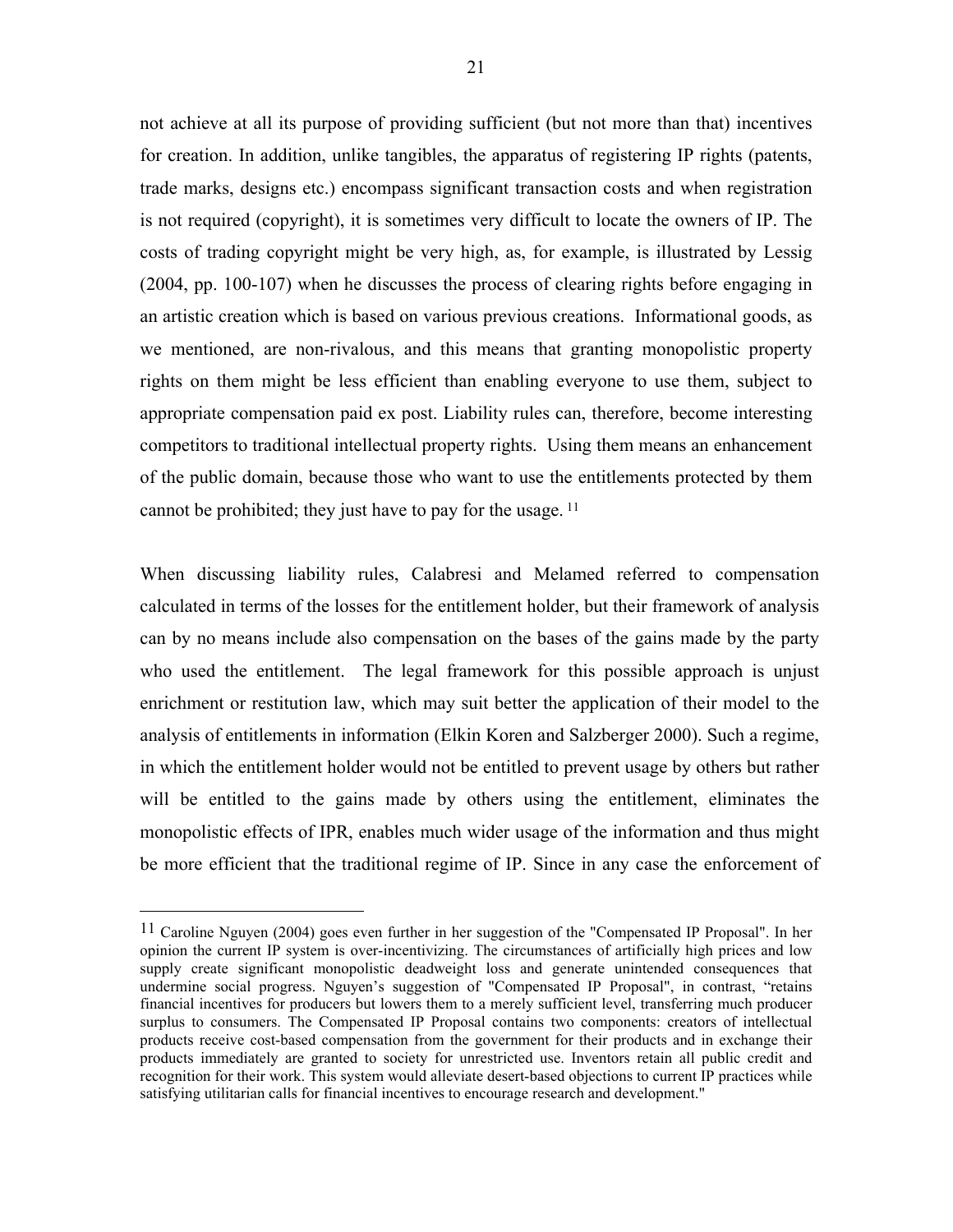IPR through legal proceedings is much more costly than the enforcement of property rights in tangibles and real estate, the additional costs in administrating such alternative regime, if any, might be negligible in relation to the gains from such a system.

#### 2.2.2 Incentives by IPR – Critic

Intellectual property laws seek to secure incentives by providing creators with a set of legal rights of property, which allow the creators to trade their works and inventions in the market. This regulatory scheme creates several difficulties from a Law and Economics own perspective. **First**, securing incentives by enabling exclusion leads to a paradox (Lunney 1996, pp. 556-570). The incentives paradigm assumes that granting property rights will induce the production of the most useful and social beneficial inventions. Less crucial creations and inventions will have appropriate substitute products and therefore IP rights for these will not create a monopolistic power and their owners will have to sell them at a competitive market price range. However, the most useful inventions, which do not have substitutions, have the pinnacle justification for a broad access. The more utility is driven from any particular invention, the stronger the need to make it accessible to as many users as possible in order to maximize social welfare. This is a direct consequence of the non-rivalry nature of intellectual creations. Granting intellectual property rights to extremely useful inventions such as critical drugs in order to stimulate their production generates a monopoly power to the right holders that most likely will limit access to those critical inventions for which we sought to maximize access. In other words, those creations that have substitutes will be priced at near free economic market price, thus IP protection is not needed for their creation in the first place or will not make a real difference. Granting IP rights to those creations that are really path breaking, unique and essential will create monopolistic power of the creator and thus will not get to the wide population who is in real need for them. Hence we have a paradox.

Consider incentives in the pharmaceutical industry. When a company invests to develop a new drug for headaches it will be one drug among many in the market and thus despite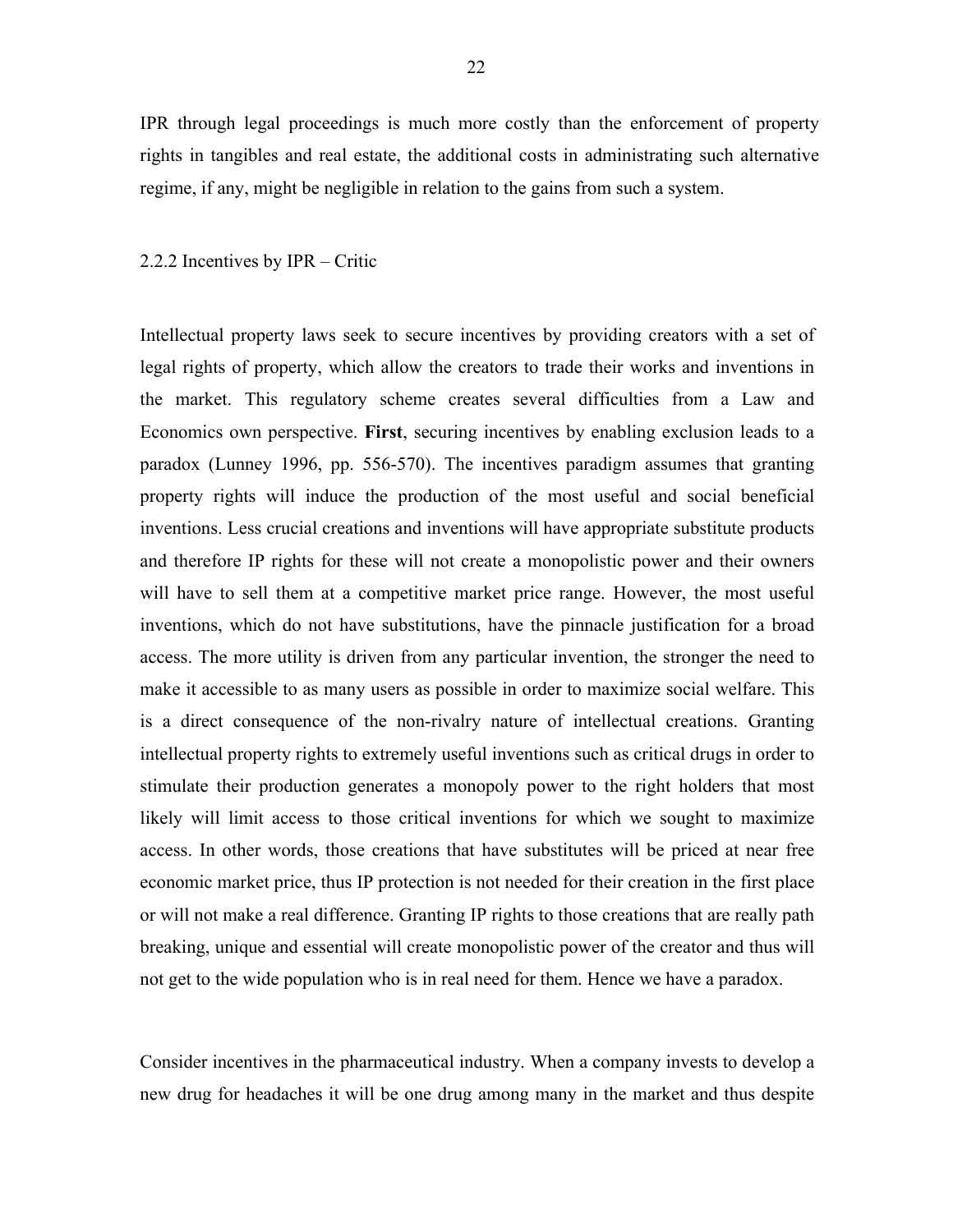the property rights granted to the company it will not be able to set its price much above the competitive market price due to the existence of substitutions. It will thus be broadly available for use by many. In contrast, the AIDS Health crisis requires large investments in research and development of new cure. Once a medicine becomes available social welfare maximization would mandate making it accessible to as many infected patients as possible. If the drug, however, is the property of its inventors (or the investors) and does not have substitutes, it will be sold at a monopoly price, and only a few will be able to purchase it. This is the reason for the objection raised by global health activists to patent legislation that prevents the production of life-saving drugs at marginal cost. Yet, the pharmaceutical industry argues that without patents AIDS drugs would have not been invented at all. If AIDS drugs or any other drugs for fatal diseases will not receive the full patent protection, the industry argues, it would lack sufficient incentives to invest in those drugs, and R&D efforts would be diverted into more promising markets, such as antiaging drugs.12 This is exactly a two sword-edges argument: incentives by IPR will direct

<sup>12</sup> The most notable example for this conflict over AIDS drugs occurred in South Africa, which has one of the highest percentage of HIV patients in the world. Six million South Africans, one in eight, are HIV positive, with 1,500 new cases reported every day, and it is one of the poorest populations in the world where the average annual income in South Africa is \$2,600 (Scherrer 1999). While the patented drugs, which were produced in South Africa, costs almost 3\$ per patient per day, a generic version of the drug, produced in Brazil, costs only 1.55% of this price per patient per day (Lewis 2002). In 1997, the South African government of Nelson Mandela passed the Medicines and Related Substance Control Amendment Act. The purpose of the act was to enable the government to make the HIV drugs treatment more affordable by allowing Parallel importation of patented drugs from countries where the drug company sells the drugs more cheaply, and by permitting the use of generic version of the HIV drugs treatment as a substitute for the patented drugs. South Africa defended this legislation by relying on its government's obligations under its own constitution to ensure a right of access to health care, and its obligations under international human rights law to respect, promote and fulfill the fundamental human right to the highest attainable standard of health for its people.

In response to this legislation the Pharmaceutical Manufacturers Association of South Africa (PMA) and numerous pharmaceutical companies began in February 1998 legal proceedings against the government to block the law, alleging that its provisions were in violation of the South African Constitution and of the World Trade Organization's Agreement on Trade-Related Aspects of Intellectual Property Rights (TRIPs). The case was scheduled for hearing on 5 March 2001, and the South Africa government agreed not to implement the legislation until the court case is decided. In February 1999, US Vice President Al Gore, commented in a memo that the protection of pharmaceutical patents should be "a central focus" in upcoming talks with South Africa's government officials. Gore explained that the South African government has to assure it would "not undermine legal protections" for patent holders (Scherrer 1999). In April 1999 the US even went further and placed South Africa on a trade "watch list". Moreover, Mr. Gore, as chairman of the U.S./South Africa Bi-national Commission, threatened sanctions against South Africa if it went ahead with the law (Scherrer 1999). However, after a furious demonstration against the PMA, it announced on 19 April 2001, that it was unconditionally withdrawing its legal action against the government (AIDS Legal Network).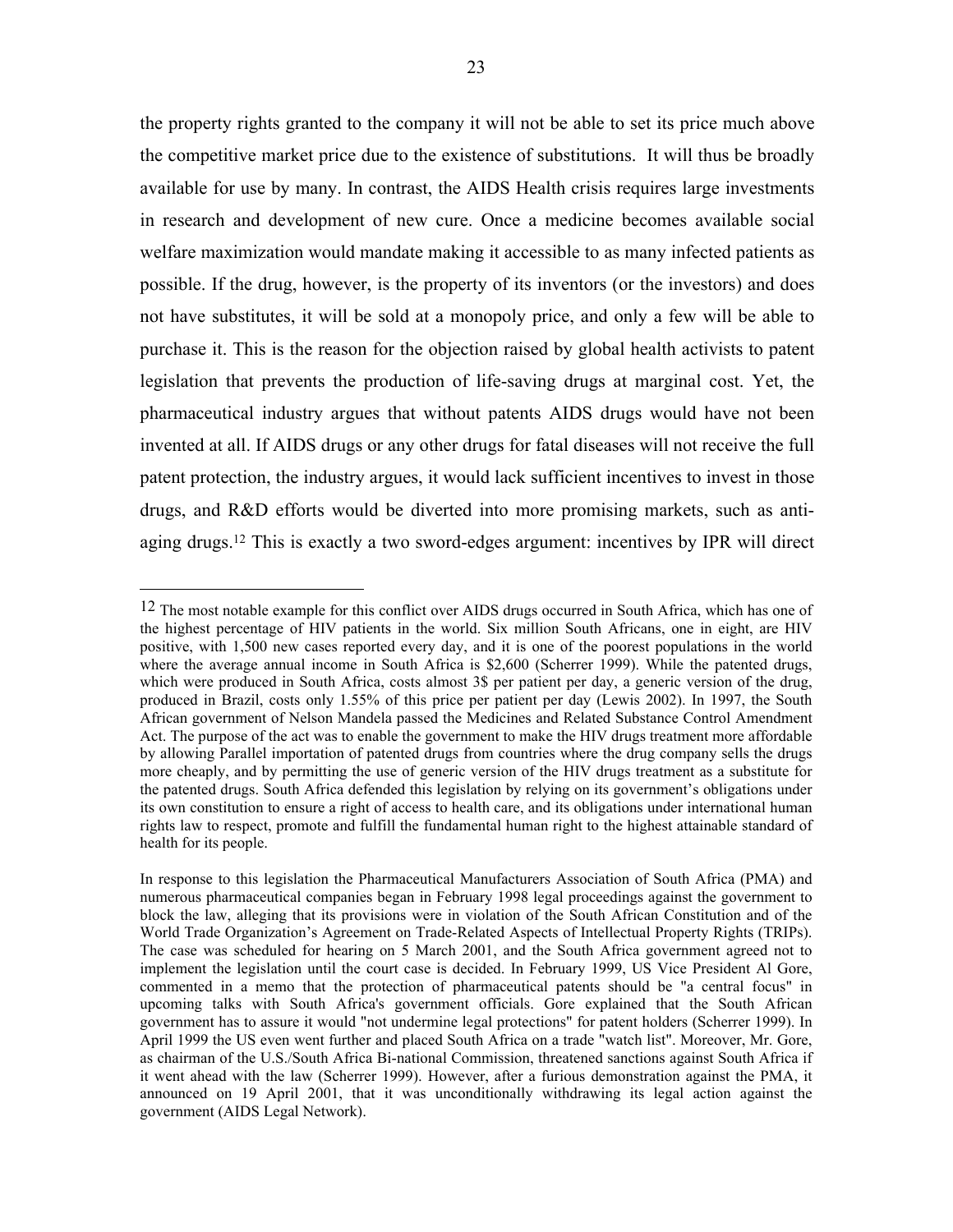R&D into directions of profit maximization. A decease of the rich will attract much more investment and efforts than a decease of the poor.

From an economic analysis perspective, the AIDS example raises further conceptual and theoretical problems. When legislation is geared to maximize wealth (or welfare or utility) by the right balance between creating incentives to overcome non-excludability and restricting them due to non-rivalry, what should be the territorial unit for such maximization? If maximization of wealth is conducted on the level of South Africa, the legislation proposed by the SA government (see footnote 12) might have been justified. If maximization of wealth is conducted on a global level, the outcome might be different. Any wealth maximizing legislation for a certain jurisdiction creates externalities to other jurisdictions if the intellectual creations cross the jurisdictions borders, and it is the nature of intellectual creations to cross easily geographical borders.

A **second** problem of IP rights as the optimal method to create incentives is connected to the first but with broader implications on related markets. Rendering exclusivity in informational goods gives right holders strategic advantage in informational markets and allows them to exercise control over informational goods far beyond the carefully defined list of rights and the economic purposes they were design to serve. The incentives paradigm focuses on the proper scope of incentives. It overlooks, however, the overall effects of intellectual property rights. Intellectual property laws have turned out to be major means of expanding market power, reducing competition and concentrating control over production and distribution of information and derivative goods and services.13 This

<sup>13</sup> Consider, for instance, copyright law. The fundamental copyright is the exclusive right to copy or the right to exclude copiers. Yet, copyright law in recent years became a vehicle of control, and copyrights are being claimed for accomplishing strategic ends (Elkin-Koren 2002; Litman 2006, pp. 77-88). Copyrights had been used strategically in order to increase barriers on entry (which are otherwise low) and to reduce the risks of competition. Thus, even when royalties were offered, copyrights were the bases for substantiating control over distribution channels, such as cable retransmission of broadcast, Internet television streaming and the legal campaign against P2P distribution architecture. For example, in 2000 Several copyright holders in the USA, such as the National Football League ("NFL"), National Basketball Association ("NBA"), Twentieth Century Fox Film Corporation, Disney Enterprises, Inc., Metro-Goldwyn-Mayer Studios Inc., Universal City Studios, Inc., Time Warner Entertainment Company, L.P., ABC, Inc., CBS Broadcasting Inc., and Fox Broadcasting Company, launched a civil action in the USA against iCraveTV and TVRadioNow Corp., private Canadian companies (*iCraveTV*, 53 U.S.P.Q.2d 1831).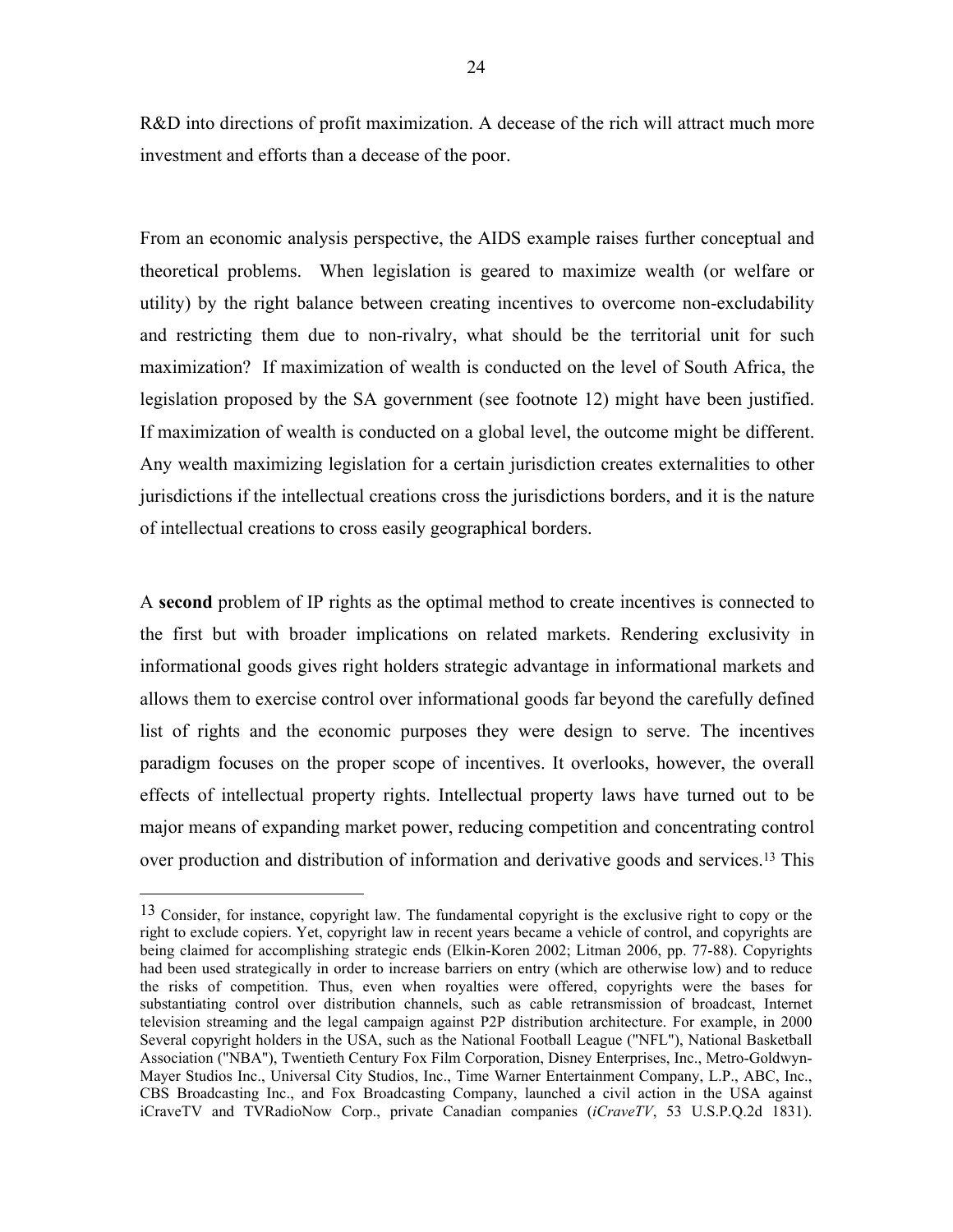legal strategy often allows right holders to expand their market power and accumulate control over other markets. As Lawrence Lessig described it, strengthening copyright law will stifle technological advancement, and the opposite - strengthening technology will weaken the right holder control (Lessig 1999, pp. 125-126). In real property the legal protection is necessary in order to create incentives to produce and protect the right of possession. In intellectual property law, in contrast, there is a need only to generate sufficient incentives to create. Thus, with regards to intellectual property there is a need only for less than prefect control, while in real property the law must provide perfect control to the owner. Intellectual property law, therefore, should include built-in limits on the power of the right holders to control the use of their works (Lessig 1999, pp. 133- 134).

From a Law and Economic perspective, the last point demonstrates again the problems of territorial maximization unit and externalities, but it touches on additional problems. Copyright and other forms of IP are limited to control copying of the work and not usage or enjoyment. Whether certain usage or enjoyment of the creation involves copying is a question of technology. Designing the optimal copyright arrangements, which would maximize wealth (once we agree about the maximization unit) in terms of duration of

iCraveTV had streamed copyrighted programs, such as professional football and basketball games as well as programs such as "60 Minutes," "Ally McBeal," and "Star Trek Voyager," framed with advertisements obtained by iCraveTV, to computer users in the United States over the Internet. The steaming technology allowed iCraveTV to capture United States programming from television stations in the US, convert these television signals into computerized data and stream them over the Internet from their website. Any Internet user could have accessed iCraveTV.com by simply entering three digits of any Canadian area code, one of which is provided to the user on the site itself, and by clicking two other buttons.

The American court ruled that although the streaming of the plaintiffs' programming originated in Canada, subject matter jurisdiction exists because acts of infringement were committed within the United States. The fact that United States citizens receive and view iCraveTV's streaming of the copyrighted materials constitutes at least public performances in the United States. Therefore, the court ruled that iCraveTV violated the plaintiffs' rights to perform their works publicly and to control the authorization for others to do so. In addition, iCraveTV's have also engaged in contributory infringement by making the plaintiffs' copyrighted programming available on the Internet with the knowledge that third parties could and would further infringe the plaintiffs' copyrights by further transmitting (and publicly performing) the programming. The irreparable harm that the Plaintiffs are likely to face, according to the court, constitutes lost of control, which Congress vested with the copyright holders of the copyrighted materials. The court further held that Plaintiffs had lost the ability to offer particular outlets, exclusive rights in particular programs or series, and a loss of customers' good will. Other strategic suits were aimed at controlling the format of distribution to govern access to creative works.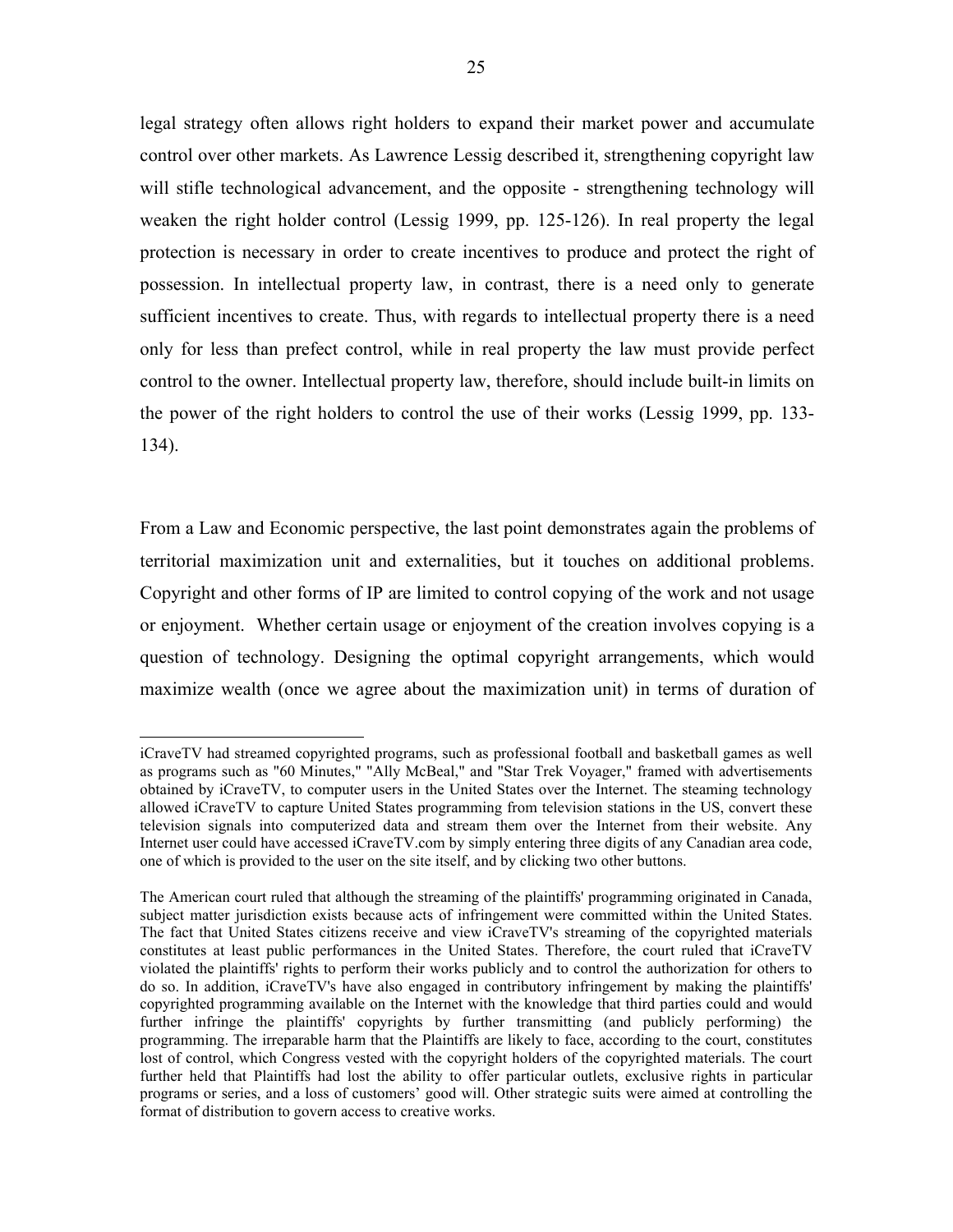right and list of exceptions, strongly depends on the current state of technology. Technological changes will alter the optimal legal arrangement. In our times, when technology changes so rapidly, it is practically impossible for the law to adapt itself with each technological advancement, in addition to the fact that the course and pace of technology changes are crucially affected by the law itself and by IP legislation in particular (Elkin-Koren and Salzberger 2005, Ch. 8)

A similar problem characterizes patent law. As many commentators observed, the economic value of patents is not confined to the expected value that could be extracted from each patent. Patents reward innovators by granting a patentee the right to exclude others from practicing the patented invention. However, unlike copyright, in order to be granted IPR, registration has to be applied for and not all applications for registration are approved. Moreover, as Lemley and Shapiro (2005) assert, a patent does not provide absolute exclusion, but rather presents a legal right to try to exclude. The patent right is therefore a probabilistic property right. Since according to empirical data the vast majority of patents that are issued are never litigated, and roughly half of those patents that are fully litigated are found to be invalid, most patents represent highly uncertain or probabilistic property rights.14 In this sense, patents are a mixture of a property right and a lottery. Inventors who are uncertain of the value of their ideas *ex ante* file to patent many of them, knowing that most of the resulting patents will turn out to be worthless but

<sup>14</sup> Lemley and Shapiro argue that inventors have strong incentives to file a patent application very early in the invention process, since they have a limited time from the commercialization of the product and disclosure of an idea till the deadline for patent application. In the US this time period is only one year. In Europe there is no such grace period, and hence the incentives to file a patent application as soon as possible are even stronger. As a result, many inventors file patent applications without any clear idea of whether the invention will be a commercial success, and in some instances whether the category of invention is even patentable at all (Lemley and Shapiro 2005, p. 77). The expected outcome of the vast patent application every year and the early phase of their filling is that the examination process in the Patent Office (PTO) is not broad and deep. The overwhelming majority of patent applications in the United States, at least 85%, ultimately result in an issued patent (Lemley and Shapiro 2005, p. 79). Only a small percentage of the patents materialize to be of economic value. Among those even a smaller portion are enforced or reach litigation. On the average only 1.5% of all patents are ever litigated and only 0.1% is litigated to trial (although the litigation rates is 6% in biotechnology). Out of the patents litigated to a final determination (appeal, trial, or summary judgment), 46% are held invalid (Lemley and Shapiro 2005, pp.80). As one can realize the cost involved in registration are huge in proportion to the actual usage of the vast majority of registered patents.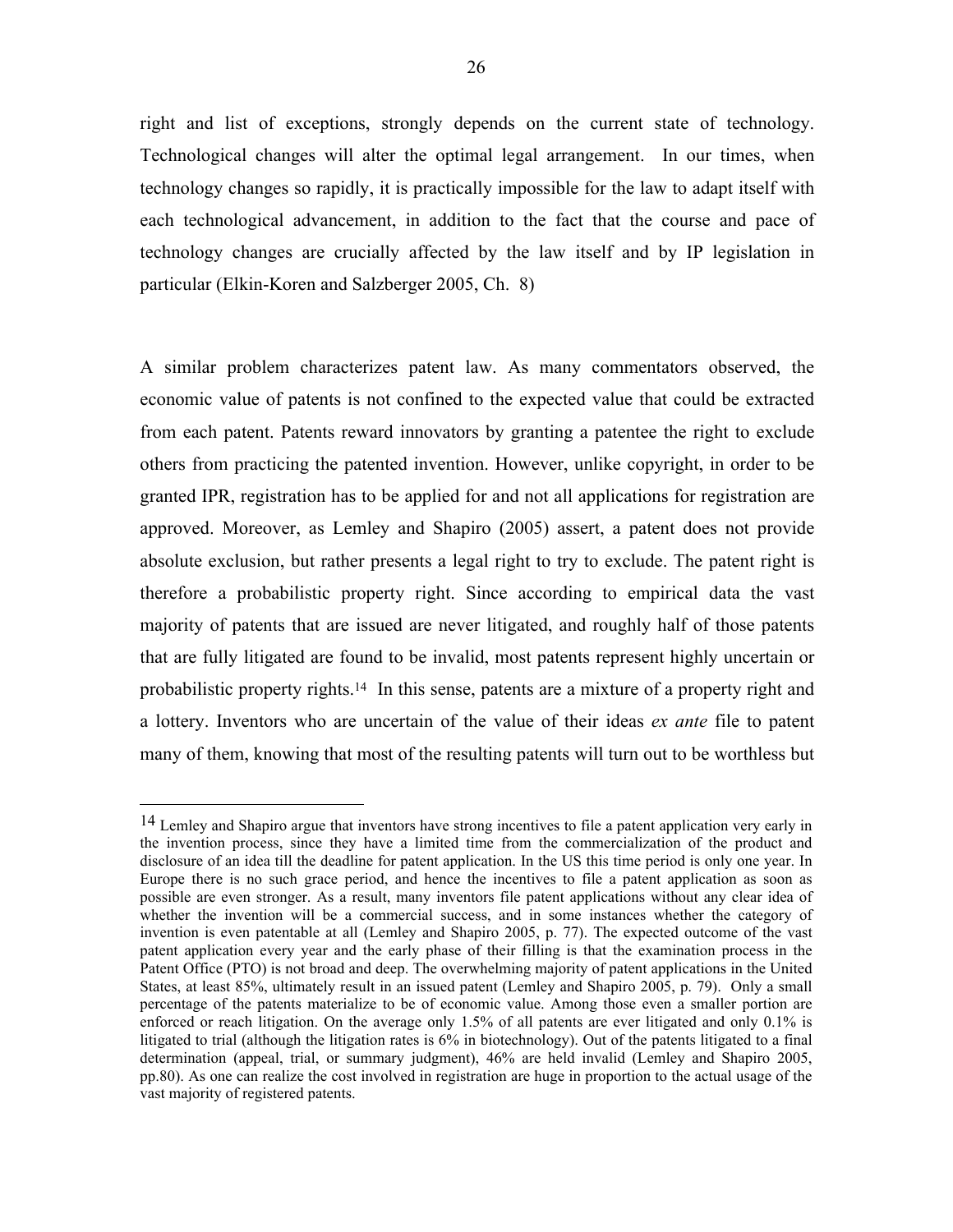hoping that a few of the resulting patents will pay off big time (Lemley and Shapiro 2005, p. 81). In fact, research shows that the expected value of many individual patents is small. Industry participants do not consider patents an effective appropriation mechanism. Patents are even considered inferior to other methods, such as lead-time, learning curve advantages and even secrecy (Cohen, Nelson and Walsh 2000; Levin, Klevorick, Nelson and Winter 1987, pp. 793-802).

The costs of patent registration and litigation on average outweigh their value.15 It seems therefore that filing for patents is serving functions other than securing incentives to create or invest. Indeed, patents are being used strategically, often in aggregation, in order to defend against hostile acquisitions and patent wars, to prevent competitors from entering a market, and to maintain a strategic market lead.16 A strategy for using patents as a source for revenues, which has been developing over the last several years, is reflected by organizations that license but do not commercialize patents which function for the sole purpose of asserting patents against potential infringers. A recent case, which exemplifies this pattern, was the one of Intel in 2004. In that case, a patent licensing company purchased a patent for \$50,000 and then sought \$7 billion from Intel for alleged infringement by the company's Pentium II semiconductor. Although the court dismissed the case, Intel was forced to pay \$3 million in legal fees (Landers 2006).

<sup>15</sup> Wagner and Parchomovsky (2005) compared the average cost of patent application and the value of the average patent in the US. They estimated that the cost of filing a patent application with the PTO, including attorney, filing, issue and renewal fees, is between \$10,000 and \$30,000. The average cost of patent litigation is \$799,000 for each party through the end of discovery, and \$1,503,000 through the end of trial and appeal. However, on the value side, empirical data shows that the value of a patent is pretty low. A study from 1986 found that 90 percent of the patents in France, Germany, and the U.K. have a value of less than \$25,000 (Pakes 1986, p. 774). A more recent study from 1998 reinforced that conclusion. In this study it was estimated that the average pharmaceutical patent value is \$4,313. It is \$4,969 for chemical patents, \$15,120 for mechanical patents and \$19,837 for electronics patents (Schankerman 1998). Despite the high private cost of patent protection and the relatively low expected value of individual patents, Wagner and Parchomovsky (2005, pp. 11-17) found that the number of filings in the U.S. (and worldwide) continues to increase. What can be the explanation?

<sup>16</sup> Clarisa Long (2002, pp. 627-637) asserted that the prime value of patent rights is in their function as credible signals. The patents are used to credibly convey information about the invention and the inventors to those she calls observers, i.e., the non-owners. The signals are necessary since otherwise the observers will probably not invest in gathering that information themselves. In this sense the value of the patents is the reduction of the informational asymmetries between patentees and third parties.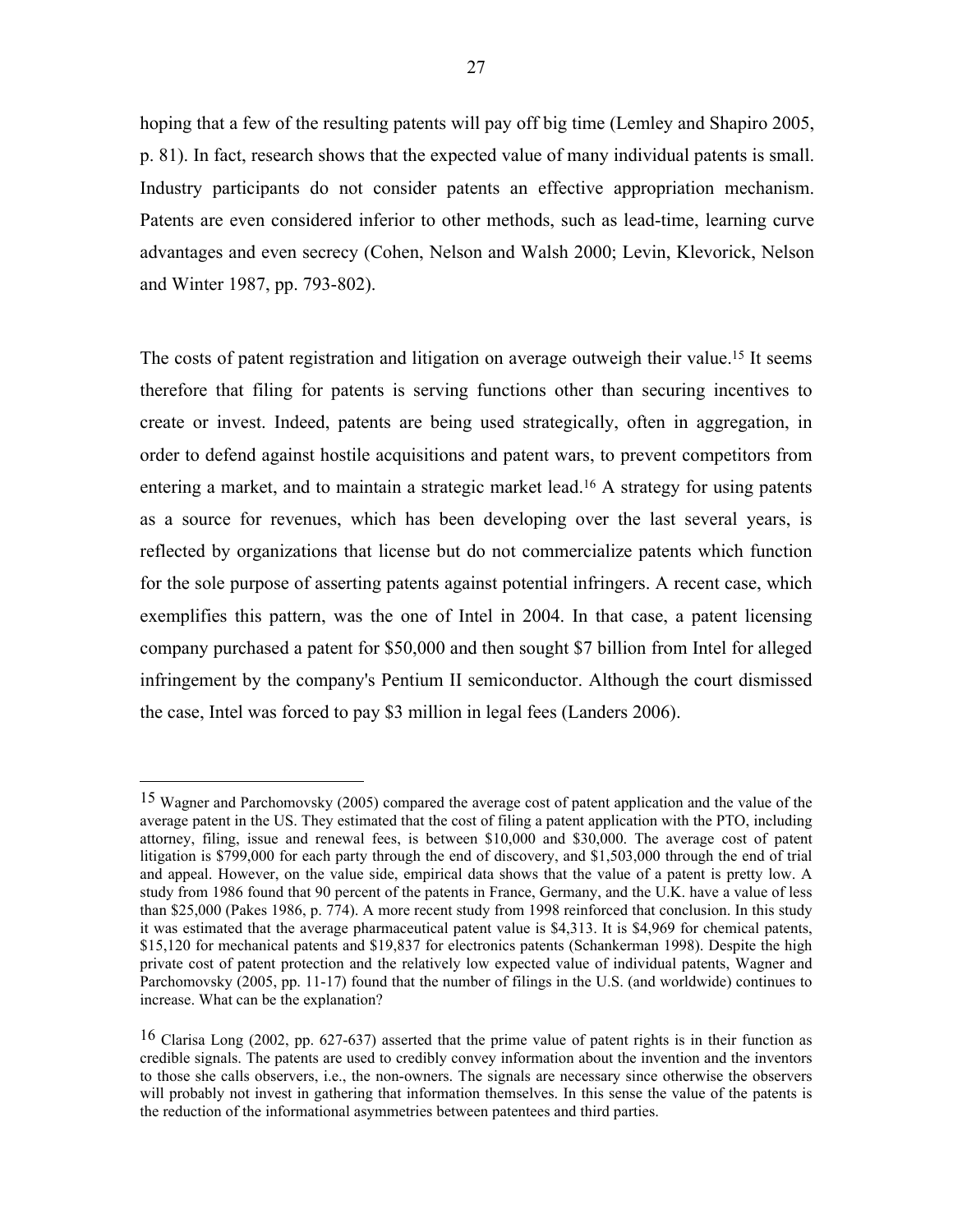A possible economic theory explanation for filing for patents despite the negative costbenefit calculus is behavior under risk. Patents are essentially lottery tickets. Unlike gambling, though, filing for patents manifests a risk-averse attitude in a similar way to buying insurance. However, unlike insurance, big companies who file for many patents and win from time to time can set the price of the winning patent in such a way that it covers all the huge expenses of the vast majority of unsuccessful patents. In other words, the costs are shifted to the consumers. Pooling is a mechanism to decrease the risk even further. According to this defensive theory the acquisition of patents is a kind of an arms race. In addition, competing firms use patents as bargaining chips to negotiate with competitors and to secure certain niches in the marketplace. The assumption in the base of this theory is that courts harshly enforce the patent rights, and hence the possibility of patent litigation threats towards competing firms (Hall and Ziedonis 2001, pp. 105-107).

The differences between Copyright and Patent are the consequence of the significant costs involved in getting patent protection, while copyright is granted automatically with no cost at all. These costs themselves raise the question whether IP is the optimal way to generate incentives to create and invent. However, the effects of granting IP rights in both realms are similar. According to all these empirical findings and explanations, the interrelations between patents and copyright, on the one hand, and incentives to create, on the other hand, remain very vague, and it seems that the effects of granting patents and gaining copyright are beyond the incentives to create the immediate protected creation or innovation.

A **third** point of criticism against IPR system as the optimal system to secure incentives relates to its increasing role in de-facto impeding production of content and creation by individuals and communities. This is the result of increasing transaction costs of both obtaining IPR and licensing them, in addition to the actual prices, well above the marginal cost, of existing works, which are an essential resource for producing new works. We discussed above the increasing cost of operating the patent apparatus, which outweighs in average their value. Similarly, the costs associated with licensing copyrighted materials has increased expeditiously in recent years whereas the intellectual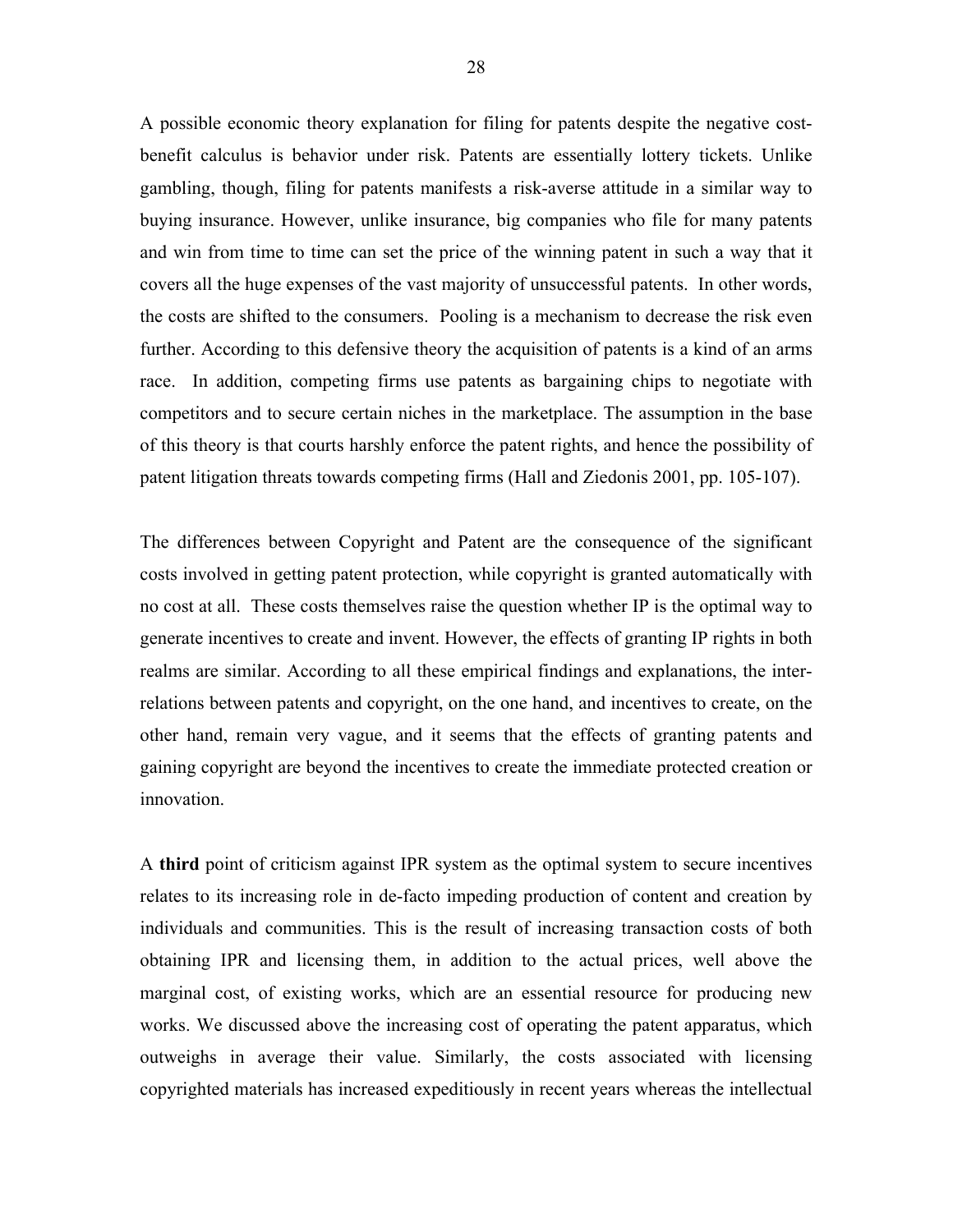proprietary regime is covering more and more informational works and affords protection to types of works, or new aspects of works, that used to be in the public domain. For instance, copyright and neighboring rights today enable protection for facts and mere data. The bundle of rights defined by copyright was expanded in recent years to cover a wider range of uses, for example, the right to prevent unauthorized access to works in digital format, the protection of novel subject matters (such as data and databases) and all of this for an extended duration. Another semi-concealed expansion is anti-circumvention legislation, which protects the use of Digital Rights Management (DRM) systems to govern the use of works and physically limit access and usage even for information not entitled directly to copyright protection or for which such protection had expired (17 U.S.C. § 1201). The expanded coverage of IPR reduces the volume of works that are freely available to build upon (Lessig 2004; Boyle 2003; Karjala 1997). Some characteristics of the digital environment also bring informational works to be less available. For instance, overlapping rights held by different right holders make it more costly to secure a license to use a copyrighted work (Lemley 1997). Overall, expansive copyrights, supplemented by extra protection under other bodies of law, which is supported by mainstream Law and Economic scholars, under the emerging propriety paradigm, create new barriers to accessing preexisting materials.

Licensing is becoming more expensive not only for users but also for the right-holders. It may require legal counseling regarding the scope of copyright protection, the legal definition of authorized uses and the legal language used to describe them. Right holders are more likely to incur the cost of licensing when they expect to benefit, i.e., when they license the work for commercial use. They may be reluctant, however, to incur the high cost of licensing for non-commercial uses. Consequently, licensing costs may prevent the use of works that would otherwise become available, thus impeding access and subsequent creation. The high transaction costs associated with the copyright system create a chilling effect and reduce the level of desirable uses. It also has an increasingly unequal distributive effect. Licenses are more affordable and accessible to businesses, which roll over the costs to consumers. It creates a more notable chilling effect on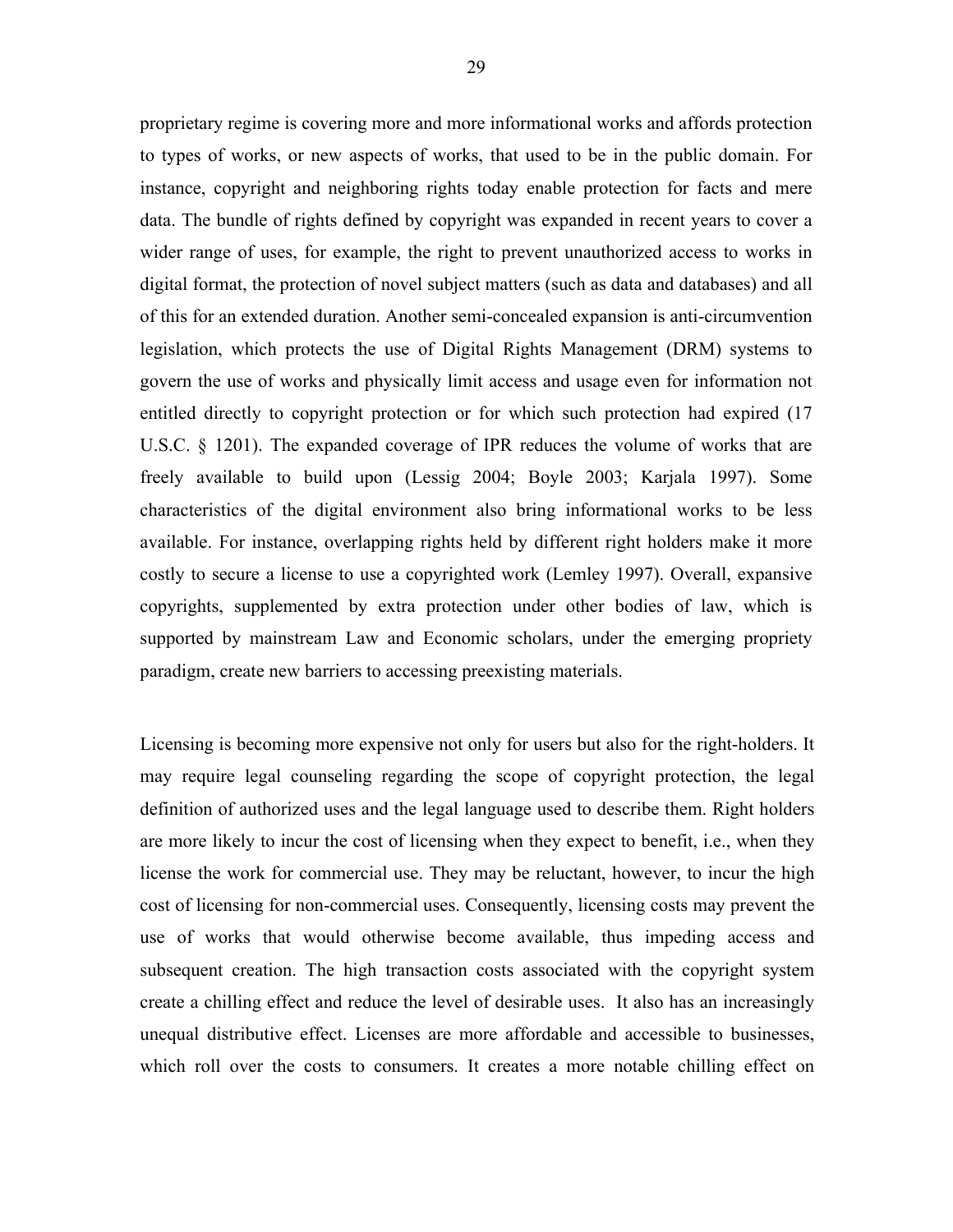creation by individuals. This inequality is likely to have far-reaching ramifications on the nature of future culture and society

The increasing propertization and IP-involved transaction costs were the main forces motivating several movements that try to bypass the rigid IPR system. Notable examples are the free software movement and Creative Commons. Free Software is an innovative legal framework attempting to address the impediments on access created by intellectual property and is based on contracts. Free software is protected by copyright, but is subject to a license called General Public License (GPL). The GPL basically licenses the unlimited copying, redistribution and modification of the software. The license is a 'Viral Contract', aiming its application to future users in an attempt to make whole commitments run with this digital code (Radin 2000). It includes a viral provision requiring that any derivative work that contains free software or derives from it, will be subject to the same license. GPL annuls the need for license fees and the burden of negotiating. This subversive use of copyright law does not utilize the proprietary regime for generating "incentives" (or rather profits), but for creating an alternative nonproprietary regime, often referred to as copyleft. Creative Commons uses the same principles to a much broader range of informational creations. The initiative develops an infrastructure, legal and technological, that arguably could overcome the impediments to accessing creative works, for the purpose of reducing the chilling effect on creativity caused by the high cost of licensing. The automated licensing platform allows authors to retain copyright in their respective works, and authorize as many uses of the work as they choose. The hope is that such a mechanism would make it easier for right holders to share their works under more generous terms. Yet, in contrast to the GPL, Creative Commons' licensing scheme includes a wide variety of licenses. Every license that goes beyond absolute exclusion is considered to be a sufficient instrument for promoting, sharing and reuse.

From a Law and Economics perspective, these new developments can be analyzed in the framework of the Coase 1960 theorem. Coase argued that inefficient legal rules will be bypassed by individuals attempting to achieve efficient allocation of entitlement, but this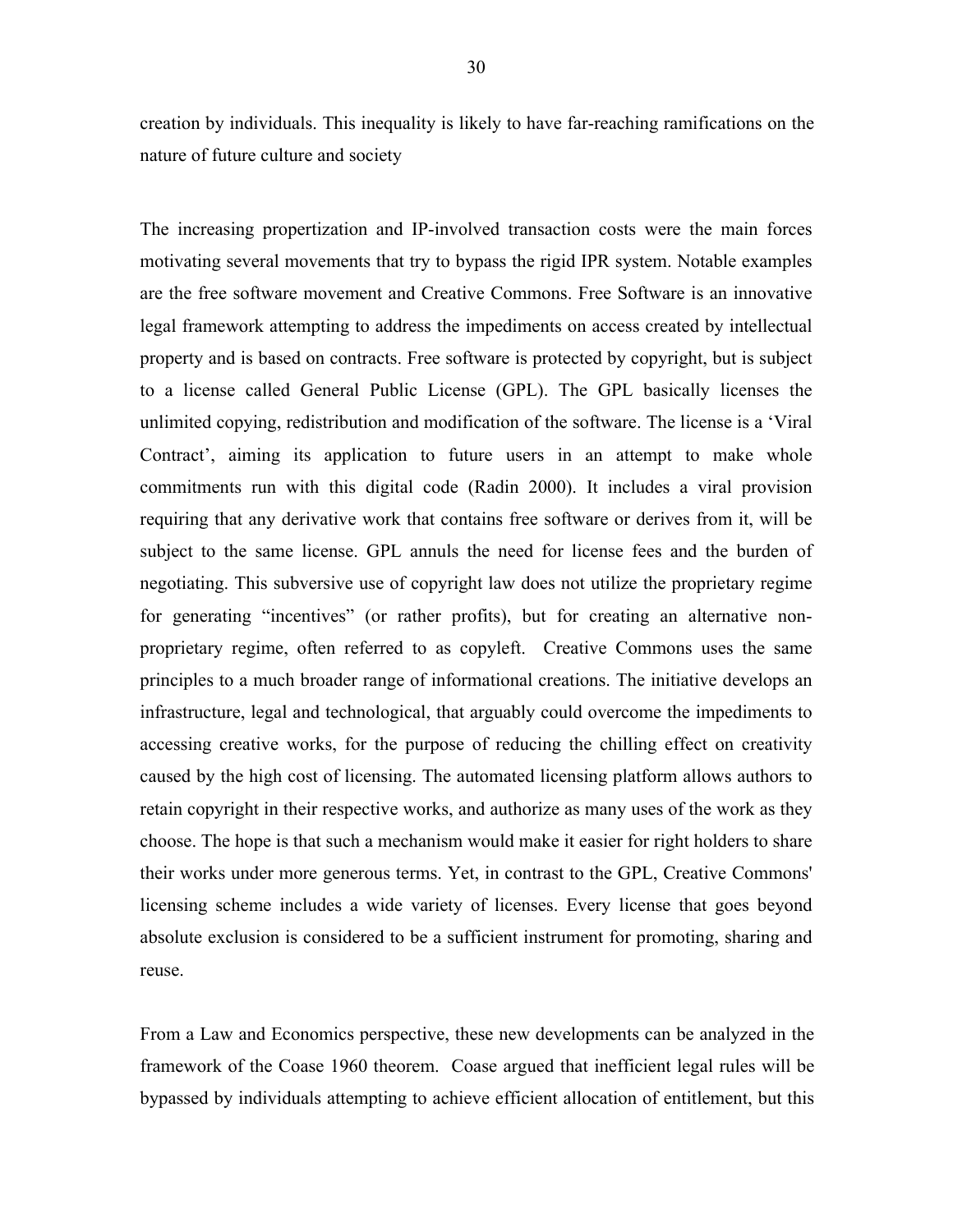will happen only when there are no transaction costs. The Internet and related new technologies can be characterized, at least partially, as reducing transaction costs (Elkin-Koren and Salzberger 2003, Ch. 7) and therefore enabling to bargain in the shadow of inefficient IP laws. Those recent development can therefore be explained not only in terms of altruistic behavior and political agenda but also in terms of traditional economic theory. Nevertheless, they point to the inefficiency of the current IPR regime.

The **last** point of criticism against IPR system as generating incentives is more philosophical and a broader criticism of the economic methodology. It has to do with the inability to determine what is the desirable or optimal level of creation or innovation incentives ought to aim at. No doubt that as a result of extending IPR we witness a vast expansion of the entertainment industries, as well as High Tech related industries. Without this expansion we might not have had some of the mega production Hollywood movies. But, do these movies really represent efficient level of informational and artistic production? Are they comparable to great artistic masterpieces that were created under much more limited copyright regime or prior to copyright protection? Equivalents can be drawn to patents motivated industries and the enormous number of new gadgets, which last in our life shorter and shorter periods because the legal regime and IPR incentivize to replace them with new ones. The same questions can be even asked with regard to the pharmaceutical industry, which generally speaking, is geared to a worthy and important cause - improving our health, but it can be argued that it produces many insignificant products, motivated by generating profits from IP. These grand questions are a good point to conclude this section.

# 3. THE TRAGEDY OF THE COMMONS AND THE PROPRIETY MODEL OF ECONOMIC ANALYSIS OF INTELLECTUAL PROPERTY

Alongside the incentives-public goods paradigm for the analysis of intellectual property there was always another Law and Economics framework for analyzing IPR, which is also a major pillar of economic analysis of property rights in general. It originated from the veteran "Tragedy of the Commons" literature, which was shifted to justify property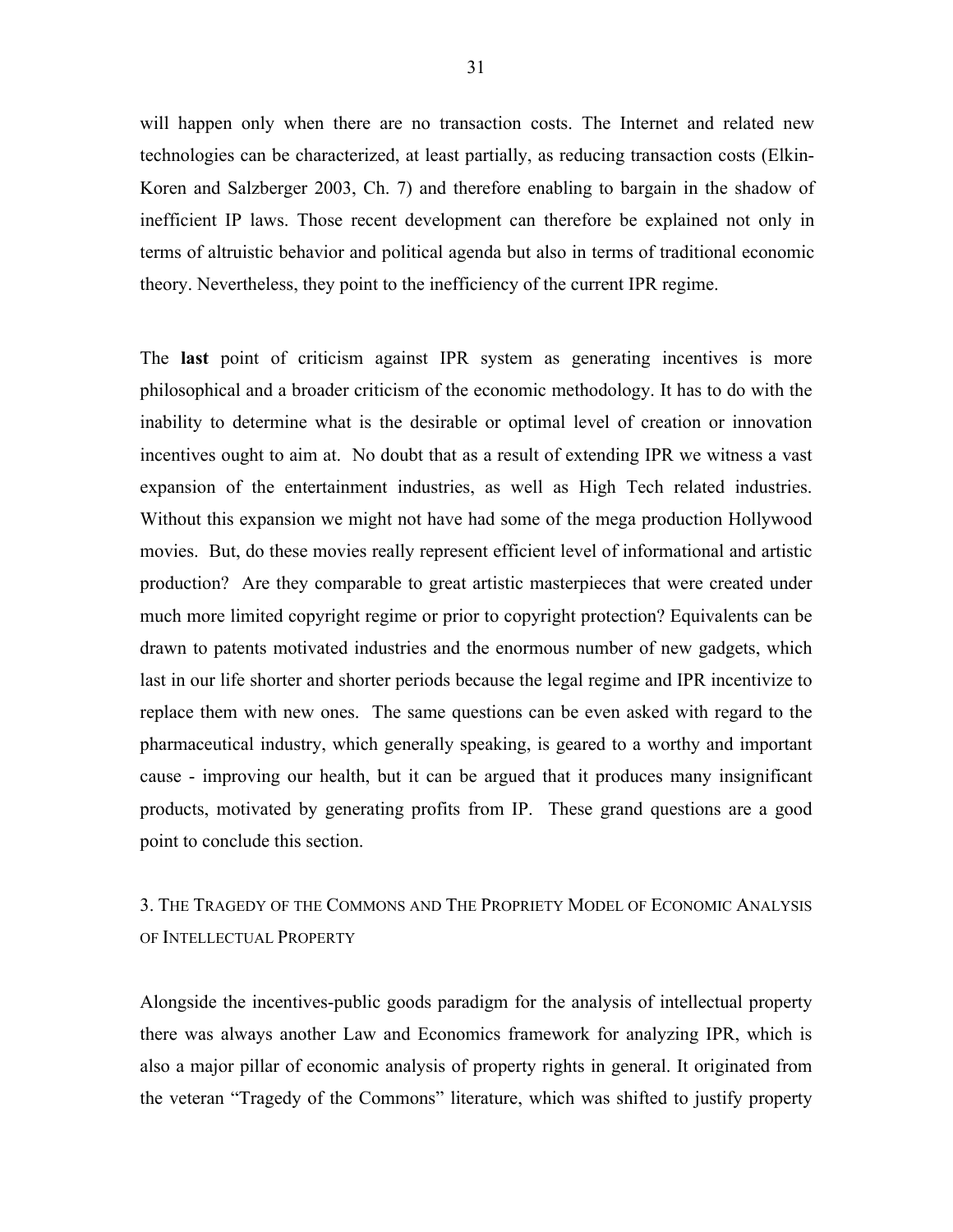rights in land and tangibles, applied to intellectual property. This framework has been emerging in recent years as the dominant paradigm for economic analysis of IPR, and can be titled "the proprietary approach to intellectual property". This new approach focuses on the management of intangible assets once created rather than on stimulating investments in creative activities and inducing innovation (e.g. Kitch 1977; Wagner 2003) and thus it implicitly overlooks basic foundations of the teleological normative justifications for granting intellectual property rights in the first place.

This section will briefly discuss the tragedy of the commons, which is the oldest and major Law and Economic framework for the **positive** analysis of property in general, and land law in particular. We will, subsequently show how this analytical framework was extended to explain intellectual property, transformed to be its dominant **normative** analysis (as opposed to positive analysis) and how it entrenched the view of Law and Economics scholars that any intellectual creation is to be considered as property.

3.1 The Tragedy of the Commons as a Source for Property Rights and for Intellectual Property Rights

Parallels were drown between the English enclosure movement, the process of fencing communal land and turning it into private property, which lasted from the  $15<sup>th</sup>$  to the  $19<sup>th</sup>$ centuries, and the recent trend of commodification of information and the expansion of intellectual property rights (Boyle 2003a). From a Law and Economics perspective the first enclosure movement is treated mainly in context of the tragedy of the commons model, which is dominated by positive analysis (explaining the emergence of property rights rather than justifying it). Although the term tragedy of the commons is attributed to Hardin (1968) it was, in fact, Harold Demsetz (1967) who first offered this theoretical framework to analyze the emergence of property rights.

Demsetz held that property rights are established in response to the demands of interacting individuals for adjustment of existing relationships to new cost-benefit possibilities. Thus, "the emergence of new private or state-owned property rights will be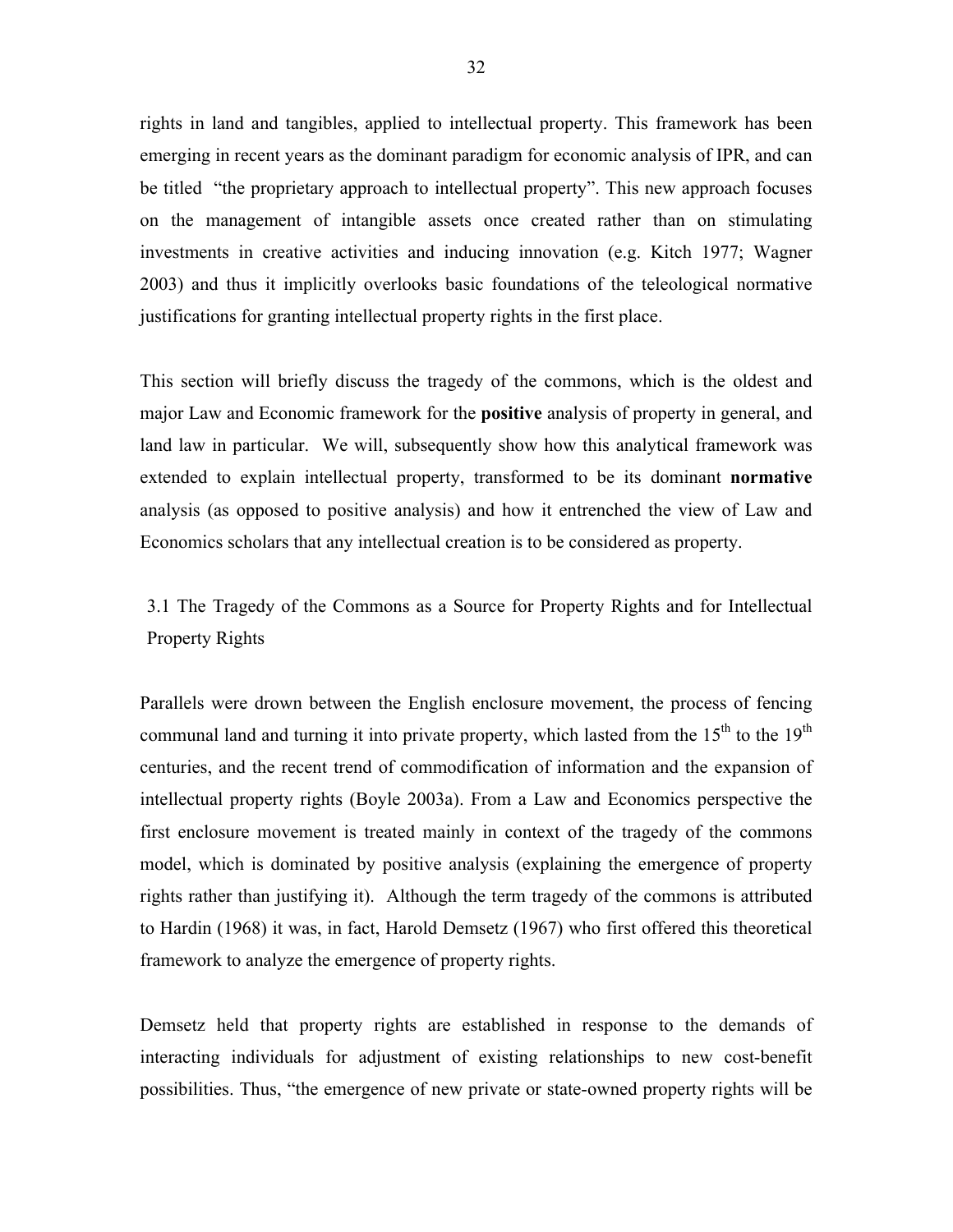in response to changes in technology and relative prices" (Demstez 1967, p. 349). His analysis begins with a state of nature – a world lacking property rights, thus rejecting the Natural Law concept of property rights (and by derivation the Natural rights concept of intellectual property). In the state of nature, land, and everything on it, is owned by no one, or rather by everyone. This can be an optimal and static equilibrium if every individual can use and produce from the land everything he or she is seeking for. Population growth and density may change this equilibrium. So does an increase in demand, which is beyond the consumption needs of the local population. Once such circumstances occur, a clash between individuals over the land and what is on it will take place, which will lead to over-consumption and a tragedy of the commons – bringing all individuals to a worse-off situation. Rational individuals, therefore, will agree on the establishment of individual property rights.<sup>17</sup>

It is important to emphasize that Demsetz provides us with a positive analysis of the development of property rights, which is also a dynamic analysis portraying the process of propertization (and, as we shall see later, de-propertization). In contrast to the public goods analysis of the incentives framework, his description precedes property rights granted by a legal system in the framework of a modern state or central government, which is called upon to intervene in the market activities. Individuals will act in accordance with their own interests to create agreed upon rules, in a similar way to

<sup>&</sup>lt;sup>17</sup> Demsetz compared the creation of property rights among the Native Americans in the Northeast and in the Southwest. When hunting was primarily for purposes of food and the relatively few furs that were required for the hunter's family, Demsetz wrote, "Hunting could be practiced freely and was carried on without assessing its impact on other hunters... There did not exist anything resembling private ownership in land." (Demstez 1967, p. 351). But the fur trade changed that equilibrium. First, the value of the furs to the Indians increased considerably. Second, and as a result, the scale of hunting activity rose sharply. Without collective agreed upon rules this change meant exhausting resources in the present and creating shortage for the future. So the tribes developed territorial hunting and trapping rights to make sure that the resources were cared for prudently and to enhance long-term availability of animals to hunt. Why have the indigenous peoples of the American Southwest not developed similar institutions? Demsetz cites two reasons. First, in their areas there were no animals of commercial importance comparable to the fur-bearing animals of the north. Second, those animals that did populate the Southwest were primarily grazing species that tended to wander over large tracts of land, making it difficult to associate them with specific land boundaries and to allocate limited rights of hunting them to specific individuals or groups. "Hence both the value and cost of establishing private hunting lands in the Southwest are such that we would expect little development along these lines. The externality was just not worth taking into account," wrote Demsetz (1967, p. 352).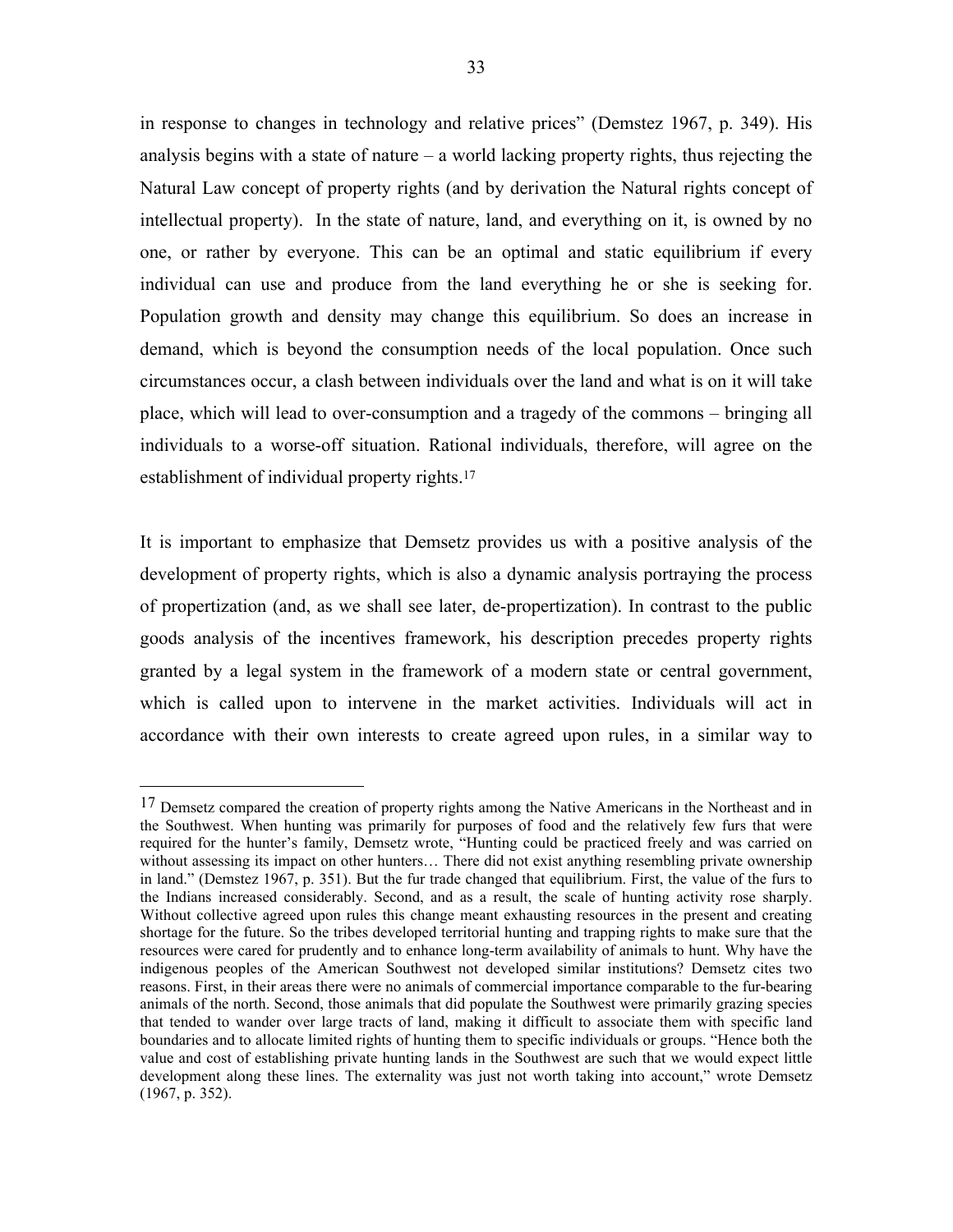Hobbes' (1660) general description of the shift from the state of nature to the emergence of the State and central government. Implicitly the description of Demsetz (similarly to Hobbes') is also his normative analysis (Frischmann 2007). In other words, Demsetz endorses the market creation of property rights because it fulfils the efficiency criterion, defined probably in terms of welfare and utility maximization as well as Pareto optimality. His theory is based on equilibrium between normative and positive analyses (Demsetz 2008), which is not the case for the analysis of the incentives model.

Subsequent literature transformed the positive analysis of the "tragedy of the commons" to an externality-type market failure analysis that provides also a predominant justification for central intervention by the government. Such is Hardin's argument in favor of privatizing the commons (Hardin 1968). When too many individuals are privileged to use a resource, such as a lake, they will tend to overuse it. This is because each individual will bear only the benefits of consuming the resource, such as maximizing fishing, but will not bear the full cost of such a use, namely exhausting the fishery. In other words, individuals do not internalize the negative consequences that their consumption may have on the resource and, therefore, the separate action of each individual may bring to collective over-consumption of the resource. In microeconomic theory this phenomenon is regarded as a negative externality, which requires intervention in the market. Although externalities and public goods failures of the market can overlap, the example above is not a pure public good problem because it does not involve the failure to produce the good in the first place.

On a first glance the application of the "Tragedy of the Commons" to intellectual property seems straightforward. Overuse of land and its resources in the absence of property rights are equivalent to overuse of innovations and intellectual creations, which is likely to bring about crucial decrease in their production in the absence of intellectual property rights. Moreover, current developments in intellectual property laws are in line with Demsetz's theory, according to which the emergence of new property rights will take place in response to a technological change. Beside legal changes, the use of DRMs, self-help technological means and contractual arrangements for expanding control over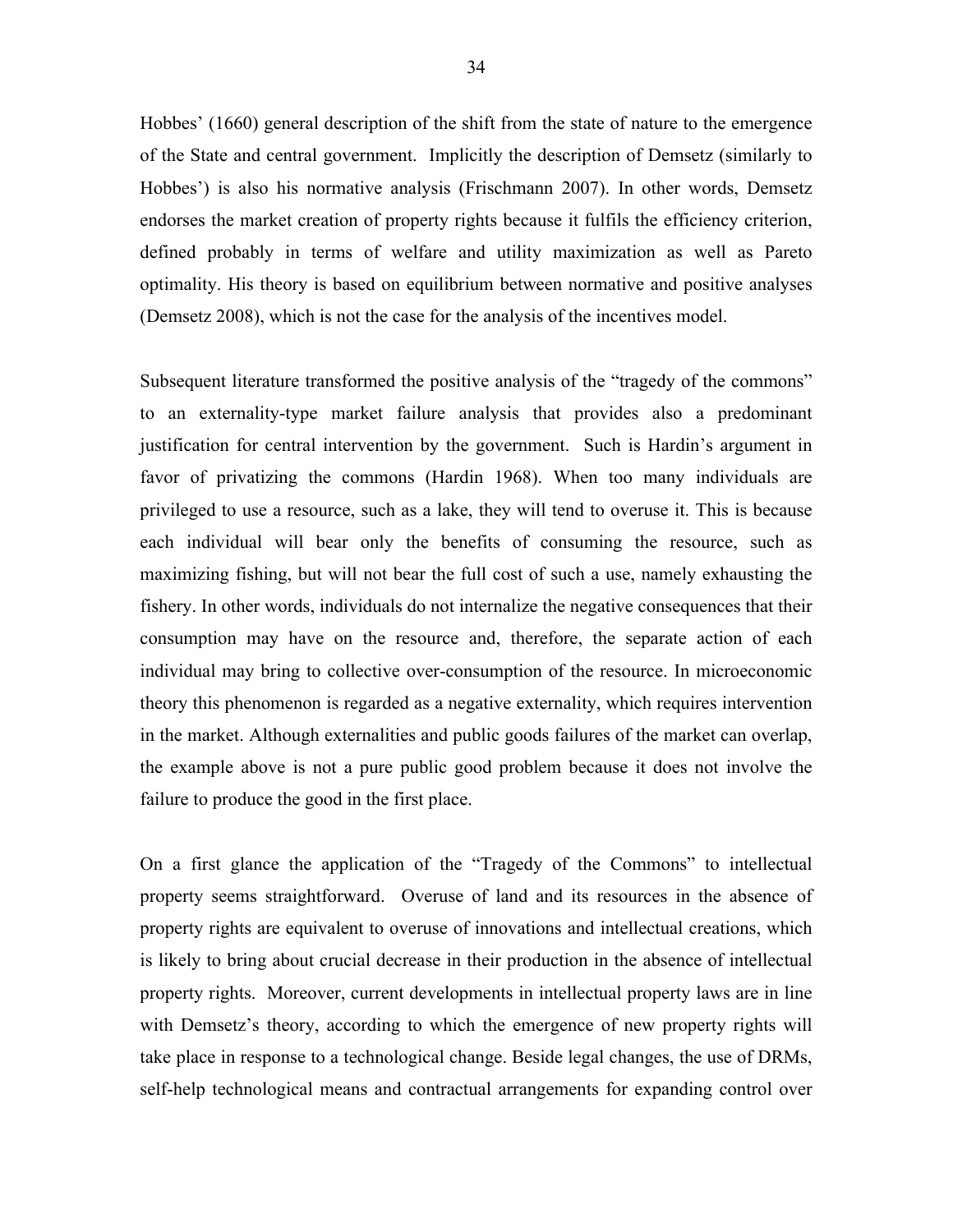the use of increasingly valuable informational goods reflect a response to the instability introduced by information technologies and new legislation.

However, several major differences ought to be pointed and looked upon more carefully when we apply Demsetz' theory to the contemporary analysis of the expansion of intellectual property and its effects on the commons or on the public domain and as a general framework for the positive and normative analysis of IPR. **First**, in contrast to land and other physical resources, informational goods do not exist in nature; they are human created. Intellectual property rights, therefore, would not be primarily established to prevent over-consumption, but to enable production (and perhaps, as we shall see bellow, profit making). Indeed, as we shall see later the embracement of Demsetz by the propriety paradigm overlooks this difference and emphasizes the fact that informational goods can also be overconsumed.

**Second**, unlike land and tangibles, which are limited resources, informational goods do not have capacity limits. The functions of property rights in the case of information would not be to prevent over-consumption, but to incentivize creation and perhaps to optimize value (or profits), functions which are very different from the traditional tragedy of the commons analysis. In addition, as we discussed extensively in the previous section, information is non-rivalous; its use or consumption does not prevent others from parallel consumption. This implies again that the purpose of rights is different from property rights in land or tangibles. Indeed, the non-discretionary adoption of the tragedy of the commons framework to intellectual creation has an inherit bias to overlook the fundamental issues of creation and progress in favor of the questions of management and value or rather profit maximization. Discussing value and profit maximization while ignoring who is entitled to them (pre-assuming that it is the inventor) is a distorted approach from a teleological normative reasoning which Law and Economics claims to embrace.

**Third**, although Demsetz attributes an important significance to technological changes and their impact on the creation and modifications of property rights, his analysis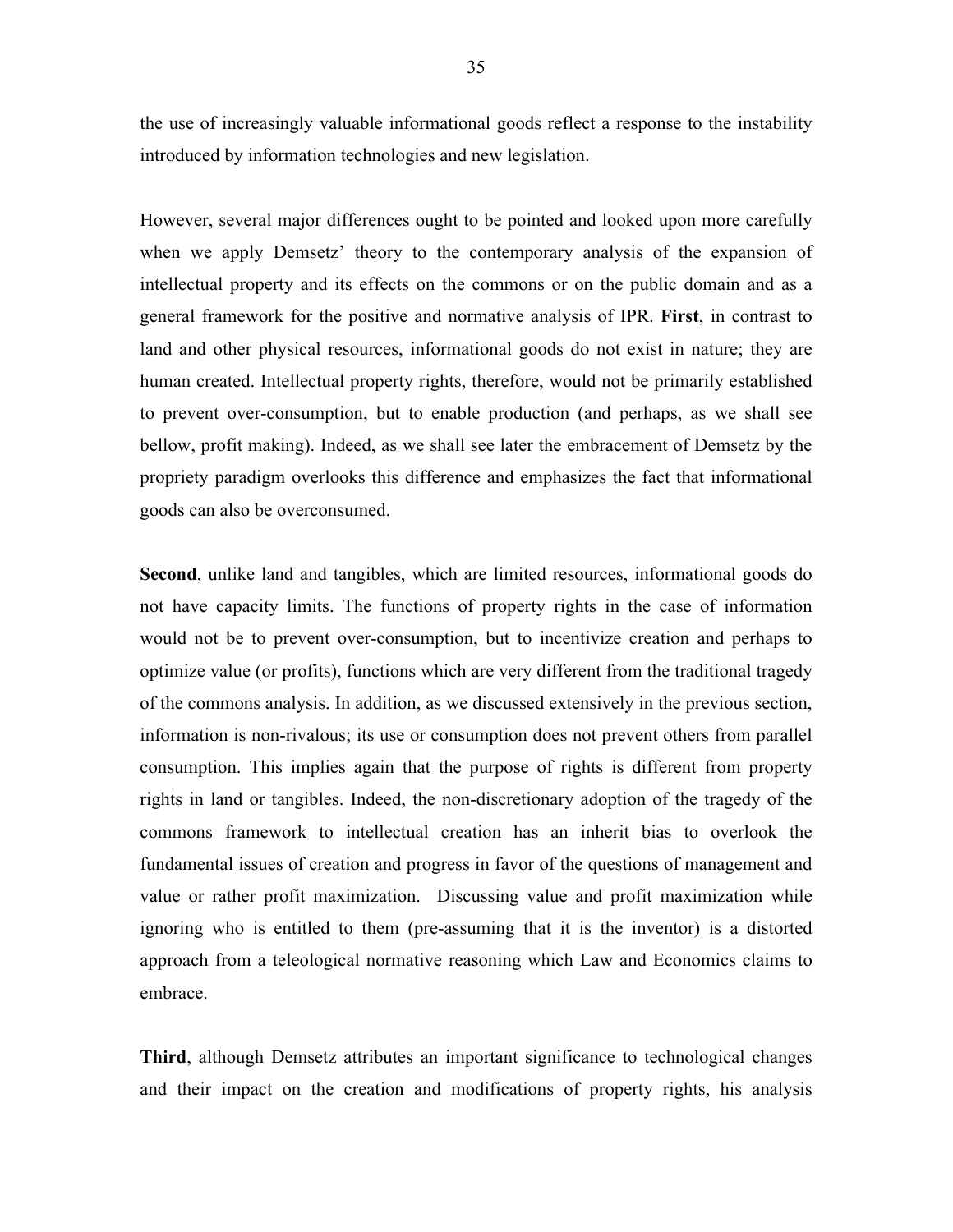assumes technology to be an exogenous variable in the process of the emergence and transformation of property rights. Since technological changes today are much more rapid and dynamic it is problematic to ignore them as an essential endogenous variable in the analysis of intellectual property. As we argued elsewhere, technological development cannot be considered exogenous to the legal analysis (Elkin-Koren and Salzberger 2004). That is because the availability and cost of exclusion measures and the ability to exploit resources efficiently may depend, among other things, on legal rules defining the scope of property rights. The ease with which information technologies could be shaped and modified and the rapid pace of technological changes suggest that in the information environment it is necessary to consider the long-term impact of legal rules on the availability and nature of technologies and the directions in which they develop and vice versa, an analysis which is likely to take a different form and direction to the traditional tragedy of the commons.

**Fourth**, Demstez portrays the emergence of property rights as the result of market activities without the intervention of the state or central government. In his description property rights are the result of social norms. This fact enables him to ignore the public choice aspects of the emergence of new property regimes. Collective action problems, interest groups and rent seeking are absent from the analysis. This is not the case with the "second enclosure movement" and in the emergence and scope of IPR in general. We must take those differences on board when applying Demstez's observations to current debates regarding changes in intellectual property laws. Put differently: unlike Demsetz' original theory of property in which positive analysis is in an equilibrium with normative analysis, the same cannot be concluded with regard to intellectual property. This is partly due to the fact that while land and what is on it are essential for everyone and thus their over-consumption will have a tragic effect across the board, the production of informational goods is limited to relatively a few (and even fewer who make their primary living out of them) and consumed by many. Hence there is a small likelihood that intellectual property rights will be established by spontaneous collective action rather than by a central government or by spontaneous individual self-help means. This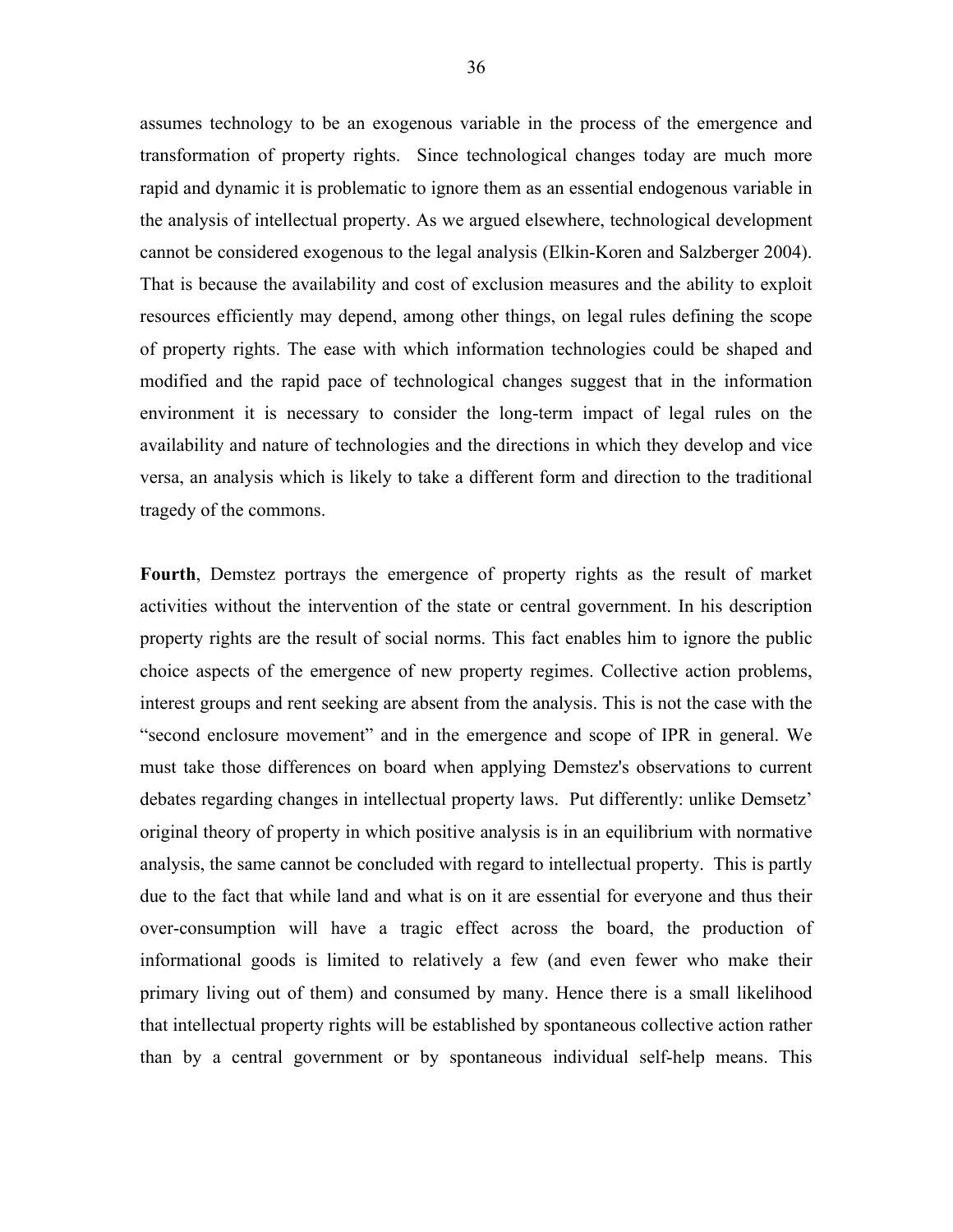difference has significant consequences not only on normative analysis but also on the positive analysis of the emergence of IPR.

These differences point to a conclusion that the theory of Demsetz certainly cannot help us in the justification of IPR and their ideal prescription, as it is used by the propriety paradigm (see bellow). It remains, however, a powerful positive theory in explaining changes in that realm. The changes, however, do not reflect only propertization, the main thrust of Demsetz, but also de-propertization, and in the context of IP it might even be more relevant in explaining the later. According to his rationale, if governments (or for this sake any other central decision-making bodies, including courts) intervene in the market of property rights, as is the contemporary situation regarding IP rights, market activities can bring to de-propertization. The phenomena of open source, creative commons and other activities of enhancing the public domain can be understood as market responses to the inefficient expansion of property rights by central agencies.<sup>18</sup> Some of the variables specified by Demstez can fit the description of the new mode of production of informational goods.

For example, Demsetz referred to the analysis of corporations as an alternative structure of property rights, stating that "the interplay of scale economies, negotiating cost, externalities, and the modification of property rights can be seen in the most notable 'exception' to the assertion that ownership tends to be an individual affair: the publiclyheld corporation" (Demstz 1967, pp. 357).<sup>19</sup> Benkler (2002) emphasizes the peer production mode as an alternative to production within a firm. However, if we focus on the property rights aspects of this new production mode, the analogy between corporations and the market-driven enlargement of the public domain can be of great

<sup>18</sup> Demsetz himself hinted at this direction by asserting that "The greater are diseconomies of scale to land ownership the more will contractual arrangement be used by the interacting neighbors to settle these differences. Negotiating and policing costs will be compared to costs that depend on the scale of ownership, and parcels of land will tend to be owned in sizes which minimize the sum of these costs" (Demsetz 1967, p. 357).

<sup>19 &</sup>quot;We assume that significant economies of scale in the operation of large corporations is a fact and, also, that large requirements for equity capital can be satisfied more cheaply by acquiring the capital from many purchasers of equity shares. While economies of scale in operating these enterprises exist, economies of scale in the provision of capital do not. Hence, it becomes desirable for many 'owners' to form a jointstock company"(Demstz 1967, pp. 357).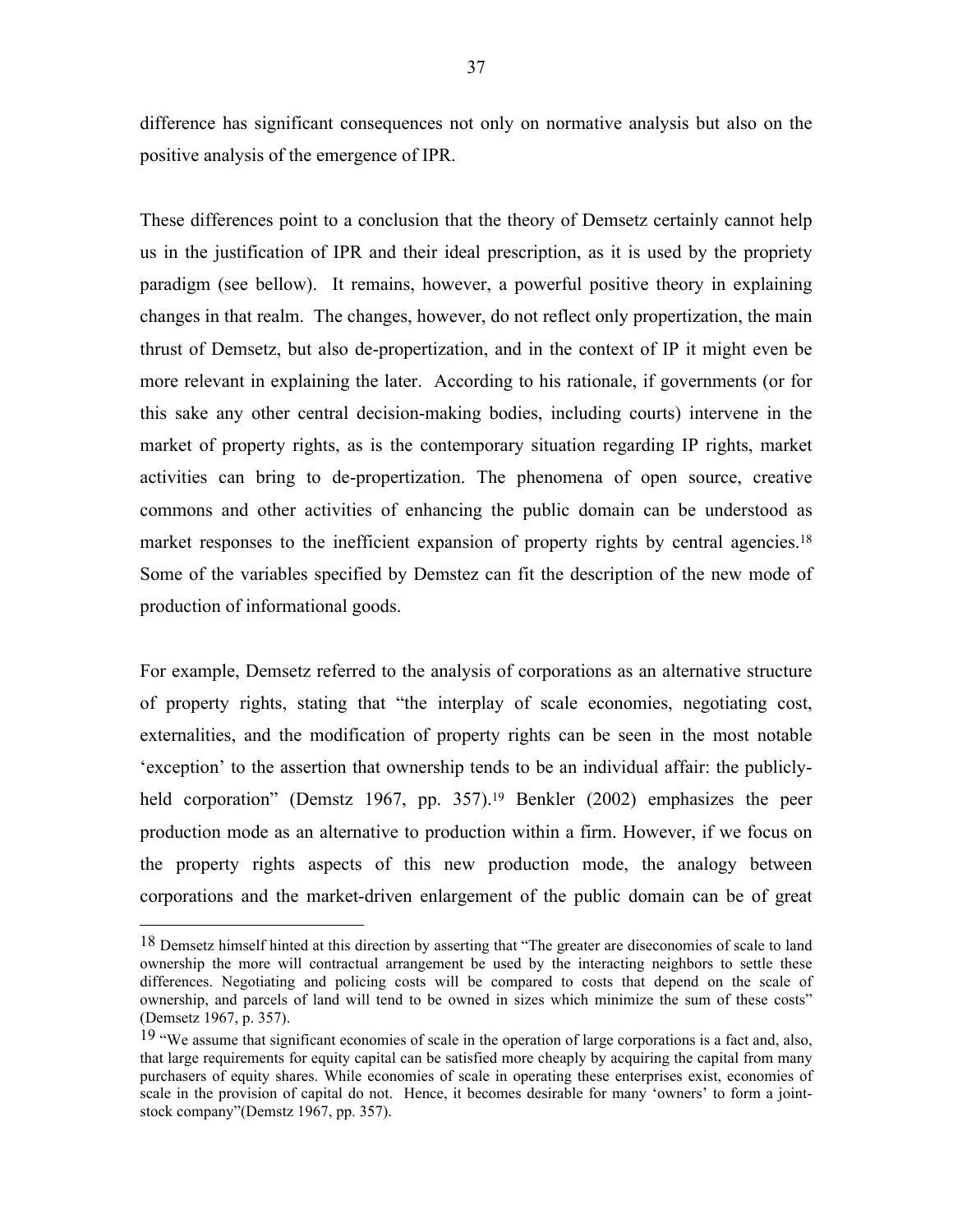interest. In other words, Demsetz' 1967 statement regarding the nature of corporation can actually, with small modifications, describe the property rights aspect of the peer production process emerging today (Elkin Koren and Salzberger 2004, pp. 62, 130-136). The decreasing transaction costs and contract forming costs are bringing to greater production outside firms and back into the markets. However, the atomization of joint work efforts enabled by the new technologies creates new type of market activity not seen in the pre Internet revolution. As we shall see bellow the Law and Economics took Demsetz' theory in a totally different direction

3.2 The Paradigmatic Shift of Law and Economics from the Incentives to the Propriety Paradigm

One of the main arguments of this paper is that the mainstream Law and Economics literature has been shifting in recent years from the incentives paradigm to the propriety one. An early sign of this shift can be found in focusing on incentives to improve instead of incentives to create and innovate. Edmund Kitch, for example, in a paper from 1977, argued that patent rights are necessary as a mean to encourage efficient usage of existing works rather than the creation of new works. We should grant patents in advance of an invention, he argued, making patent a right to "prospect" a particular field for an invention. Kitch's theory lies on two basic assumptions. The first assumption is that creators will not invest in putting their invention to efficient use unless they obtain exclusive rights to the invention. Without exclusive rights the inventors will fear their investment will result in unpatentable information appropriable by competitors. The second assumption is based on the presumption of perfect information, perfect rationality, and zero transaction costs. According to this second assumption the exclusive patent right should lead to an efficient licensing to both users and potential improvers.

Kitch's argument reappeared in a somewhat different form as a supporting argument for the *Sonny Bono Copyright Term Extension Act* (CTEA), which added twenty more years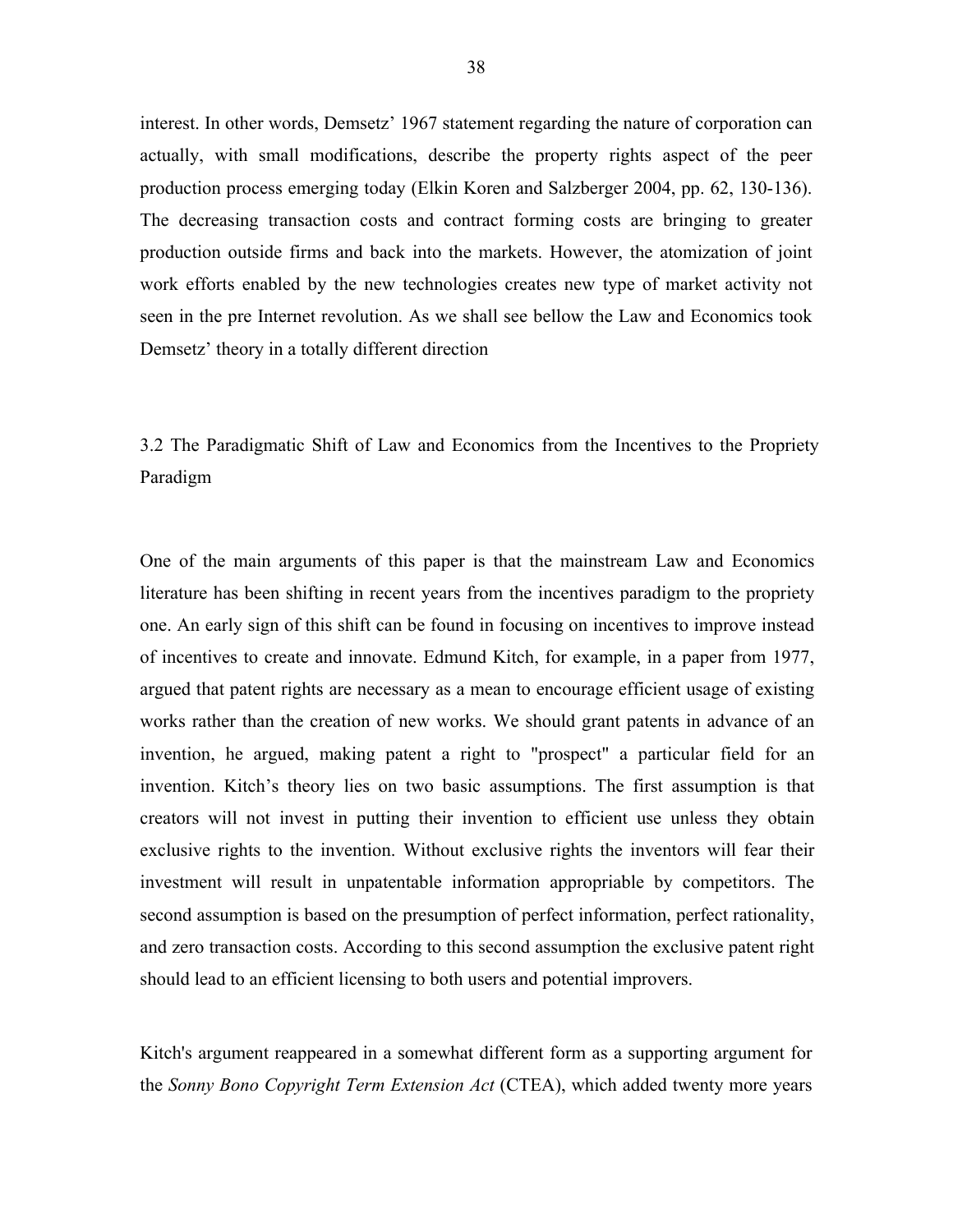to the already long copyright term. The American Congress obviously could have not justified retroactive extension on the ground that it would encourage dead people to produce more works (Lamley 2004, p.133) so the justification shifted to the maximization of value of existing creations in a similar way to the tragedy of the commons argument. According to this argument extending intellectual property rights is necessary to give existing copyright owners incentives to preserve films they had already made, and to distribute books they had already created. The rational behind the law was to prevent a work from entering the public domain. Such prevention is necessary, according to the argument, because once a work entered the public domain it is "orphan" and no one has any incentive to take care of it.

The shift from the incentives paradigm to the propriety paradigm is best exemplified when we compare the 1989 work of two Law and Economics icons – William Landes and Richard Posner - with their recent work (Landes and Posner 2003, 2003a). The early writings of Landes and Posner focused on the market failure of public goods as the main justification for IP rights. The focal point of their public goods analysis was that since the marginal costs of copying a work or a creation are minimal (almost zero) the market price of a non propertied work will be so low that it will not cover the initial investment of its creator and thus new works would not be developed. Only propertization of such works, they argued, will grant sufficient incentives for their creation in the first place. Landes and Posner (1989) portrayed copyrights (and by extension other types of IP) as a mechanism to enhance incentives to create, but also acknowledged that the benefits should be outweighed with the administrative costs of registration and enforcement and, more importantly, with the benefits of wide access to information, which is the main source for new ideas and creations. They wrote: "…beyond some level copyright protection may actually be counterproductive by raising the cost of expression… Creating a new work typically involves borrowing or building on material from a prior body of works… The less extensive copyright protection is, the more an author, composer, or other creator can borrow from previous works without infringing copyright and the lower, therefore, the costs of creating a new work" (Landes and Posner 1989, pp. 332). This is the prime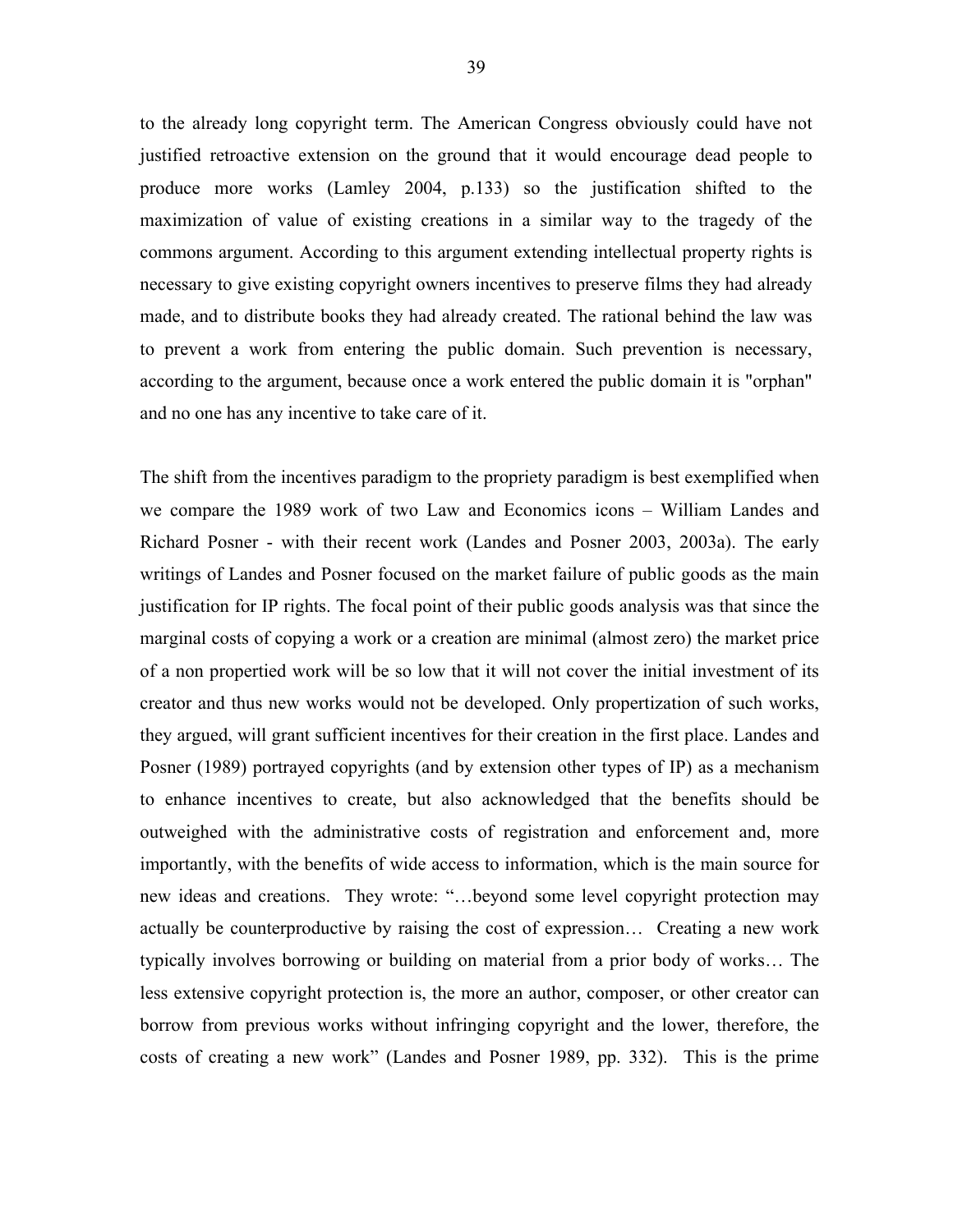reason for limiting the duration of intellectual property as opposed to real property, which is exclusive and rivalous in its usage.

In their later paper, however, Landes and Posner (2003) change their analysis and advocate for an indefinitely renewable copyright, instead of IP rights limited in duration. It is puzzling how in this recent article the authors ignore the major reason, mentioned in their earlier piece, for limiting the duration of IP – that propertization, while, on the one hand, provides incentives for creation, on the other hand, limits the sources for new creations and thus is likely to reduce such creations. Instead they specify six other reasons, connected mainly to transaction costs, for limiting the duration of IP and argue that these reasons are not convincing anymore. The main thrust of their later argument disputes or at least overlooks the first difference we mentioned above between land and informational goods – the public good nature of the latter, which would prevent a tragedy of the commons even if there is no propertization. Posner and Landes argue that this is not correct because overuse of ideas, images, literary characters etc. will decrease their value and hence their usage is, in fact, rivalous. Surprisingly (maybe not if one thinks about the context of the *Sonny Bono Copyright Term Extension Act*), their main example is Disney's Mickey Mouse, on which they write: "If because copyright had expired anyone were free to incorporate the Mickey Mouse character in a book, movie, song, etc., the value of the character might plummet. Not only the public would rapidly tire of Mickey Mouse, but his image would be blurred, as some authors portray him as Casanova, others as catmeat, others as an animal-rights advocate, still others as the henpecked husband of Minnie". (Landes and Posner 2003, pp. 487-488).

Posner and Landes' point is similar to Demsetz' qualifications regarding the potential effects of new ideas and creations on old ones, and in this sense the differences between land and informational goods might not be so big. However, they ignore the network effect of informational goods, which is likely to balance the decreasing value of wider usage of the creation. Wider usage of informational goods improves connectivity. If more people use the same software or communication technique than everyone can benefit more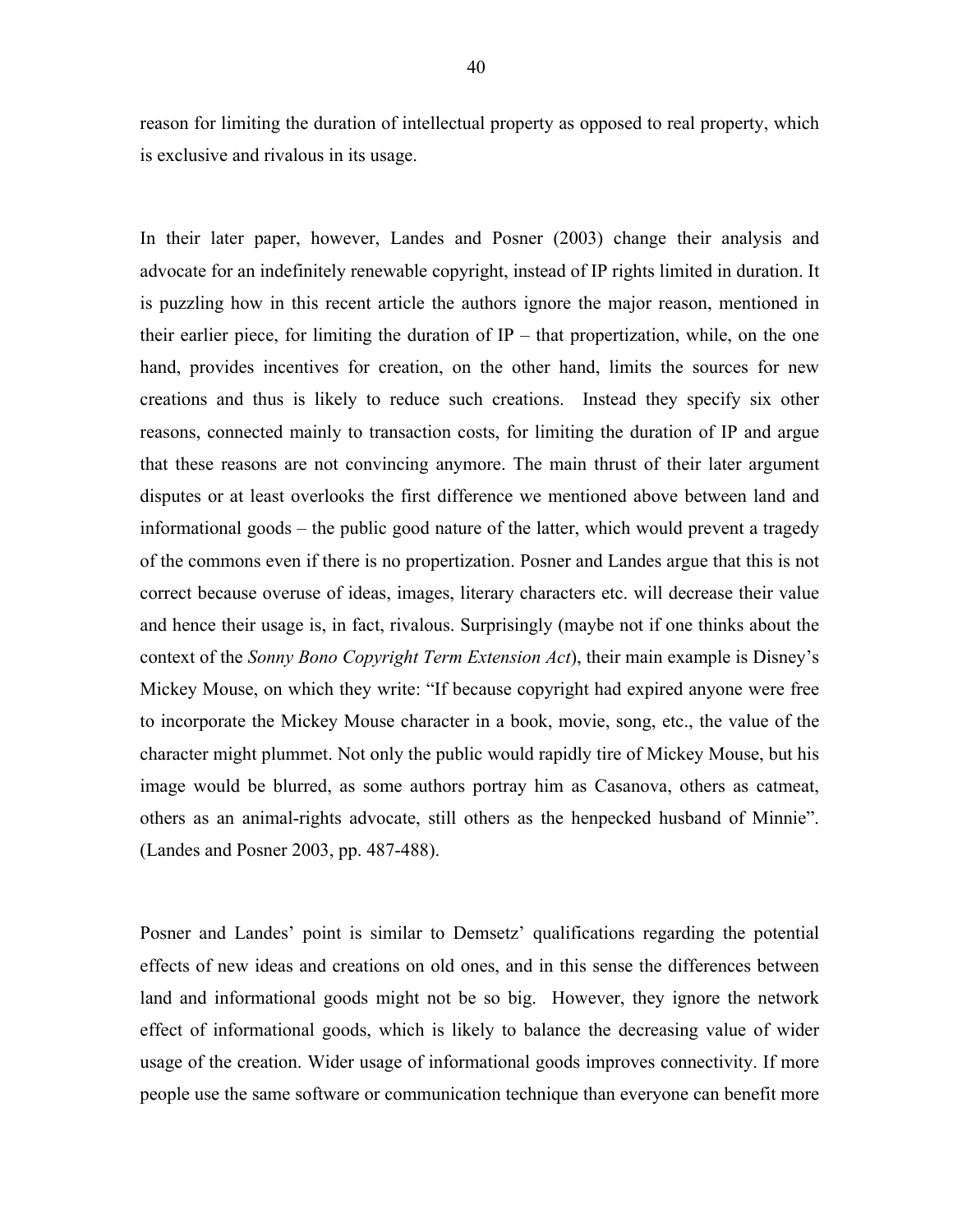from this software or communication platform. Similarly, it can be more generally argued that widely shared heroes, symbols, stories and alike enhance the total value of these cultural icons for society in contrast to Posner and Landes description, which in fact focuses on the value or profit for the producer rather that the total value for society in large. Their emphasis on the value to the producers reveals the paradigmatic shift and the presumption that intellectual creations are to be considered as property. More importantly, in their later paper Landes and Posner ignore the main point - the contribution of the ideas and creations in the public domain to the development of new ideas and creations, which is the main characteristics of informational goods, distinguishing them from tangibles and real estate. In this sense the major difference between the informational public domain and the physical public sphere or commons is that the former is not only a common pool for non-rivalous consumption but also a common production mean, which can foster Pareto improvement not only in consumption but also in production.

Supporting the retroactive extension of copyright, Landes and Posner also endorse Kitch's argument that incentives are needed in order to encourage the investment in creations' distribution and promotion. They write: "Recording companies differentiate their product by promoting the performer or artist who has signed an exclusive contract with the company. Because a recording company can, for example, copyright the Chicago Symphony Orchestra's recording of Mahler's *first Symphony*, it has an incentive to promote that version; it has little incentive to promote the public domain work of an unknown composer, since it could not appropriate the benefits of its promotional efforts, as distinct from benefits that might accrue from a recorded performance of the unknown composer's work by a popular performer" (Landes and Posner 2003a, pp. 230). They go further to contend that incentives are also needed for promoting not only marketing efforts, but also persistent improvement of the good in order to preserve its value. They emphasize that their support of the copyright extension is based on the traditional incentive-based argument for property right, but with a 'new twist'. Incentives are not exhausted in the initial creation of the intellectual property goods. The incentives are further necessary to "maintain the value of the property and also to resurrect abandoned or otherwise unexploited intellectual property." The example they use again is the most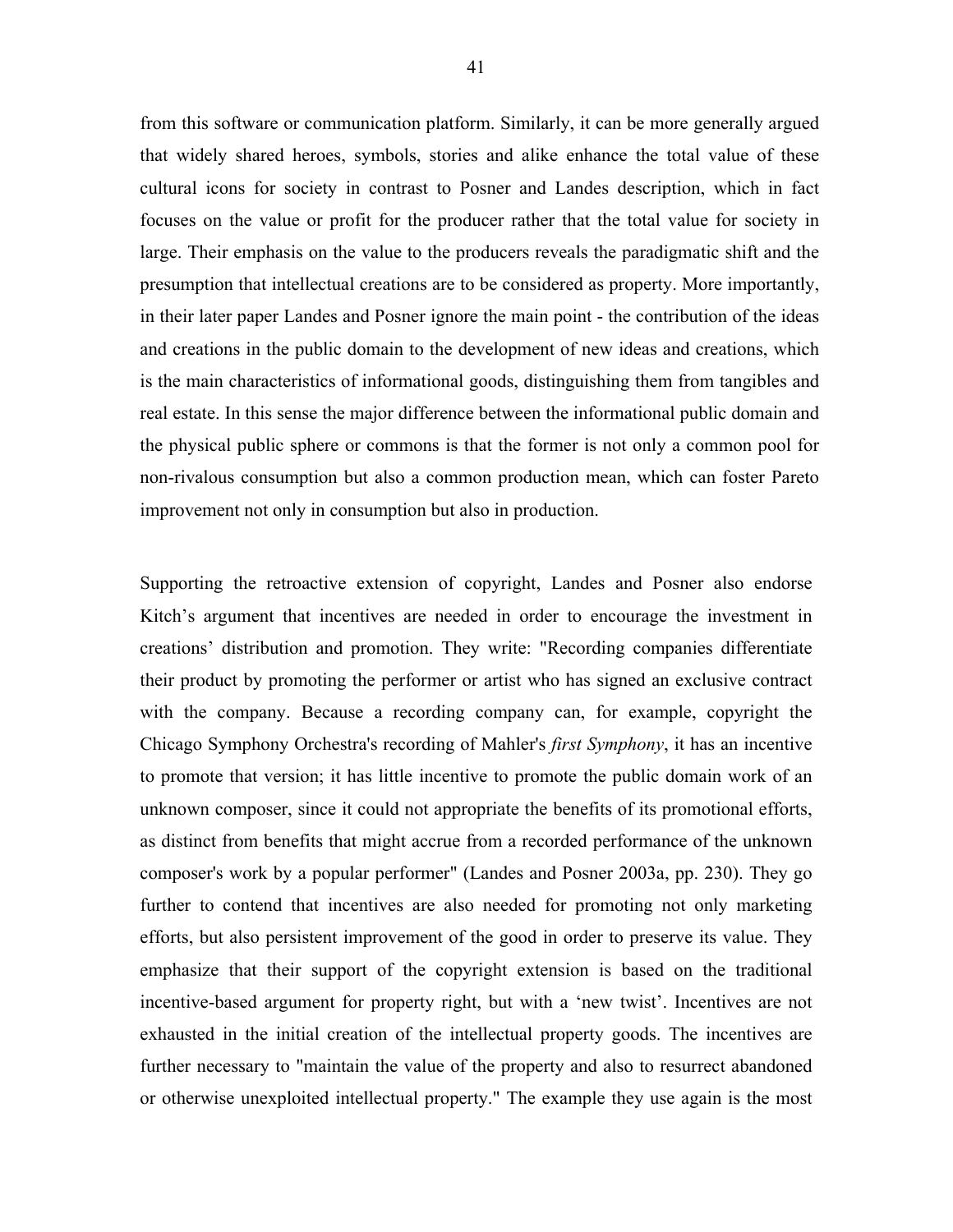popular mouse ever, Mickey Mouse. Disney Corporation has spent over the years enormous amounts of money refurbishing the Mickey Mouse character, "both by subtle alterations in the character and by situating it in carefully selected entertainment contexts in an effort to increase the appeal of Mickey Mouse to the current generation of young children". While using this example Landes and Posner bother to state that it seems unlikely that only most recent version of the character retains commercial appeal (Landes and Posner 2003A, pp. 231-233).

Ironically, the new propriety paradigm, not only ignores the initial normative justifications for intellectual property rights, it also undermines some fundamentals of competitive market theory. As Mark Lemley (2004) justifiably writes, competition and the invisible hand is what drive the market to efficiency. The meaning of Kitch's argument and its successors is that only one skilled firm in the market can reach the efficient outcome, and for doing so society must provide it with the adequate incentives. The fact that goods in a particular market were protected as the result of exclusive rights in the past, either patent rights or copyrights, does not mean that their initial inventors are the most efficient producers forever. On the contrary, granting one company the exclusive right to make these goods would likely to result in an increase in the price and a decrease in the supply. Even if a manger is necessary for efficient distribution of intellectual property goods, it does not mean that the creator is the best and adequate manager. Creators are often terrible managers. They frequently misunderstand the significance of their own inventions and the uses to which they can be put. Moreover, even if creators have the perfect management skills, their successors, the ones who will hold the exclusive right later on, may not be as good. According to Lemley, empirical evidence strongly supports the intuition of the market. A comparison of copyrighted works from the 1930s with public domain works from the 1910s and 1920s reveals that far more public domain works than copyrighted works are currently distributed to the public, and generally at a somewhat lower price. Twice as many books published in 1920s (and therefore in the public domain) are in print today compared with books published in 1930s.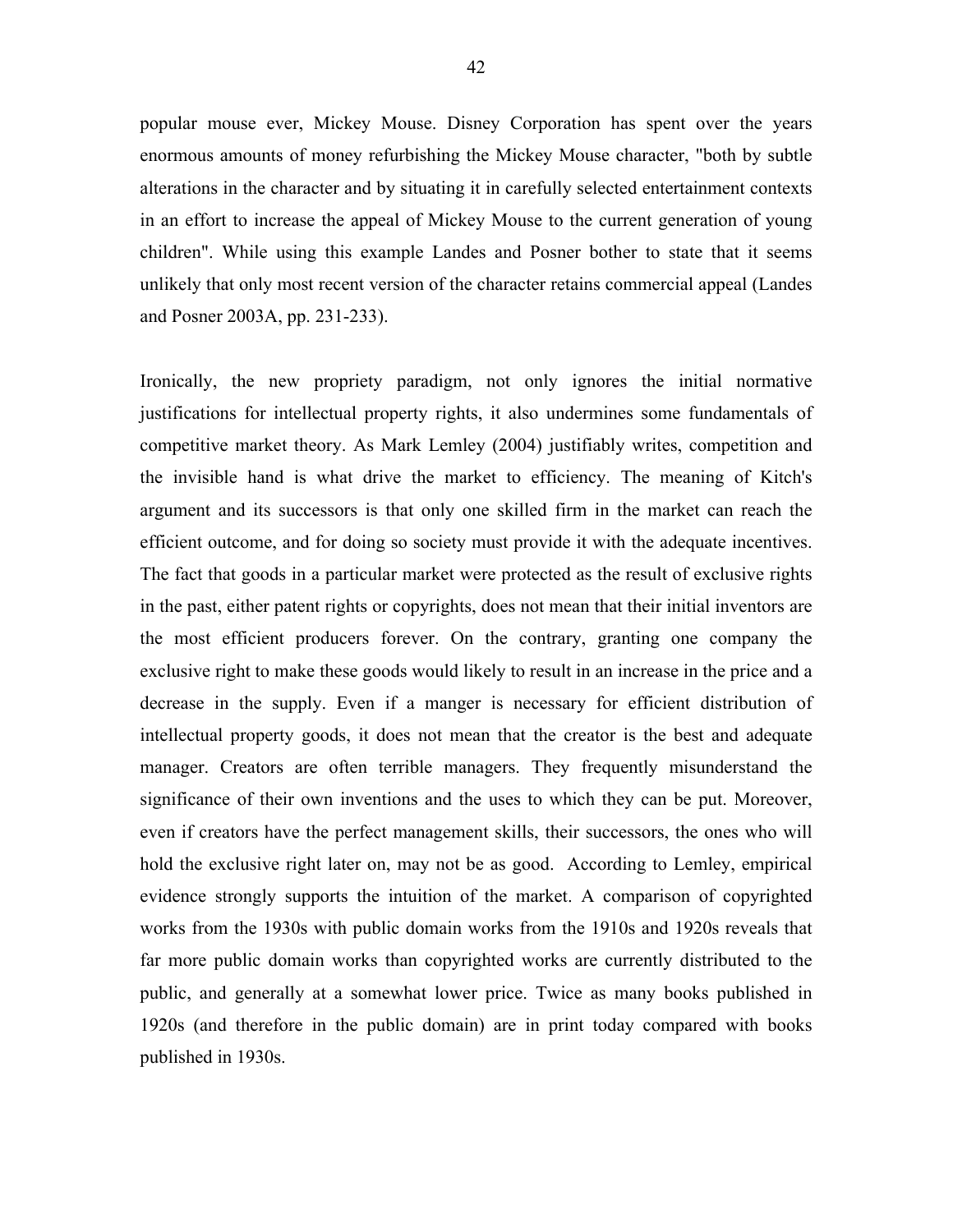#### 4. SOME CONCLUDING REMARKS

The incentive paradigm had been the main Law and Economics paradigm for the analysis of intellectual property. Its starting point is the identification of information as a public good, which means a market failure. Free and competitive market will not produce or will under-produce information because of its non-excludable nature. Thus, central intervention is required, and the optimal way for intervention according to the incentives paradigm is by intellectual property rights. However, informational goods as public goods are also non-rival, and this means that once these goods are produced, economic efficiency would seek for their maximized usage. This is the reason that intellectual property rights are limited in scope and time and contain various exemptions and exceptions.

This paper examined critically several of the premises of the incentives paradigm and discussed several alternative mechanisms to create incentives, emphasizing that IP rights are only one among various **substitute** mechanisms. One of the major disadvantages of IPR is the paradox they generate: those creations that have substitutes will be priced at near free economic market price, but perhaps the IP protection is not needed for their creation in the first place. Granting IP rights to those creations that are really path breaking, unique and essential will create monopolistic power of the creator and thus will not get to the wide population that is in real need for them. We showed, further, that rendering exclusivity in informational goods gives right-holders strategic advantages in informational markets and allow them to exercise market control far beyond the carefully defined list of rights and the economic purposes they were design to serve. We also examined several possible objects of incentives and different groups that they serve: incentives to create versus incentives to disseminate and distribute, incentives to create versus incentives to disclose, and incentives to create and innovate versus incentives to improve. Each of these targets, activities and groups justifies a different form and scope of IP rights in order to secure the desirable incentives, if needed at all. We paid a special attention to new technologies, which generate also new modes of production and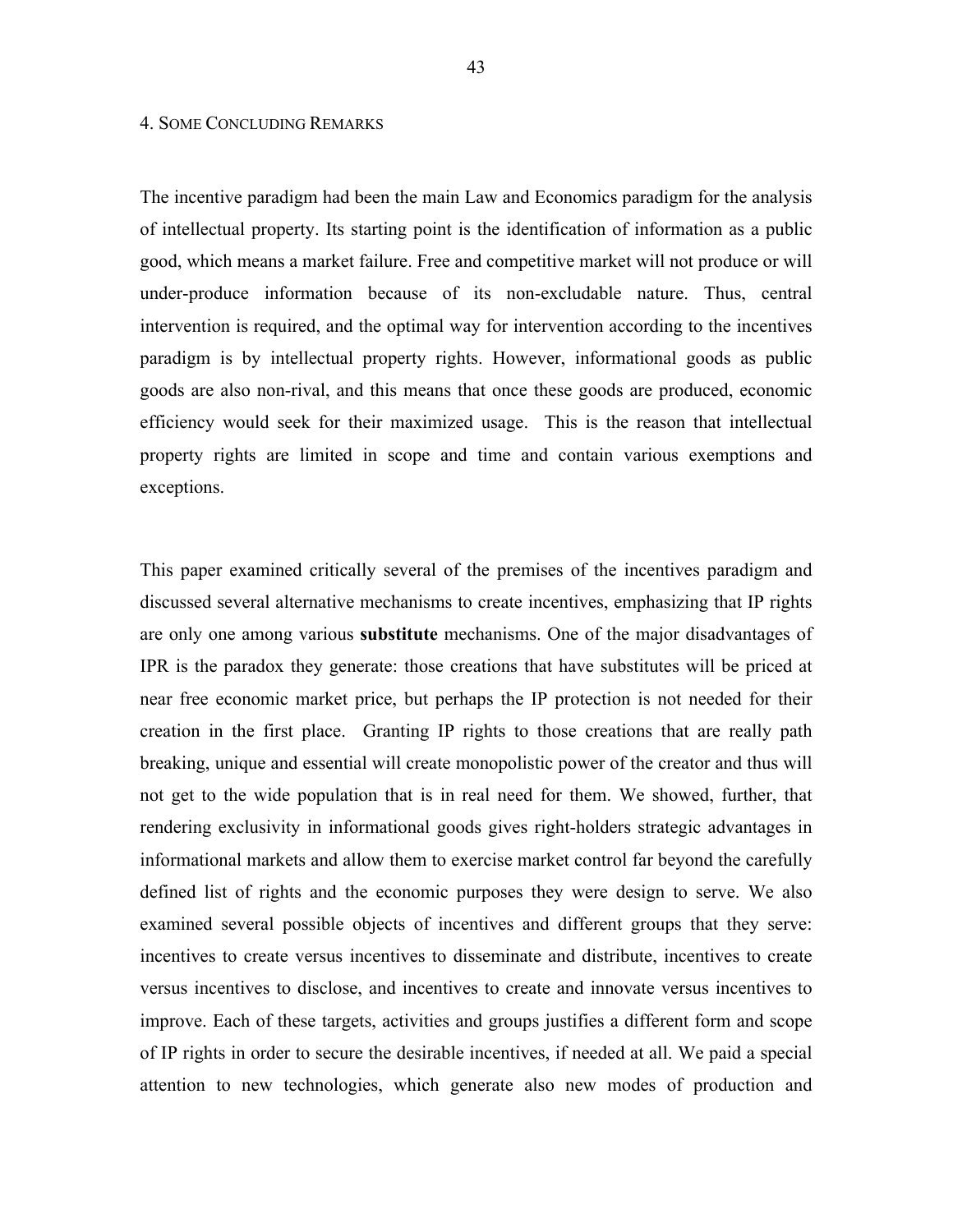distribution and question the suitability of the traditional IP regime to this changing environment.

Be that as it may, the incentives paradigm, due to its recognition in the two opposing consequences of informational goods that have to be mitigated and optimized, cannot be characterized as a-priori pro propertization and anti commons or anti public domain. The question it should have highlighted is the right extent of IP, and by derivation of the public domain, or the right mixture that will maximize society's wealth or wellbeing. However, the phrasing of this question in the context of the contemporary policy debates leaves two important factors that were not addressed by the core model – the definition of society for which we are seeking to maximize welfare and the definition of a time frame for such maximization – in addition to the more conventional measuring problems. These two factors are less crucial (but not absent) in the analysis of old property – tangibles and land - as physical property is connected to specific territory, save exceptional externalities; and it usually has a relatively long-term value. Informational products have no geographical barriers (or minor geographical barriers of language) and their term of value can change significantly from news items with momentary value to major scientific breakthroughs or major ideas with a long term, even eternal, effect. In addition, the new property is mostly hypothetical or pre-creation and thus the impact of current IP laws is crucial for future creation of potential property.

Indeed, the debate between the developing world countries and the industrialized world regarding patents on medications exemplifies the two crucial factors of territory and time span. If the departure point of this debate is incentives to promote efficiency (even when phrased in terms of wealth maximization) the question of the unit for which we seek to maximize wealth is the first question to be asked. Should we maximize wealth for the traditional national state or for the whole world? This question is crucial when international treaties, such as TRIPS are deliberated. It is clear why American IP laws do not take into account their impact on the dying people in Africa, save some minor potential wealth effects of the decreasing population in Africa on Americans' wealth (such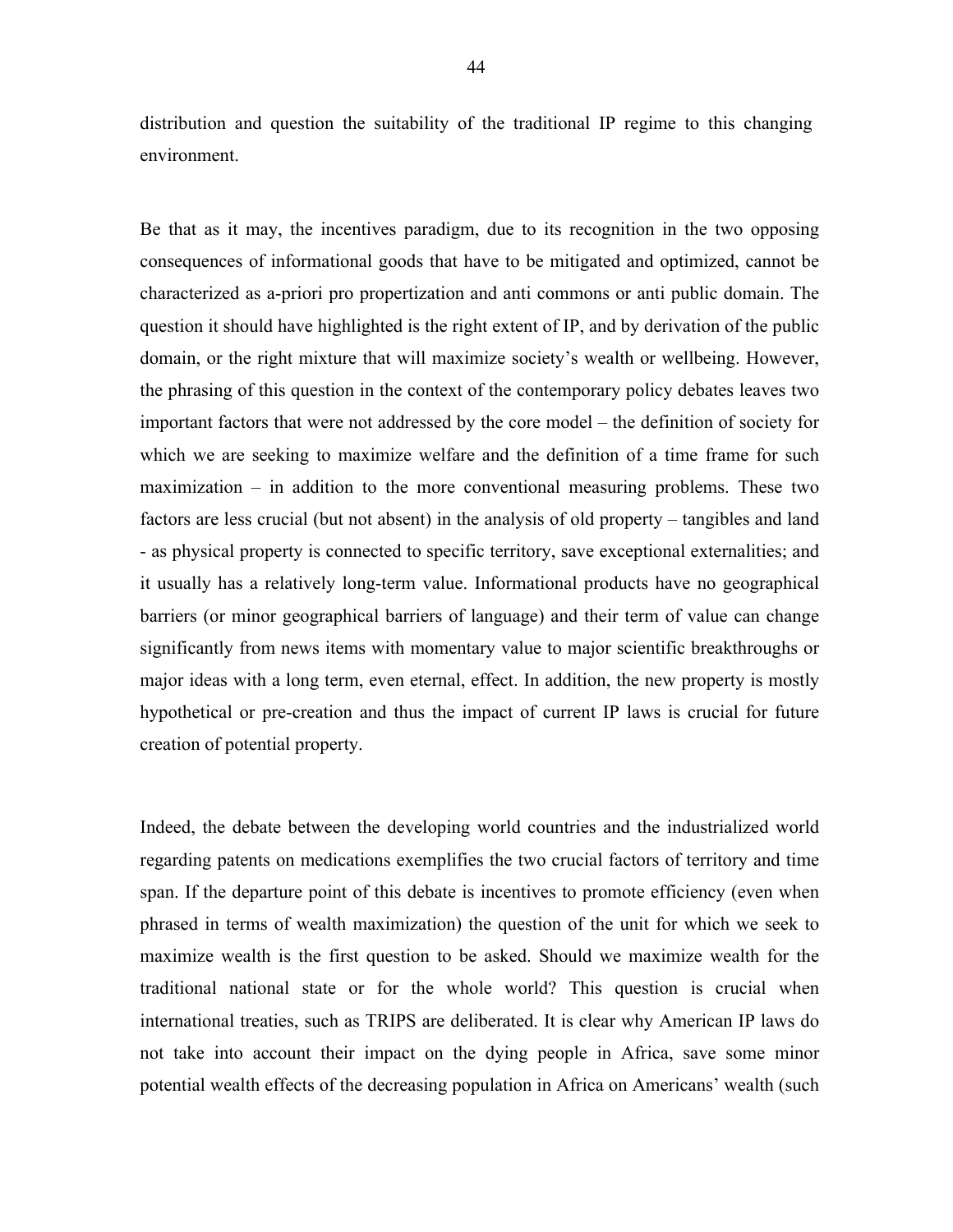as the decreasing export to Africa). Similarly, it is clear why a country which is mainly an importer of intellectual creations, rather than a producer, will find it more efficient for its members to set a low degree of IP protection. But it is not clear why the American rules fit the global environment.

Similarly, different time units for wealth maximization will have a significant impact on the cost-benefit analysis of propertization. If, for example, maximization calculations are conducted on a momentary or short time span, than most intellectual property ought to be in the public domain – the price of medications should be their marginal production cost, because the potential effect on future creation is not taken on board, as well as past incentives to create. If the time unit for such maximization is long, than the incentives to create should be taken on board. But how long should this time unit be? And how can we possibly predict the impact of today's regulation on future creation, especially in an environment in which technological progress (which itself depends on the current IP regulation) is so rapid? The growing pace of technological change decreases even the relevancy of the few empirical studies on the impact of IP laws on cultural and scientific progress. For the new property, therefore, the two questions – whose wealth we are seeking to maximize and what is the time frame for such maximization – become highly important. The lack of a solid analytical framework and empirical abilities to discuss these two variables – time and space - can be viewed as one of the reasons for the paradigmatic shift from incentives to pre-assumed property. The easy solution taken by contemporary Law and Economics literature was to abandon the incentives framework altogether and resort to the a-priori assumption that information is property.

This paradigmatic shift was facilitated by resorting to traditional economic analysis of physical property, where Demstez' 1967 theory was a major anchor. The shift, however, overlooked various differences between physical property and information, as well the positive nature of the tragedy of the commons analysis. The incentives framework is a pure normative analysis, while the tragedy of the common emerged originally from a positive analysis. In this sense, the tragedy of the commons framework for property rights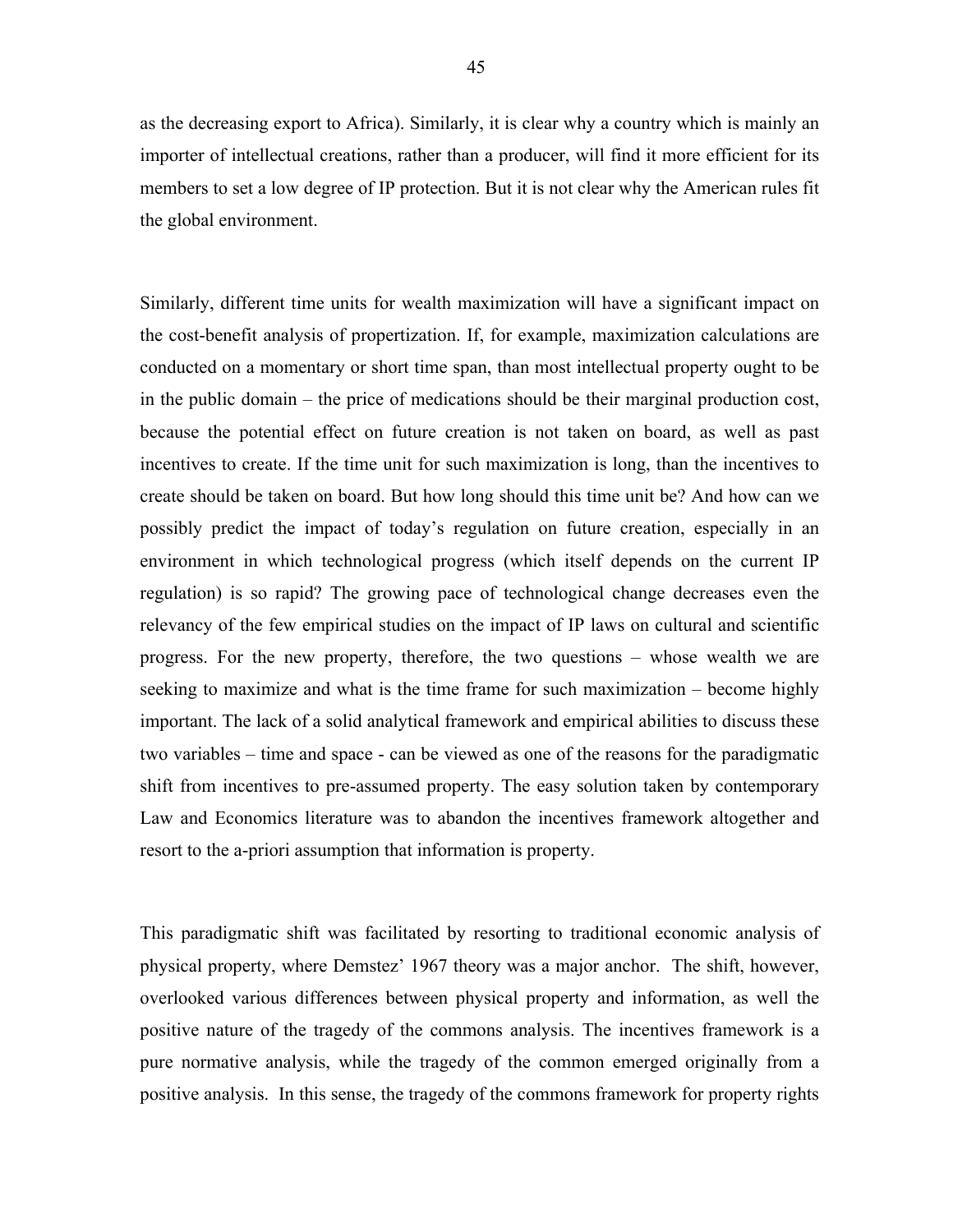can be presented as creating an inner equilibrium between positive and normative analyses. Once central intervention is required in the information markets, such equilibrium cannot be envisaged. Intellectual property rights have to created by lawmakers and their distributional effects exposes them to manipulation by interests groups, social choice problems and other public choice obstacles. Economic analysis, therefore, cannot predict that the desirable (optimal) solutions will be indeed implemented on the bases of the same fundamental assumptions of the Law and Economics framework, especially the assumption of rational, self maximizing, behavior. This point is especially important in the context of the debates about the current expansion of IPR laws. While the supporters of IP extension and enlargement comprise relatively small and powerful groups of people which are likely to get well organized (because the costs of organization will be lower than the expected benefits from such organization), the supporters of a greater public domain encompass many individuals whose individual gains from organization is likely to be smaller than the immense organization costs, thus their likelihood to influence the decision-makers will be much lower than that of the IP lobbies. The legislative results, therefore, are likely to reflect a bias (in terms of the optimal point according to the Law and Economic theories) towards the pro-IP camp.

Applying the propriety framework to information raise additional and, to my mind, fundamental questions regarding the meaning of property right, in general, and whether the justifications for the legal definition of this right when tangibles or land are involved are intact when we apply it to informational and intellectual creations. These questions have not beet addressed yet by Law and Economics and I want to conclude this piece by placing them on the discussion table. Property right, or ownership, is an established legal concept, but, in fact, this right is an abstract concept, which includes a bundle of particular rights related to its object. The five main components of private ownership are access, withdrawal, management, exclusion and alienation (Ostrom 2000). In other words, when the law recognizes the right of property it implicitly acknowledges different exclusive rights of the owner to access the property, to use it, to manage it, to transfer it to others, to exclude others from using it and to destroy the property. All the economic benefits that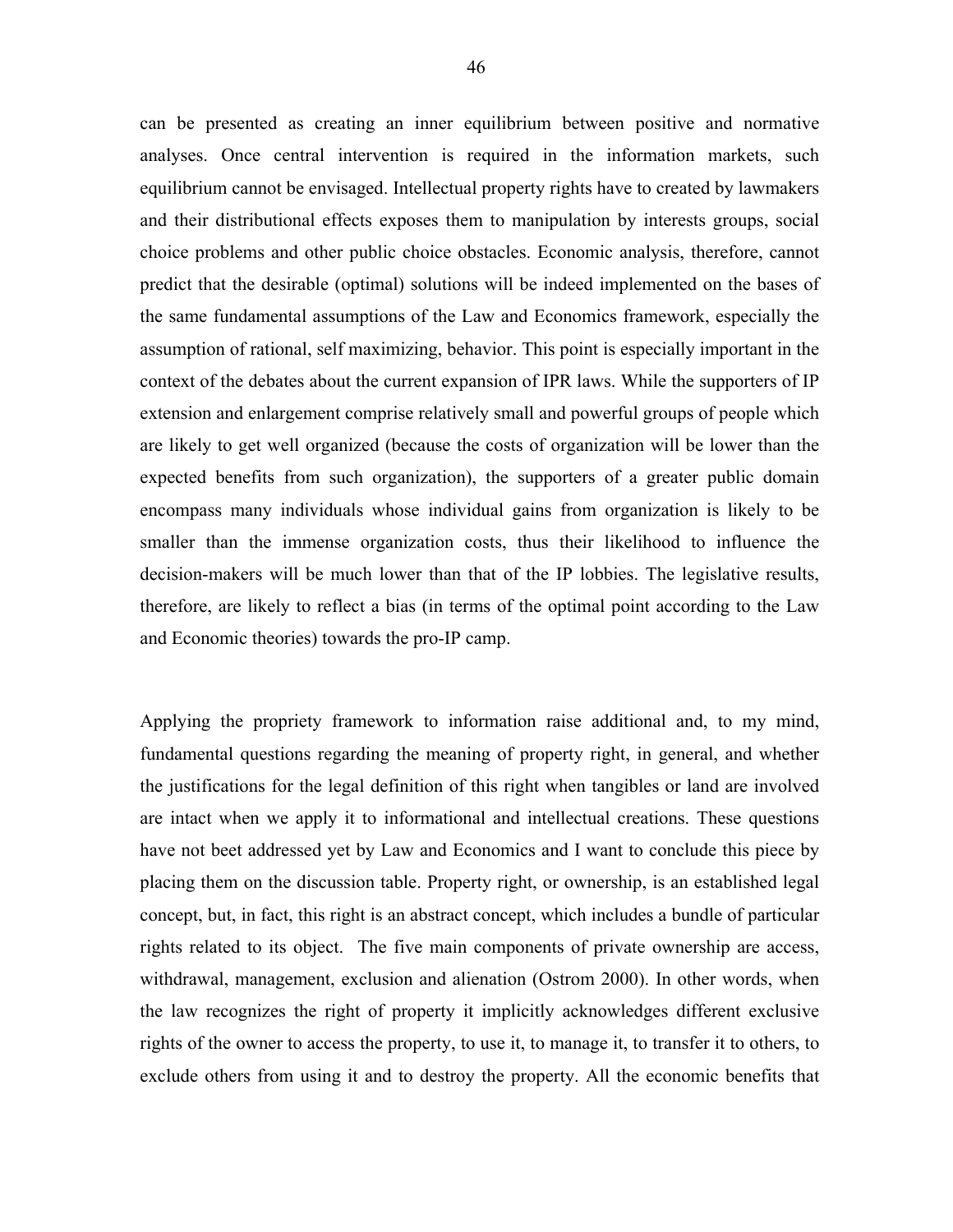result from these activities belong to the owner. There is no obvious reason to consider automatically the whole bundle of rights as one legal concept.

Indeed, the rulings of American courts regarding natural resources, such as oil, gas and waters, developed a more complex allocation of rights. For example, courts ruled that, while individuals have the right to drill on their private property and that the retrieved oil is owned by them in the sense of usage, transfer and exclusion (although its source is a common pool below all the private properties around), they are not allowed to alienate the oil and will be liable in damages for doing so (Epstein 1985, p. 221). This ruling, in fact, creates a right that includes exclusive access and withdrawal, common management and no right to alienation. This is an exception to the general perception of full private property as thick and integral concept. It is possible that transaction costs were the main reason in the past not to break up the concept of property into its different components, or rather to group those rights under a common legal title in the first place. In the new information environment transaction costs are significantly lower (Elkin-Koren and Salzberger 1999). More sophisticated and fine tuned enforcement measures are available by innovative technologies. It might be an interesting exercise to examine the justification of each of these components separately and their optimal degree of propertization. For example, the optimal duration of each of this rights might be different. While restrictions on access are the most heavy-handed measure vis-à-vis the implications on the flow of ideas and the sources for new creations, management, exclusion and alienation are less harmful. On the other hand, from the point of view of the individual incentives to create, allowing greater access (for example by a wide definition of fair use and its extension beyond copyright) might pose a minor disincentive to create in comparison to allowing management, transfer or alienation.

The broadening of the objects of traditional property to intellectual objects has an effect also on the old property. Let us assume that the government changes the designation of particular common land into private property. This piece of land is subsequently purchased by an individual who builds on it an architectural masterpiece. This new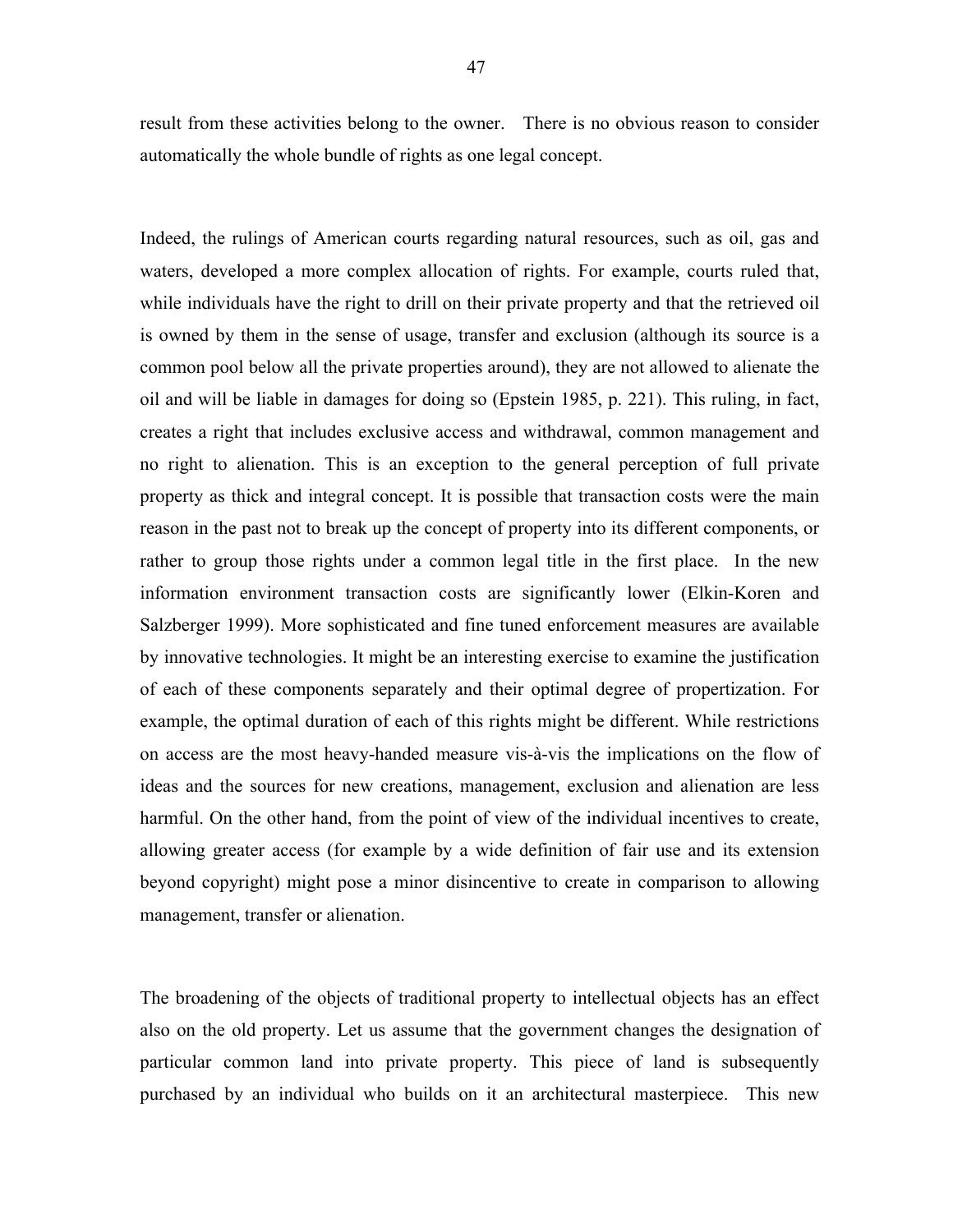building is privately owned in the sense that no one can enter the building, use it, sell it, or eliminate it, save its private owner or under her permission. But the pleasure of viewing the building for the rest of the community, the inspiration it creates, its contribution to future architectural plans should be regarded according to the new paradigm also as part of the owner's property. Why should we distinguish between the economic benefits an owner is entitled to when a physical object is their source, and the equivalent benefits when their source is an idea or non-physical creation? The new architecture masterpiece can be the source for new ideas in architecture, the source of inspiration of poets and writers and, in general, a source for utility enhancement for members of the community and even the cause for an increase in the monetary values of the private properties of the neighbors. All these benefits cannot be claimed, under present legal doctrine, by the private owner of the new building, thus they are things, which belong to the public domain. This example demonstrates that property is not necessarily the antonym of the public domain, because it is very possible that had this piece of land been kept in common ownership or declared res nullius, everyone could have made any physical use of it, but the total welfare or utility of the community would have been lower.

From a Law and Economics perspective (defined broadly on the bases of utility maximization or narrowly on the bases of wealth maximization), property rights are a mechanism to increase the total utility/wealth of the population and in this path we can resort to Demsetz and his externalities analysis of the emergence of property rights or to the public goods analysis of the incentives model, and portray the public domain as comprising also positive externalities from private property. However, if we expand the traditional objects of property to include all economic benefits that can be extracted from information, ideas and other intellectual creations, the result would be a decrease in total utility or wealth not only in the traditional realm of IP but also as a consequence of indirect modifications of the extent of property rights in tangibles and land. Under a restricted definition of IP, in the framework of the traditional Law and Economics paradigm, the public domain, an important source for new creations and thus for welfare enhancement, cannot be regarded as an antonym of private property. As our example above shows, under this framework, propertization or commodification can in fact enlarge